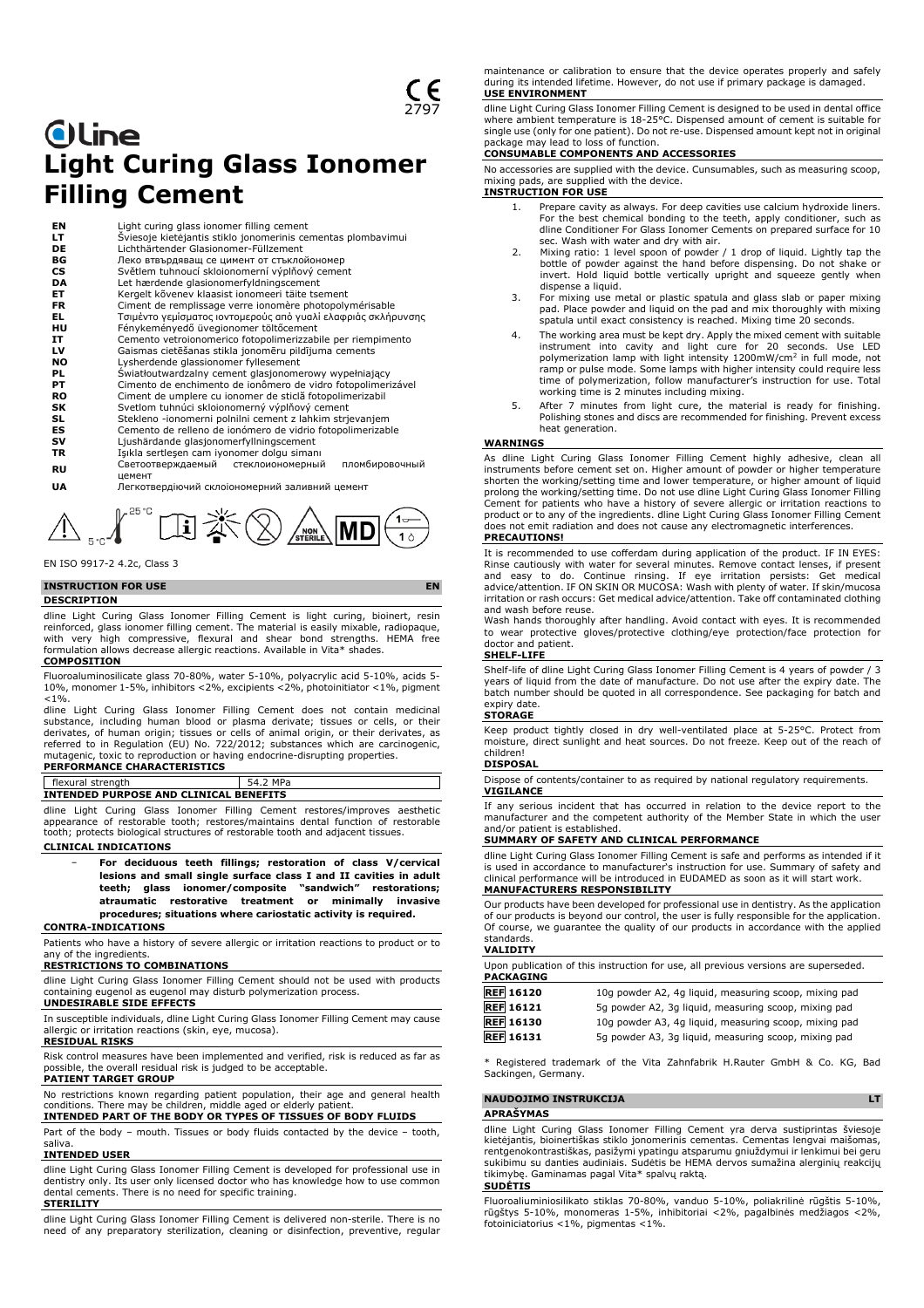dline Light Curing Glass Ionomer Filling Cement sudėtyje nėra vaistinių medžiagų, įskaitant žmogaus kraują ar plazmos darinį; žmogaus kilmės audinių ar ląstelių arba jų darinių; gyvūninės kilmės audinių ar ląstelių arba jų darinių, nurodytų Reglamente (ES) Nr. 722/2012; medžiagų, kurios yra kancerogeninės, mutageninės, toksiškos reprodukcijai ar turinčių endokrininę sistemą ardančių savybių. **VEIKSMINGUMO CHARAKTERISTIKOS**

#### jėga lenkiant 54.2 MPa

**NUMATYTA PASKIRTIS IR KLINIKINĖ NAUDA**

dline Light Curing Glass Ionomer Filling Cement atkuria/pagerina restauruojamo danties estetinę išvaizdą; atkuria/palaiko atkuriamo danties funkciją; apsaugo atkuriamų dantų ir gretimų audinių biologines struktūras.

#### **KLINIKINĖS INDIKACIJOS**

− **skirtas pieninių dantų restauracijoms; V klasės ertmių restauracijoms/kaklelio pažeidimų ir mažų vieno paviršiaus I ir II klasės ertmių restauracijoms nuolatiniuose dantyse; stiklo jonomero/kompozito restauracijoms, naudojant "sumuštinio" techniką; atraumatiniam restauraciniam gydymui ar minimaliai invazinėms procedūroms; situacijose, kai reikalingas kariostatinis poveikis.**

#### **KONTRAINDIKACIJOS**

Pacientai, kuriems anksčiau yra buvę sunkių alerginių ar dirginimo reakcijų produktui ar bet kuriai iš sudėtinių dalių.

#### **APRIBOJIMAI DERINIAMS**

dline Light Curing Glass Ionomer Filling Cement neturėtų būti naudojamas su produktais, kurių sudėtyje yra eugenolio nes eugenolis gali sutrikdyti polimerizacijos procesą.

#### **NEPAGEIDAUJAMAS ŠALUTINIS POVEIKIS**

Jautriems žmonėms dline Light Curing Glass Ionomer Filling Cement gali sukelti dirginimą ar alergines reakcijas (odos, akių, gleivinės).

# **LIEKAMOJI RIZIKA**

Rizikos kontrolės priemonės buvo įgyvendintos ir patikrintos, rizika kiek įmanoma sumažinta, bendra likutinė rizika laikoma priimtina.

**TIKSLINĖ PACIENTŲ GRUPĖ** Nėra jokių apribojimų, susijusių su pacientų populiacija, jų amžiumi ir bendra

sveikatos bukle. Gali būti vaikų, vidutinio ar senyvo amžiaus pacientų. **NUMATOMA KŪNO DALIS AR AUDINIŲ TIPAS AR KŪNO SKYSČIAI**

Kūno dalis – burna. Audiniai ar kūno skysčiai su kuriais priemonė kontaktuoja – dantis, burnos gleivinė, seilės.

#### **NUMATYTAS NAUDOTOJAS**

dline Light Curing Glass Ionomer Filling Cement yra sukurtas tik profesionaliam naudojimui odontologijoje. Naudotojas, tik licencijuotas gydytojas, kuris turi žinių kaip naudoti įprastus odontologinius cementus. Specialių mokymų nereikia. **STERILUMAS**

dline Light Curing Glass Ionomer Filling Cement tiekiamas nesterilus. Norint užtikrinti, kad prietaisas tinkamai ir saugiai veiktų per numatytą tarnavimo laiką, nereikia jokio paruošiamojo sterilizavimo, valymo ar dezinfekavimo, prevencinės, reguliarios priežiūros ar kalibravimo. Tačiau nenaudokite, jei pažeista pirminė pakuotė.

#### **NAUDOJIMO APLINKA**

dline Light Curing Glass Ionomer Filling Cement suprojektuotas naudoti odontologijos kabinete, kur aplinkos temperatūra 18-25°C. Sumaišytas cemento kiekis tinka vienam naudojimui (tik vienam pacientui). Nenaudokite pakartotinai. Sumaišytas kiekis, laikomas ne originalioje pakuotėje, gali prarasti atliekamą funkciją.

## **SUNAUDOJAMIEJI KOMPONENTAI IR AKSESUARAI**

Su priemone priedai netiekiami. Sunaudojamieji komponentai, tokie kaip matavimo samtelis, maišymo padėkliukai, tiekiami kartu su priemone. **NAUDOJIMO INSTRUKCIJA**

- 1. Paruoškite paviršių kaip įprasta. Giliose ertmėse naudokite kalcio hidroksido pamušalą. Kai reikalingas labai geras cheminis sukibimas su danties paviršiumi, naudokite kondicionierių, tokį, kaip dline Conditioner<br>For Glass Ionomer Cements. Padenkite kondicionieriumi paruoštą<br>paviršių ir palaikykite 10 sekundžių. Nuplaukite vandeniu ir nudžiovinkite oru.
- 2. Maišymo santykis: 1 nubrauktas šaukštelis miltelių / 1 lašas skysčio. Prieš naudojimą lengvai pastuksenkite miltelių buteliuką į delną. Nekratykite ir neapverskite. Lašindami skystį, laikykite skysčio buteliuką vertikaliai, spauskite švelniai.
- 3. Maišymui naudokite metalinę ar plastikinę lopetėlę ir stiklinį ar popierinį maišymo padą. Padėję reikiamą miltelių ir skysčio kiekį ant pado, kruopščiai maišykite lopetėle, kol gausite reikiamą konsistenciją. Maišymo laikas 20 sekundžių.
- 4. Darbinis paviršius turi būti sausas. Jums patogiu instrumentu dėkite cementą į ertmę ir 20 sekundžių kietinkite šviesa. Naudokite LED polimerizacijos lempą, kurios šviesos intensyvumas 1200mW/cm<sup>2</sup> pilnu<br>režimu (nenaudokite didėjančio ar impulsinio režimo). Lempos, kurių intensyvumas didesnis, gali reikalauti trumpesnio polimerizacijos laiko, vadovaukites gamintojo naudojimo instrukcija. Plombavimo laikas 2 minutės, įskaitant maišymą.
- 5. Praėjus 7 minutėms po sukietinimo šviesa, restauraciją galite užbaigti. Apdailą rekomenduojama atlikti poliravimo akmenėliais ir diskais. Venkite paviršiaus perkaitimo.

#### **ĮSPĖJIMAI**

Kadangi dline Light Curing Glass Ionomer Filling Cement yra labai lipnus, nuvalykite instrumentus nelaukdami kol cementas sukietės. Didesnis miltelių kiekis ar aukštesnė<br>aplinkos temperatūra sutrumpina plombavimo/kietėjimo laiką, žemesnė aplinkos<br>temperatūra ar didesnis skysčio kiekis prailgina plombavimo/ anksčiau yra buvę sunkių alerginių ar dirginimo reakcijų produktui ar bet kuriai iš sudėtinių dalių. dline Light Curing Glass Ionomer Filling Cement neskleidžia radiacijos ir nesukelia jokių elektromagnetinių trukdžių.

#### **ATSARGUMO PRIEMONĖS**

Produkto aplikavimo metu rekomenduojama naudoti koferdamą. PATEKUS Į AKIS: Kelias minutes atsargiai plauti vandeniu. Išimti kontaktinius lęšius, jeigu jie yra ir jeigu lengvai galima tai padaryti. Toliau plauti akis. Kaip galima greičiau kreiptis į gydytoją. PATEKUS ANT ODOS AR GLEIVINĖS: plauti dideliu vandens kiekiu. Jeigu sudirginama oda/gleivinė arba ją išberia: kreiptis į gydytoją. Nusivilkti užterštus drabužius ir išskalbti prieš vėl apsivelkant.

Po naudojimo kruopščiai nusiplauti rankas. Vengti patekimo į akis. Rekomenduojame mūvėti apsaugines pirštines, dėvėti apsauginius drabužius, naudoti akių (veido) apsaugos priemones gydytojui ir pacientui.

#### **GALIOJIMO LAIKAS**

dline Light Curing Glass Ionomer Filling Cement galiojimo laikas yra 4 metai milteliams / 3 metai skysčiui nuo pagaminimo datos. Nenaudoti produkto pasibaigus galiojimo terminui. Partijos numeris turėtų būti nurodytas korespondencijoje. Galiojimo terminą, partijos numeį žr. ant pakuotės. **LAIKYMAS**

Laikyti produktą sandariai uždarytą, sausoje, gerai vėdinamoje vietoje esant 5-25°C temperatūrai. Saugoti nuo drėgmės, tiesioginių saulės spindulių, uždegimo šaltinių. Produkto neužšaldyti. Laikyti vaikams nepasiekiamoje vietoje! **ŠALINIMAS**

Turinį/talpyklą išpilti (išmesti) pagal nacionalinius reikalavimus.

#### **BUDRUMAS**

Jei įvyko kokių nors rimtų incidentų, susijusių su priemone, praneškite gamintojui ir tos valstybės narės, kurioje naudotojas ir (arba) pacientas yra įsisteigęs / įsikūręs, kompetentingai institucijai.

#### **SAUGOS IR KLINIKINIO VEIKSMINGUMO SANTRAUKA**

dline Light Curing Glass Ionomer Filling Cement yra saugus ir veikia taip, kaip numatyta jei yra naudojamas pagal gamintojo naudojimo instrukciją. Saugos ir klinikinio veiksmingumo atasakitą bus galima rasti EUDAMED duomenų bazėje kai tik

# ji pradės veikti. **GAMINTOJO ATSAKOMYBĖ**

Mūsų produktai sukurti profesionaliam naudojimui. Mes negalime kontroliuoti kaip mūsų produktai naudojami, todėl už tinkamą jų panaudojimą atsako vartotojas. Žinoma, mes užtikriname, produktų kokybės atitiktį galiojantiems standartams. **GALIOJIMAS**

| <b>PAKUOTĖ</b>   | Paskelbus naują instrukcijos versiją, prieš tai buvusios versijos nebegalioja. |
|------------------|--------------------------------------------------------------------------------|
| <b>REF</b> 16120 | 10g milteliai A2, 4g skystis, matavimo samtelis, popierėliai<br>maišymui       |
| <b>REF</b> 16121 | 5q milteliai A2, 3q skystis, matavimo samtelis, popierėliai<br>maišymui        |
| <b>REF</b> 16130 | 10q milteliai A3, 4g skystis, matavimo samtelis, popierėliai<br>maišymui       |
| <b>REF</b> 16131 | 5q milteliai A3, 3g skystis, matavimo samtelis, popierėliai<br>maišymui        |

\* Registruotas ženklas Vita Zahnfabrik H.Rauter GmbH & Co. KG, Bad Säckingen, Vokietija.

#### **ANTEITUNG ZUR VERWENDUNG DE BESCHREIBUNG**

dline Light Curing Glass Ionomer Filling Cement ist ein licht härtender, bioinerter,<br>kunststoffverstärkter, glasionomerer Füllungszement. Das Material ist leicht<br>mischbar, röntgenopak, mit sehr hohen Druck-, Biege- u Die HEMA-freie Formulierung ermöglicht die Verringerung allergischer Reaktionen. Erhältlich in Vita\*-Farben.

#### **ZUSAMMENSETZUNG**

Fluoroaluminosilikatglas 70-80%, Wasser 5-10%, Polyacrylsäure 5-10%, Säuren 5- 10%, Monomer 1-5%, Inhibitoren <2%, Hilfsstoffe <2%, Photoinitiator <1%, Pigment <1%.

dline Light Curing Glass Ionomer Filling Cement enthält keine medizinische Substanz, einschließlich Derivate aus menschlichem Blut oder Plasma; Gewebe oder Zellen oder deren Derivate menschlichen Ursprungs; Gewebe oder Zellen tierischen Ursprungs oder deren Derivate gemäß der Verordnung (EU) Nr. 722/2012; Stoffe, die krebserregend, erbgutverändernd, fortpflanzungsgefährdend oder mit endokrinen Eigenschaften behaftet sind.

#### **LEISTUNGSMERKMALE**

Biegebruchfestigkeit | 54.2 MPa **VERWENDUNGSZWECK UND KLINISCHER NUTZEN Verwendungszweck und klinischer Nutzen**

dline Light Curing Glass Ionomer Filling Cement stellt das ästhetische Erscheinungsbild des restaurierbaren Zahns wieder her/verbessert es; stellt die Zahnfunktion des restaurierbaren Zahns wieder her/erhält sie; schützt die biologischen Strukturen des restaurierbaren Zahns und des angrenzenden Gewebes.

**KLINISCHE INDIKATIONEN**

− **Für Milchzahnfüllungen; Restauration von Klasse V/zervikalen Läsionen und kleinen einflächigen Klasse I- und II-Kavitäten bei erwachsenen Zähnen; Glasionomer-/Komposit-"Sandwich"- Restaurationen; atraumatische restaurative Behandlung oder minimalinvasive Verfahren; Situationen, in denen kariostatische Aktivität erforderlich ist.**

#### **KONTRAINDIKATIONEN**

Patienten, die in der Vergangenheit schwerwiegende allergische Reaktionen oder Irritationen auf das Produkt oder einen der Inhaltsstoffe gezeigt haben. **BESCHRÄNKUNGEN FÜR KOMBINATIONEN**

dline Light Curing Glass Ionomer Filling Cement sollte nicht mit eugenolhaltigen verwendet werden, da Eugenol den Polymerisationsprozess stören kann. **UNERWÜNSCHTE NEBENEFFEKTE**

Bei empfindlichen Personen kann dline Light Curing Glass Ionomer Filling Cement allergische oder reizende Reaktionen hervorrufen (Haut, Auge, Schleimhäute). **VERBLEIBENDE RISIKEN**

Risikokontrollmaßnahmen wurden implementiert und verifiziert, das Risiko ist so weit wie möglich reduziert, das Gesamtrestrisiko wird als akzeptabel beurteilt. **PATIENTEN-ZIELGRUPPE**

Keine Einschränkungen hinsichtlich der Patientenpopulation, ihres Alters und ihres allgemeinen Gesundheitszustands bekannt. Es können Kinder, Patienten mittleren Alters oder ältere Menschen sein.

| י וונכוש טעכו עונכוכ ו וכווטכווכוו טכוווי<br><b>VORGESEHENE</b> | KÖRPERTEILE | <b>ODER</b> | <b>GEWEBETYPEN</b> | VON |
|-----------------------------------------------------------------|-------------|-------------|--------------------|-----|
| KÖRPERFLÜSSIGKEITEN                                             |             |             |                    |     |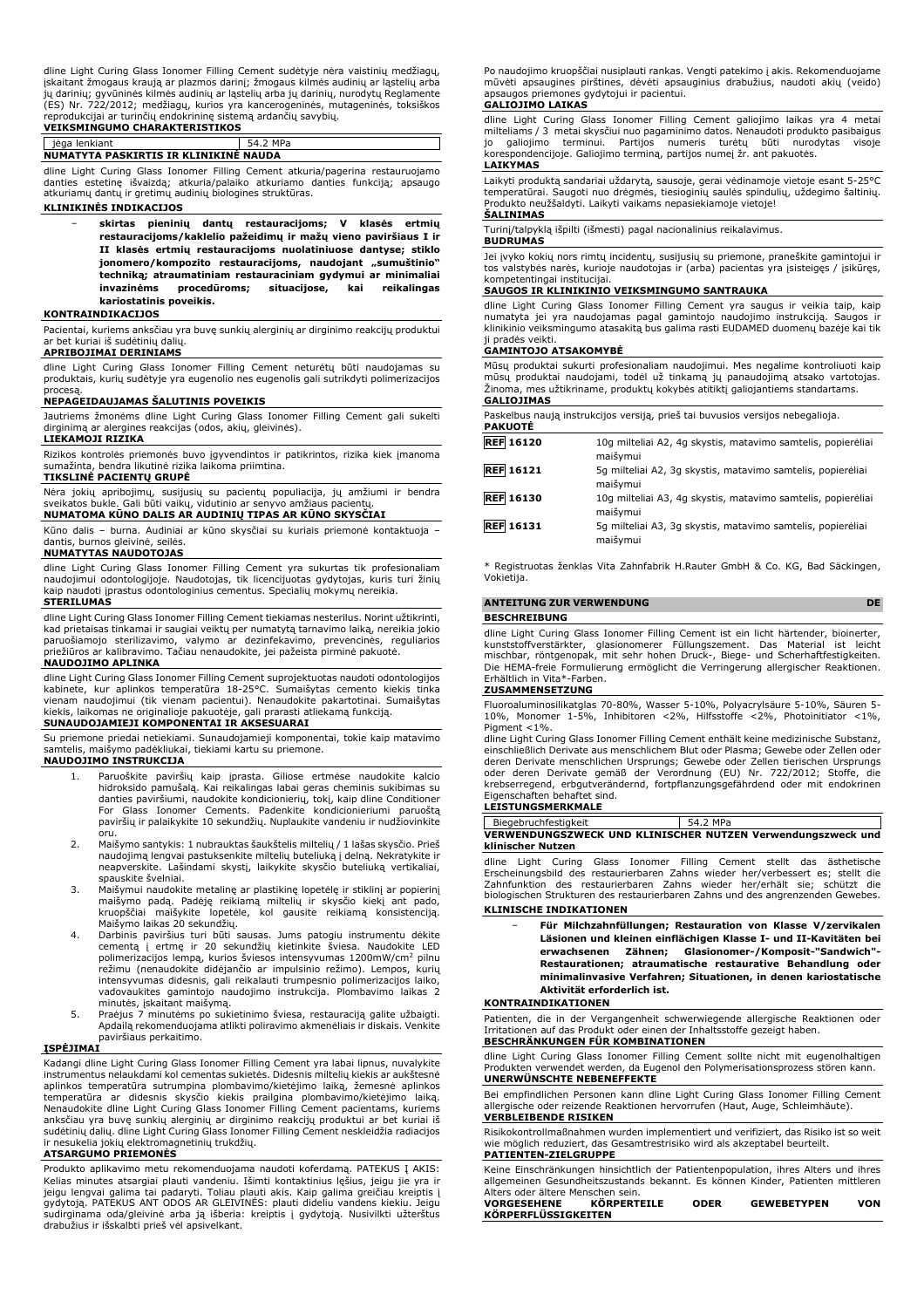Teil des Körpers - Mund. Gewebe oder Körperflüssigkeiten, die mit dem Gerät in Berührung kommen - Zahn, Speichel.

**BEABSICHTIGTER BENUTZER**

dline Light Curing Glass Ionomer Filling Cement ist nur für den professionellen Einsatz in der Zahnmedizin entwickelt worden. Der Anwender ist nur ein lizenzierter Arzt, der weiß, wie man gängige Zemente. Es besteht keine Notwendigkeit für eine spezielle

# Schulung. **STERILITÄT**

dline Light Curing Glass Ionomer Filling Cement wird unsteril geliefert. Es ist keine<br>vorbereitende Sterilisation, Reinigung oder Desinfektion, keine vorbeugende,<br>regelmäßige Wartung oder Kalibrierung erforderlich, Gerät während seiner vorgesehenen Lebensdauer ordnungsgemäß und sicher funktioniert. Verwenden Sie es jedoch nicht, wenn die Primärverpackung beschädigt

#### ist. **UMGEBUNG VERWENDEN**

dline Light Curing Glass Ionomer Filling Cement ist für die Verwendung in der Zahnarztpraxis bei einer Umgebungstemperatur von 18-25 °C vorgesehen. Die abgegebene Menge an Zement ist für den einmaligen Gebrauch geeignet (nur für einen Patienten). Nicht wiederverwenden. Nicht in der Originalverpackung aufbewahrte Dosiermenge kann zu Funktionsverlusten führen.

#### **VERBRAUCHSKOMPONENTEN UND ZUBEHÖR**

Im Lieferumfang des Geräts ist kein Zubehör enthalten. Verbrauchsmaterialien, wie Messlöffel, Mischpads, werden mit dem Gerät geliefert.

## **ANTEITUNG ZUR VERWENDUNG**

- 1. Bereiten Sie den Hohlraum wie immer vor. Bei tiefen Kavernen<br>verwenden Sie Calciumhydroxid-Liner. Für die beste chemische<br>Verbindung mit den Zähnen tragen Sie einen Conditioner, wie z. B. dline<br>Conditioner For Glass Ion vorbereitete Oberfläche auf. Mit Wasser abwaschen und an der Luft trocknen.
- 2. Mischungsverhältnis: 1 gestrichener Löffel des Pulvers / 1 Tropfen der Flüssigkeit. Klopfen Sie die Flasche mit dem Pulver vor der Abgabe leicht gegen die Hand. Nicht schütteln oder umdrehen. Halten Sie die Flüssigkeitsflasche senkrecht nach oben und drücken Sie sie leicht zusammen, wenn Sie eine Flüssigkeit abgeben.
- 3. Verwenden Sie zum Mischen einen Metall- oder Kunststoffspatel und eine Glasplatte oder einen Papiermischblock. Geben Sie Pulver und Flüssigkeit auf das Pad und mischen Sie es gründlich mit einem Mischspatel, bis die genaue Konsistenz erreicht ist. Mischzeit 20 Sekunden.
- 4. Der Arbeitsbereich muss trocken gehalten werden. Applizieren Sie den angemischten Zement mit einem geeigneten Instrument in die Kaverne und härten Sie ihn 20 Sekunden lang mit Licht aus. Verwenden Sie die LED-Polymerisationslampe mit einer Lichtintensität von 1200mW/cm<sup>2</sup> im Vollmodus, nicht im Rampen- oder Pulsmodus. Einige Lampen mit höherer Intensität könnten eine kürzere Polymerisationszeit benötigen, beachten Sie die Gebrauchsanweisung des Herstellers. Die Gesamtarbeitszeit beträgt 2 Minuten einschließlich Mischen.
- 5. Nach 7 Minuten ab Lichthärtung ist das Material bereit für die Endbearbeitung. Für die Endbearbeitung werden Poliersteine und - scheiben empfohlen. Verhindern Sie übermäßige Wärmeentwicklung..

#### **WARNUNGEN**

Da Zement stark adhäsiv ist, reinigen Sie alle Instrumente vor dem Ansetzen des Zements. Höhere Pulvermenge oder höhere Temperatur verkürzen die<br>Verarbeitungs-/Härtungszeit und niedrigere Temperatur oder höhere<br>Flüssigkeitsmenge-verlängern-die-Verarbeitungs-/Härtungszeit.-Verwenden-Sie-dline Light Curing Glass Ionomer Filling Cement nicht bei Patienten, bei denen es in der Vergangenheit zu schweren allergischen Reaktionen oder Reizungen auf das Produkt oder einen der Inhaltsstoffe gekommen ist. dline Light Curing Glass Ionomer Filling Cement sendet keine Strahlung aus und verursacht keine elektromagnetischen Störungen

#### **VORSICHTSMAßNAHMEN**

Es wird empfohlen, während der Anwendung des Produkts einen Kofferdamm zu verwenden. WENN IM AUGE: Spülen Sie einige Minuten lang vorsichtig mit Wasser. Entfernen Sie die Kontaktlinsen, falls vorhanden und leicht zu bewerkstelligen. Spülen Sie weiter. Wenn die Augenreizung anhält: Ärztlichen Rat einholen/ärztliche Hilfe in Anspruch nehmen. WENN AUF HAUT ODER SCHLEIMHAUT: Waschen Sie mit reichlich Wasser. Wenn Haut-/Schleimhautreizungen oder Ausschlag auftreten: Holen Sie sich ärztlichen Rat/ärztliche Hilfe. Kontaminierte Kleidung ausziehen und vor der<br>Wiederverwendung waschen. Waschen Sie-sich nach der Handhabung-gründlich-die<br>Hände. Vermeiden Sie den Kontakt mit den Augen. Es wird empfohlen,<br>S Patient zu tragen.

#### **HALTBARKEITSDAUER**

Die Haltbarkeit des Produkts beträgt 4 Jahre bei Pulver / 3 Jahre bei Flüssigkeit ab dem Herstellungsdatum. Verwenden Sie es nicht nach Ablauf des Verfallsdatums. Die Chargennummer sollte in jeder Korrespondenz angegeben werden. Siehe Verpackung für Charge und Verfallsdatum.

#### **LAGERUNG**

Bewahren Sie das Produkt dicht verschlossen an einem trockenen, gut belüfteten Ort bei 5-25°C auf. Schützen Sie das Produkt vor feuchtigkeit, direkter Sonneneinstrahlung und Wärmequellen. Nicht einfrieren. Außerhalb der Reichweite von Kindern aufbewahren!

#### **ENTSORGUNG**

Entsorgen Sie den Inhalt/Behälter gemäß den nationalen behördlichen Vorschriften. **WACHSAMKEIT**

Wenn ein schwerwiegender Zwischenfall im Zusammenhang mit dem Produkt aufgetreten ist, melden Sie dies dem Hersteller und der zuständigen Behörde des Mitgliedstaats, in dem der Anwender und/oder Patient niedergelassen ist.

# **ZUSAMMENFASSUNG DER SICHERHEIT UND KLINISCHEN LEISTUNG**

dline Light Curing Glass Ionomer Filling Cement ist sicher und verhält sich wie<br>vorgesehen, wenn es gemäß der Gebrauchsanweisung des Herstellers verwendet<br>wird. Die Zusammenfassung der Sicherheit und der klinischen Leistun

# **VERANTWORTUNG DES HERSTELLERS**

Unsere Produkte sind für den professionellen Einsatz in der Zahnmedizin entwickelt worden. Da die Anwendung unserer Produkte außerhalb unserer Kontrolle liegt, ist der Anwender für die Anwendung voll verantwortlich. Selbstverständlich garantieren wir die Qualität unserer Produkte gemäß den angewandten Normen. **GÜLTIGKEIT**

Mit Erscheinen dieser Gebrauchsanweisung werden alle vorherigen Versionen ungültig. **VERPACKUNG**

| <b>REF</b> 16120 | 10g Pulver A2, 4g Flüssigkeit, Messlöffel, Anmischblock |
|------------------|---------------------------------------------------------|
| <b>REF</b> 16121 | 5q Pulver A2, 3q Flüssigkeit, Messlöffel, Anmischblock  |
| <b>REF</b> 16130 | 10g Pulver A3, 4g Flüssigkeit, Messlöffel, Anmischblock |
| <b>REF</b> 16131 | 5q Pulver A3, 3q Flüssigkeit, Messlöffel, Anmischblock  |

\* Eingetragenes Warenzeichen der Vita Zahnfabrik H.Rauter GmbH & Co. KG, Bad Sackingen, Deutschland.

#### **ИНСТРУКЦИЯ ЗА УПОТРЕБА BG**

#### **ОПИСАНИЕ**

dline Light Curing Glass Ionomer Filling Cement е леко втвърдяване, биоинерт, подсилен със смола, стъклойономерен пълнеж цимент. Материалът се смесва лесно, радиопропусклив е, с много високо ниво на натиск, огъване и срязване. Формулата HEMA free позволява намаляване на алергичните реакции. Предлага се в нюанси Vita\*.

#### **СЪСТАВ**

Флуороалуминосиликатно стъкло 70-80%, вода 5-10%, полиакрилова киселина 5-10%, киселини 5-10%, мономер 1-5%, инхибитори <2%, помощни вещества <2%, фотоинициатор <1%, пигмент <1 %.

dline Light Curing Glass Ionomer Filling Cement не съдържа лекарствено вещество, включително производни на човешка кръв или плазма; тъкани или клетки, или техни производни от човешки произход; тъкани или клетки от животински произход или техни производни, както е посочено в Регламент (ЕС) № 722/2012; вещества, които са канцерогенни, мутагенни, токсични за възпроизводство или са с разрушаващи ендокринната система свойства.

#### **ХАРАКТЕРИСТИКИ НА РАБОТА**

| сила на огъване                 | 54.2 MPa |  |
|---------------------------------|----------|--|
| ПРЕДНАЗНАЧЕНИЕ И КЛИНИЧНИ ПОЛЗИ |          |  |

dline Light Curing Glass Ionomer Filling Cement възстановява / подобрява естетическия вид на възстановения зъб; възстановява / поддържа зъбната функция на възстановения зъб; защитава биологичните структури на възстановения зъб и тъканите наоколо.

## **КЛИНИЧНИ ПОКАЗАНИЯ**

− **За пломбиране на млечни зъби; възстановяване на лезии от клас V / шийка и малки единични повърхностни кухини от клас I и II при възрастни зъби; стъклойономерни / композитни "сандвич" възстановявания; атравматично възстановително лечение или минимално инвазивни процедури; ситуации, при които се изисква кариостатична активност.**

#### **ПРОТИВОПОКАЗАНИЯ**

Пациенти, които имат история на тежки алергични или възпалителни реакции продукта или към някоя от съставките му. **ОГРАНИЧЕНИЯ ЗА КОМБИНАЦИИ**

dline Light Curing Glass Ionomer Filling Cement не трябва да се използва с продукти, съдържащи евгенол, защото евгенолът може да наруши процеса на полимеризация.

#### **НЕЖЕЛАНИ СТРАНИЧНИ ЕФЕКТИ**

При чувствителни лица продуктът може да причини алергични или възпалителни реакции (на кожата, очите, лигавицата). **ОСТАТЪЧНИ РИСКОВЕ**

Мерките за контрол на риска са приложени и проверени, рискът е намален, колкото е възможно, цялостният остатъчен риск се счита за допустим.

#### **ЦЕЛЕВА ГРУПА НА ПАЦИЕНТИТЕ**

Не са известни ограничения по отношение на нациалността на пациентите, тяхната възраст и общо здравословно състояние. Те могат да са деца, пациенти на средна възраст или пациенти на възраст.

#### **ПРЕДВИДЕНА ЧАСТ НА ТЯЛОТО ИЛИ ВИДОВЕ ТЪКАНИ ИЛИ ТЕЛЕСНИ ТЕЧНОСТИ**

Част от тялото - уста. Тъкани или телесни течности, влизащи в контакт с устройството - зъб, устната лигавица, слюнка.

#### **ЦЕЛЕВИ ПОТРЕБИТЕЛ**

dline Light Curing Glass Ionomer Filling Cement е разработен единствено за професионална употреба в стоматологията. Неговият потребител е лицензиран лекар, който има знания как да използва обичайни стоматологични цименти. Няма нужда от специално обучение

#### **СТЕРИЛИТЕТ**

Продуктът се доставя нестерилен. Няма нужда от предварителна стерилизация, почистване или дезинфекция, а от превантивна, редовна поддръжка или калибриране, за да се гарантира, че устройството работи правилно и безопасно през определения му живот. Не използвайте , ако първичната опаковка е повредена.

#### **СРЕДА НА ИЗПОЛЗВАНЕ**

Продуктът е предназначен за използване в стоматологичен кабинет, където температурата на околната среда е 18-25 ° C. Разпределеното количество цимент е подходящо за еднократна употреба (само за един пациент). Не използвайте повторно. Излишното количество, съхранявано в оригинална опаковка, може да доведе до загуба на функцията му.

#### **КОНСУМАТИВИ И АКСЕСОАРИ**

Към устройството не се предоставят аксесоари. Към устройството се доставят консумативи, като мерителна лъжичка, подложки за смесване.

#### **ИНСТРУКЦИЯ ЗА УПОТРЕБА**

- 1. Подгответе дупката както обикновено. За дълбоки дупки използвайте калциев хидроксид. За най-добро химическо свързване със зъбите, нанесете балсам, като dline Conditioner For Glass Ionomer Cements върху подготвената повърхност за 10 секунди. Измийте с вода и подсушете с въздух.
- 2. Съотношение на смесване: 1 лъжица пудра / 1 капка течност. Леко почукайтес ръка бутилката с пудра, преди да дозирате. Не разклащайте и не обръщайте. Дръжте бутилката с течност вертикално изправена и стиснете внимателно, когато дозирате течност.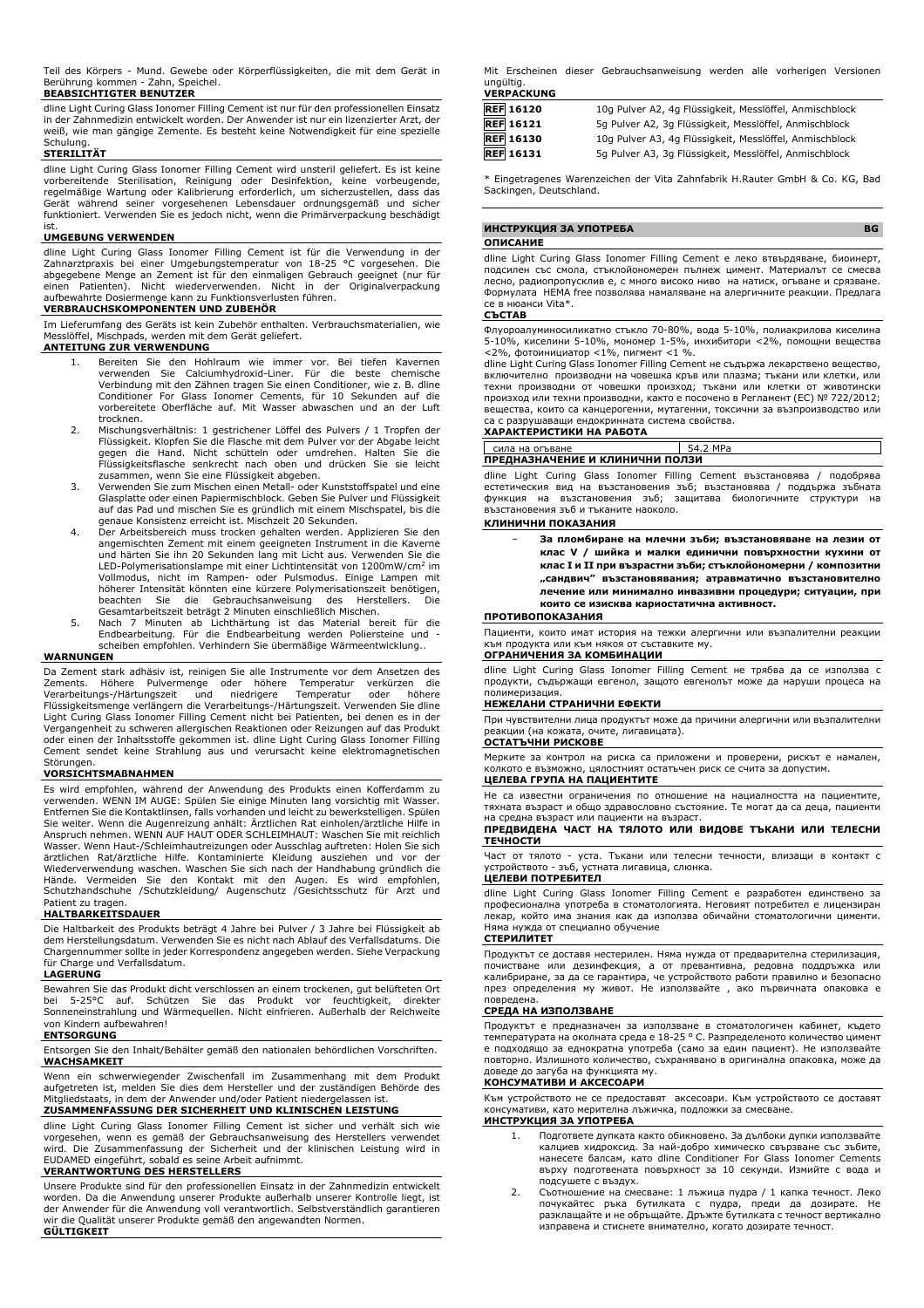- 3. За смесване използвайте метална или пластмасова шпатула и стъклена плоча или хартиена подложка за смесване. Поставете пудра и течност върху подложката и разбъркайте старателно с помощта на шпатула, докато се постигне точна консистенция. Време за смесване 20 секунди.
- 4. Работната зона трябва да се поддържа суха. Нанесете смесения цимент с подходящ инструмент в кухината и втвърдете със светлина за 20 секунди. Използвайте LED полимеризационна лампа с  $\mu$ итензитет на светлината 1200mW /  $\text{cm}^2$  в пълен режим, а не в рамп или импулсен режим. Някои лампи с по-висока интензивност могат да изискват по-малко време на полимеризация, следвайте инструкциите на производителя за употреба. Цялостното работно време е 2 минути,
- включващо смесването. 5. 7 минути след лекото втвърдяване материалът е готов за довършване. За довършване се препоръчват полиращи камъни и дискове. Предотвратете образуването на излишна топлина..

#### **ПРЕДУПРЕЖДЕНИЯ**

Тъй като dline Light Curing Glass Ionomer Filling Cement е силно адхезивен, почистете всички инструменти, преди да изсипете цимента . По-голямото количество прах или по-високата температура съкращават времето за работа / настройка а по-ниската температура или по-голямото количество течност удължават времето за работа / настройка. Не използвайте продукта за пациенти, които имат история с тежки алергични или възпалителни реакции към продукта или към някоя от съставките на продукта. dline Light Curing Glass Ionomer Filling Cement не излъчва радиация и не води до електромагнитни смущения.

#### **ПРЕДПАЗНИ МЕРКИ**

Препоръчва се използването на кофердам пи нанасянето на продукта. ПРИ ПОПАДАНЕ В ОЧИТЕ: Изплакнете внимателно с вода в продължение на няколко минути. Махнете си контактните лещи, ако имате такива и е лесно да го направите. Продължете да изплаквате. Ако раздразнението на очите<br>продължава: Потърсете медицински съвет / помощ. ПРИ ПОПАДАНЕ ВЪРХУ<br>КОЖАТА ИЛИ ЛИГАВИЦАТА: Измийте обилно с вода. Ако се появи дразнене на<br>кожата / лигавицат

замърсеното облекло и изперете преди следващата употреб. Измийте добре ръцете след работа. Избягвайте контакт с очите. Препоръчано носенето на защитни ръкавици / защитно облекло / предпазни средства за очи / защита на лицето за лекаря и пациента.

#### **СРОК НА ГОДНОСТ**

Срокът на годност на продукта е 4 години от датата на производство за праха / 3 години за течността. Не използвайте след срока на годност. Партидният номер трябва да бъде цитиран при всяка кореспонденция. Погледнете опаковката за партиден номер и срок на годност.

#### **СЪХРАНЕНИЕ**

Съхранявайте продукта добре затворен на сухо и добре проветриво място при 5- 25 ° C. Дръжте далеч от влага, пряка слънчева светлина и източници на топлина. Не замразявайте. Да се пази от деца!!

#### **ИЗХВЪРЛЯНЕ**

Изхвърлете съдържанието / контейнера според националните нормативни изисквания.

#### **БДИТЕЛНОСТ**

Ако възникне сериозен инцидент във връзка с устройството, съобщете това на производителя и на компетентния орган на държавата-членка, в която се намира потребителят и / или пациентът.

#### **РЕЗЮМЕ НА БЕЗОПАСНОСТТА И КЛИНИЧНИТЕ РЕЗУЛТАТИ**

dline Light Curing Glass Ionomer Filling Cement е безопасен и работи по предназначение, ако се използва в съответствие с инструкциите за употреба на производителя. Резюме на безопасността и клиничните показатели ще бъде

# представено в EUDAMED в момента, щом започне работа. **ОТГОВОРНОСТ НА ПРОИЗВОДИТЕЛИТЕ**

Продуктите ни са разработени за професионална употреба в стоматологията. Понеже приложението на нашите продукти е извън наш контрол, потребителят носи пълна отговорност за приложението на продукта. Разбира се, ние гарантираме за качеството на продуктите си в съответствие с приложимите стандарти.

#### **ВАЛИДНОСТ**

| След публикуването на тази инструкция за употреба всички предишни версии се |
|-----------------------------------------------------------------------------|
| отменят.                                                                    |
| ОПАКОВКА                                                                    |

| UIIANUDNA        |                                                         |
|------------------|---------------------------------------------------------|
| <b>REF</b> 16120 | 10g прах А2, 4g течност, мерителна лъжичка, подложка за |
|                  | смесване                                                |
| <b>REF</b> 16121 | 5д прах А2, 3д течност, мерителна лъжичка, подложка за  |
|                  | смесване                                                |
| <b>REF 16130</b> | 10g прах АЗ, 4g течност, мерителна лъжичка, подложка за |
|                  | смесване                                                |
| <b>REF</b> 16131 | 5д прах АЗ, 3д течност, мерителна лъжичка, подложка за  |
|                  | смесване                                                |

\* Регистрирана търговска марка на Vita Zahnfabrik H.Rauter GmbH & Co. KG, Bad Sackingen, Германия.

#### **NÁVOD K POUŽITÍ CS POPIS**

dline Light Curing Glass Ionomer Filling Cement je světlý vytvrzovaný, bioinertní, pryskyřicí vyztužený, skloionomerní výplňový cement. Materiál je snadno mísitelný, rentgenkontrastní, s velmi vysokou pevností v tlaku, v ohybu a ve smyku. Formulace bez HEMA umožňuje snížit alergické reakce. K dispozici v odstínech Vita\*. **SLOŽENÍ**

Fluorohlinitokřemičité sklo 70-80 %, voda 5-10 %, kyselina polyakrylová 5-10 %, kyseliny 5-10 %, monomer 1-5 %, inhibitory < 2 %, pomocné látky < 2 %,

fotoiniciátor < 1 %, pigment < 1 %.<br>dline Light Curing Glass Ionomer Filling Cement neobsahuje léčivé látky, včetně<br>derivátů lidské krve nebo plazmy; tkáně nebo buňky nebo jejich deriváty lidského<br>původu; tkáně nebo buňky (EU) č. 722/2012; látky, které jsou karcinogenní, mutagenní, toxické pro reprodukci nebo mají vlastnosti narušující endokrinní systém.

# **VÝKONOVÉ CHARAKTERISTIKY**

| nevnost<br>ohvbu<br>$\mathbf{v}$ | MD<br>16 |
|----------------------------------|----------|
|                                  |          |

#### **ZAMÝŠLENÝ ÚČEL A KLINICKÉ VÝHODY**

dline Light Curing Glass Ionomer Filling Cement obnovuje/zlepšuje estetický vzhled obnovitelného zubu; obnovuje/udržuje zubní funkci obnovitelného zubu; chrání biologické struktury obnovitelného zubu a sousedních tkání.

#### **KLINICKÉ INDIKACE**

− **Pro výplně mléčných zubů; obnova lézí třídy V/hrdla a malých jednotlivých povrchových dutin třídy I a II v dospělých zubech; skloionomerní/kompozitní "sendvičové" náhrady; atraumatická regenerační léčba nebo minimálně invazivní postupy; situace, kdy je vyžadována kariostatická aktivita.**

#### **KONTRAINDIKACE**

Pacienti, kteří mají v anamnéze závažné alergické nebo podrážděné reakce na produkt nebo na kteroukoli složku přípravku. **Omezení kombinací**

dline Light Curing Glass Ionomer Filling Cement by neměl být používán s produkty obsahujícími eugenol, protože eugenol může narušit proces polymerace. **NEŽÁDOUCÍ VEDLEJŠÍ ÚČINKY**

U citlivých jedinců může dline Light Curing Glass Ionomer Filling Cement způsobit alergické nebo dráždivé reakce (kůže, oči, sliznice). **ZBYTKOVÁ RIZIKA**

Byla implementována a ověřena opatření ke kontrole rizik, riziko je co nejvíce sníženo, celkové zbytkové riziko je považováno za přijatelné.

#### **CÍLOVÁ SKUPINA PACIENTŮ**

Nejsou známa žádná omezení týkající se populace pacientů, jejich věku a celkového zdravotního stavu. Mohou to být i děti, pacienti středního věku nebo starší pacienti. **ZAMÝŠLENÁ ČÁST TĚLA NEBO TYPY TKÁNÍ TĚLESNÝCH TEKUTIN**

Část těla - ústa. Tkáně nebo tělesné tekutiny v kontaktu s přístrojem - zub, ústní sliznice, sliny.

#### **ZAMÝŠLENÝ UŽIVATEL**

dline Light Curing Glass Ionomer Filling Cement je vyvinut pouze pro profesionální<br>použití ve stomatologii. Použít jej může pouze lékař s licencí, který má znalosti o<br>používání běžných dentálních cementů. Není potřeba zvlá **STERILITA**

dline Light Curing Glass Ionomer Filling Cement je dodáván nesterilní. Není třeba<br>provádět žádnou přípravnou sterilizaci, čištění nebo dezinfekci, preventivní,<br>pravidelnou údržbu nebo kalibraci, aby bylo zajištěno, poškozeny

#### **PROSTŘEDÍ POUŽITÍ**

dline Light Curing Glass Ionomer Filling Cement je určen k použití v zubní ordinaci, kde je okolní teplota 18-25 °C. Vydané množství cementu je vhodné pro jednorázové<br>použití (pouze pro jednoho pacienta). Nepoužívejte znovu. Vydané množství, které<br>není v původním obalu, může vést ke ztrátě funkce **SPOTŘEBNÍ SOUČÁSTI A PŘÍSLUŠENSTVÍ**

K zařízení není dodáváno žádné příslušenství. Spotřební materiál, jako je odměrka či míchací podložky, se dodává se zařízením. **INSTRUCTION FOR USE**

- 1. Připravte dutinu jako vždy. Pro hluboké dutiny použijte vložky z hydroxidu vápenatého. Pro nejlepší chemickou vazbu na zuby naneste na připravený povrch po dobu 10 s kondicionér, jako je dline Conditioner For
- Glass Ionomer Cements. Omyjte vodou a osušte vzduchem. 2. Poměr míchání: 1 zarovnaná lžíce prášku/1 kapka tekutiny. Před výdejem lehce poklepejte lahvičkou na ruku. Lahvičkou netřepejte ani ji neobracejte. Držte lahvičku s kapalinou svisle a jemně stlačte, když dávkujete kapalinu.
- 3. Pro míchání použijte kovovou nebo plastovou špachtli a míchací podložku ze skleněné desky nebo papíru. Na podložku naneste prášek a tekutinu a důkladně promíchejte míchací špachtlí, dokud nedosáhnete přesné konzistence. Doba míchání je 20 sekund.
- 4. Pracovní prostor musí být udržován v suchu. Naneste smíchaný cement vhodným nástrojem do dutiny a vytvrzujte světlem po dobu 20 sekund. Použijte LED polymerační lampu s intenzitou světla 1 200 mW/cm<sup>2</sup> v plném režimu, nikoli v režimu rampa nebo puls. Některé žárovky s vyšší intenzitou mohou vyžadovat kratší dobu polymerace, postupujte podle pokynů výrobce. Celková pracovní doba je 2 minuty včetně míchání.
- 5. Po 7 minutách od vytvrzení světlem je materiál připraven k dokončení. K dokončování se doporučují lešticí kameny a disky. Zabraňte tvorbě přebytečného tepla.

#### **VAROVÁNÍ**

Vzhledem k tomu, že cement je vysoce lepivý, před usazením cementu očistěte<br>všechny nástroje. Vyšší množství prášku nebo vyšší teplota zkracují dobu<br>zpracování/tuhnutí a nižší teplota nebo vyšší množství kapaliny prodlužuj zpracování/tuhnutí. Nepoužívejte přípravek u pacientů, kteří v minulosti měli závažné alergické nebo podrážděné reakce na produkt nebo na kteroukoli ze složek. Produkt nevyzařuje záření a nezpůsobuje žádné elektromagnetické rušení. **OPATŘENÍ**

Během aplikace produktu se doporučuje používat kofferdam. PRI ZASAZENI OCI:<br>Několik minut opatrně vyplachujte vodou. Vyjměte kontaktní čočky, jsou-li nasazeny<br>a je-li to snadné. Pokračujte ve vyplachování. Pokud podráždění Vyhledejte lékařskou pomoc/ošetření. Kontaminovaný oděv svlékněte a před opětovným použitím vyperte. Po manipulaci si důkladně umyjte ruce. Vyhněte se kontaktu s okem. Pro lékaře a

pacienta se doporučuje nosit ochranné rukavice/ochranný oděv/ochranu očí/ochranu obličeje.

#### **SKLADOVATELNOST**

Doba použitelnosti produktu je 4 roky prášku/3 let kapaliny od data výroby. Nepoužívejte po uplynutí doby použitelnosti. Ve všech korespondencích by mělo být uvedeno číslo šarže. Šarže a datum spotřeby viz balení.

#### **SKLADOVÁNÍ**

Uchovávejte produkt těsně uzavřený na suchém, dobře větraném místě při teplotě 5-25 °C. Chraňte před vlhkost, přímým slunečním zářením a zdroji tepla. Chraňte před mrazem. Udržujte mimo dosah dětí! **LIKVIDACE**

Obsah/obal zlikvidujte v souladu s požadavky národních předpisů.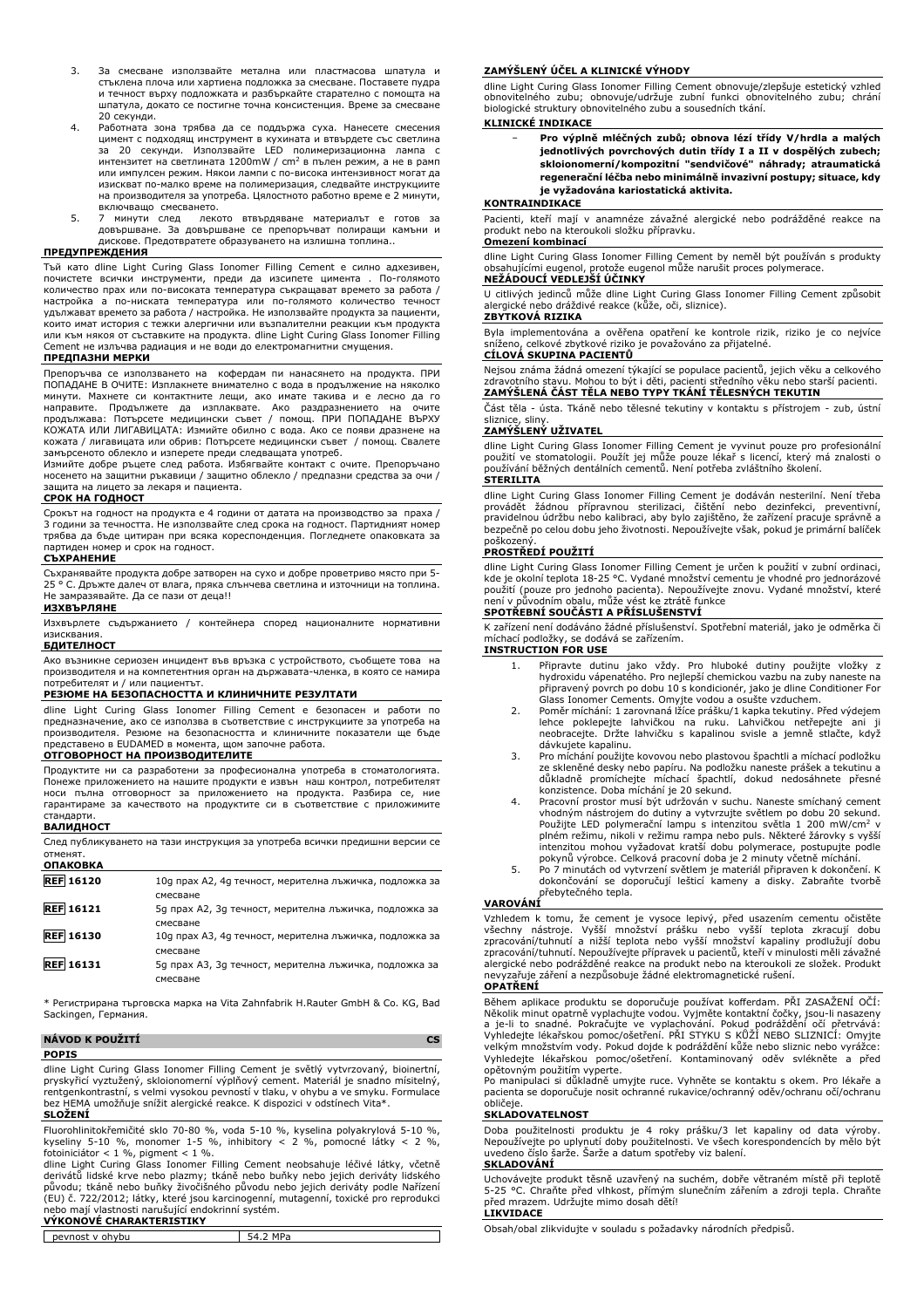#### **BDĚLOST**

Pokud se stane jakýkoli závažný incident, ke kterému došlo v souvislosti se zařízením, hlásí se to výrobci a příslušnému orgánu členského státu, ve kterém se uživatel nebo pacient nachází.

#### **SOUHRN BEZPEČNOSTI A KLINICKÉHO VÝKONU**

dline Light Curing Glass Ionomer Filling Cement je bezpečný a funguje tak, jak bylo zamýšleno, pokud je používán v souladu s pokyny výrobce k použití. Souhrn bezpečnosti a klinického výkonu bude do EUDAMED zaveden, jakmile začne pracovat. **ODPOVĚDNOST VÝROBCŮ**

Naše výrobky byly vyvinuty pro profesionální použití ve stomatologii. Protože aplikace našich produktů je mimo naši kontrolu, je za aplikaci plně odpovědný uživatel. Samozřejmě garantujeme kvalitu našich produktů v souladu s platnými normami. **DOBA PLATNOSTI**

| <b>OBAL</b>      | Po zveřejnění tohoto návodu k použití jsou nahrazeny všechny předchozí verze. |
|------------------|-------------------------------------------------------------------------------|
| <b>REF</b> 16120 | 10g prášku A2, 4g tekutiny, odměrka, míchací podložka                         |
| <b>REF</b> 16121 | 5g prášku A2, 3g tekutiny, odměrka, míchací podložka                          |
| <b>REF</b> 16130 | 10g prášku A3, 4g tekutiny, odměrka, míchací podložka                         |
| <b>REF</b> 16131 | 5g prášku A3, 3g tekutiny, odměrka, míchací podložka                          |

\* Registrovaná ochranná známka společnosti Vita\* Zahnfabrik H.Rauter GmbH & Co. KG, Bad Sackingen, Germany.

| <b>BRUGSANVISNING</b> |  |
|-----------------------|--|
| <b>BESKRIVELSE</b>    |  |

dline Light Curing Glass Ionomer Filling Cement er en let hærdning, bioinert, harpiksforstærket, glasionomer baseret cement. Materialet er let at blande,<br>radiopaque, med meget høje tryk, flexural og shear binde styrker. HEMA fri<br>formulering-giver-mulighed-for-at-mindske-allergiske-reaktioner.-Fås-i-**SAMMENSÆTNING**

Fluoroaluminosilicatglas 70-80%, vand 5-10%, polyacrylsyre 5-10%, syrer 5-10%,<br>monomer 1-5%, hæmmere <2%, excipients <2%, fotoinitiator <1%, pigment <1%.<br>dline Light Curing Glass Ionomer Filling Cement indeholder ikke medi herunder blod eller plasmaafledning fra mennesker; væv eller celler eller deres afledning af menneskelig oprindelse væv eller celler af animalsk oprindelse eller deres afledning som omhandlet i forordning (EU) nr. kræftfremkaldende, mutagene, reproduktionstoksiske eller med hormonforstyrrende egenskaber.

## **EGENSKABER FOR YDEEVNE**

| flexural styrke                       | 54 7 MPa |  |
|---------------------------------------|----------|--|
| TILSIGTEDE FORMÅL OG KLINISKE FORDELE |          |  |

dline Light Curing Glass Ionomer Filling Cement genopretter/forbedrer det æstetiske<br>udseende af genoprettelig tand; genopretter/opretholder tandfunktionen af<br>genoprettelig tand beskytter biologiske strukturer af genoprette

#### **KLINISKE INDIKATIONER**

− **Til løvfældende tandfyldninger; restaurering af klasse V/cervikallæsioner og små enkeltoverfladeklasse I- og II-hulrum i voksne tænder, restaureringer af glasionomer/komposit; atraumatisk genoprettende behandling eller minimalt invasive procedure situationer, hvor der er behov for kariostatisk aktivitet.**

#### **KONTRAINDIKATIONER**

Patienter, der tidligere har haft alvorlige allergiske eller irritationsreaktioner på roduktet eller på nogen af ingrediensern

# **BEGRÆNSNINGER FOR KOMBINATIONER**

dline Light Curing Glass Ionomer Filling Cement bør ikke anvendes sammen med produkter, der indeholder eugenol, da eugenol kan forstyrre produkter, der indeholder eugenol, da eugenol kan forstyrre polymeriseringsprocessen.

## **UØNSKEDE BIVIRKNINGER**

Hos modtagelige personer dline Light Curing Glass Ionomer Filling Cement forårsage allergiske eller irritationsreaktioner (hud, øje, slimhinde).

## **RESTERENDE RISICI**

Risikokontrolforanstaltninger er blevet gennemført og verificeret, risikoen er reduceret mest muligt, den samlede restrisiko anses for at være acceptabel. **MÅLGRUPPE FOR PATIENT**

Ingen begrænsninger kendt med hensyn til patientpopulation, deres alder og generelle sundhedsmæssige forhold. Der kan være børn, midaldrende eller ældre .<br>patienter

#### **PÅTÆNKT DEL AF KROPPEN ELLER TYPER AF VÆV AF KROPSVÆSKER**

En del af kroppen – munden. Væv eller kropsvæsker kontaktet af enheden – tand, mundslimhinde, spyt.

## **TILSIGTET BRUGER**

dline Light Curing Glass Ionomer Filling Cement er udviklet til professionel brug i tandplejen alene. Må kun bruges af licenseret læge, der har viden om, hvordan du bruger fælles dental cement. Der er ikke behov for specifik uddannelse. **STERILITET**

dline Light Curing Glass Ionomer Filling Cement leveres ikke-sterilt. Der er ikke behov for nogen forberedende sterilisering, rengøring eller desinfektion, forebyggende,<br>regelmæssig vedligeholdelse eller kalibrering for at sikre, at enheden fungerer<br>korrekt og sikkert i løbet af den tilsigtede levetid. Brug d

#### **BRUG MILJØ**

dline Light Curing Glass Ionomer Filling Cement er designet til at blive brugt på tandklinik, hvor omgivelsestemperaturen er 18-25°C. Dispenseret mængde cement<br>er egnet til engangsbrug (kun til én patient). Må ikke genbruges. Udleveret beløb,<br>der ikke opbevares i den oprindelige pakke, kan føre til tab

# **FORBRUGSVARER KOMPONENTER OG TILBEHØR**

Der følger ikke tilbehør med enheden. Varer, såsom målingsske, blandingspuder, leveres med enheden.

## **BRUGSANVISNING**

1. Forbered hulrum som altid. Til dybe hulrum anvendes calciumhydroxidforing. For den bedste kemiske binding til tænderne,

anvend conditioner, såsom dline Conditioner For Glass Ionomer Cements

- på forberedt overflade i 10 sek. Vask med vand og tør med luft. 2. Blandingsforhold: 1 niveau ske af pulver / 1 dråbe væske. Bank let på flasken med pulver mod hånden, før du dispenserer. Ryst eller vend ikke. Hold væskeflasken lodret oprejst, og klem forsigtigt, når der dispenseres en væske.
- 3. Til blanding anvendes metal- eller plastspatel og glasplade eller papirblandingspude. Placer pulver og væske på puden og bland grundigt med blande spatel, indtil den nøjagtige konsistens er nået. Blandingstiden
- er 20 sekunder. 4. Arbejdsområdet skal holdes tørt. Påfør den blandede cement med egnet instrument i hulrum og let hærdning i 20 sekunder. Brug LED polymeriseringslampe med lysintensitet 1200mW/cm<sup>2</sup> i fuld tilstand, ikke<br>rampe- eller pulstilstand. Nogle lamper med højere intensitet kan kræve mindre tid til polymerisering, følg producentens anvisninger til brug. Den
- samlede arbejdstid er 2 minutter inklusive blanding. 5. Efter 7 minutter fra lyskur er materialet klar til efterbehandling. Polering af sten og skiver anbefales til efterbehandling. Undgå overskudsvarmeproduktion.

#### **ADVARSLER**

Da dline Light Curing Glass Ionomer Filling Cement er meget klæbende, skal du rengøre alle instrumenter, før cementen sættes på. Højere mængde pulver eller<br>højere temperatur forkorter processen/indstillingstiden og lavere temperatur, eller<br>større mængde væske forlænger processen/indstillingstiden. B patienter, der tidligere har haft alvorlige allergiske eller irritationsreaktioner på<br>produktet eller nogen af ingredienserne. dline Light Curing Glass Ionomer Filling<br>Cement udsender ikke stråling og forårsager ingen elek **FORHOLDSREGLER**

Det anbefales at bruge cofferdam under påføring af produktet. HVIS I ØJNENE: Skyl forsigtigt med vand i flere minutter. Fjern kontaktlinser, hvis de er til stede og nemme at tage af. Hvis øjenirritationen fortsætter: Få lægehjælp/tjek. HVIS PÅ HUDEN ELLER SLIMHINDEN: Vask rigeligt med vand. Hvis hud/slimhindeirritation eller udslæt opstår: Få lægelig rådgivning/opmærksomhed. Tag forurenet tøj af og vask før genbrug. Vask hænderne grundigt efter håndtering. Undgå kontakt med øjnene. Det

anbefales at bære beskyttelseshandsker/beskyttelsesbeklædning/øjenværn/ansigtsbeskyttelse til læge og patient.

#### **HOLDBARHED**

Holdbarhed af produktet er 4 års pulver / 3 års væske fra fremstillingsdatoen. Må ikke bruges efter udløbsdatoen. Batchnummeret skal anføres i al korrespondance. Se emballage for parti og udløbsdato. **OPLAGRING**

Hold produktet tæt lukket på et tørt godt ventileret sted ved 5-25°C. Beskyt mod direkte sollys, fugtighed og varmekilder. Må ikke fryses. Hold uden for børns rækkevidde!

#### **BORTSKAFFELSE**

Indhold/beholder skal bortskaffes på samme betingelser som krævet i de nationale lovkrav.

#### **ÅRVÅGENHED**

Hvis der er indtruffet alvorlige hændelser i forbindelse med udstyrsrapporten til fabrikanten og den kompetente myndighed i den medlemsstat, hvor brugeren og/eller patienten er etableret.

#### **RESUMÉ AF SIKKERHED OG KLINISKE PRÆSTATIONER**

dline Light Curing Glass Ionomer Filling Cement er sikkert og fungerer efter hensigten, hvis det anvendes i overensstemmelse med producentens brugsanvisning. Resumé af sikkerhed og kliniske præstationer vil blive indført i EUDAMED, så snart det begynder at virke.

#### **PRODUCENTERNES ANSVAR**

Vores produkter er udviklet til professionel brug i tandplejen. Da anvendelsen af vores produkter er uden for vores kontrol, er brugeren fuldt ansvarlig for applikationen. Vi garanterer naturligvis kvaliteten af vores produkter i overensstemmelse med de anvendte standarder.

#### **VALIDITET**

Når denne brugsanvisning udgives, tilsidesættes alle tidligere versioner.

| EMBALLAGE        |                                                  |
|------------------|--------------------------------------------------|
| <b>REF</b> 16120 | 10g pulver A2, 4g væske, måle ske, blandingspude |
| <b>REF</b> 16121 | 5q pulver A2, 3q væske, måle ske, blandingspude  |
| <b>REF</b> 16130 | 10g pulver A3, 4g væske, måle ske, blandingspude |
| <b>REF</b> 16131 | 5g pulver A3, 3g væske, måle ske, blandingspude  |

\* Registreret varemærke til brug for Vita Zahnfabrik H.Rauter GmbH &co. KG, Bad Sackingen, Tyskland.

#### **KASUTUSJUHEND ET KIRJELDUS**

dline Light Curing Glass Ionomer Filling Cement on valokovettuva, bioinertne, vaiguga tugevdatud klaasionomeer tsementtäidis. Materjal on kergesti segatav, röntgenkontrastne, väga kõrge surve-, painde- ja nihketugevusega. HEMA-vaba koostis võimaldab vähendada allergilisi reaktsioone. Saadaval Vita \* toonides. **KOOSTIS**

Fluoro-alumiiniumsilikaat klaas 70–80%, vesi 5–10%, polüakrüülhape 5–10%, happed 5–10%, monomeer 1–5%, inhibiitorid <2%, abiained 2%, fotoinitsiaator 1%, pigment 1%.

dline Light Curing Glass Ionomer Filling Cement ei sisalda ravimainet, sealhulgas inimverd ega vereplasma derivaate; inimpäritolu kudesid, rakke ega nende<br>derivaate; loomset päritolu kudesid, rakke ega nende derivaate, nagu viidatud<br>määruses (EL) nr 722/2012; kantserogeenseid, mutageenseid, reproduktiiv ega endokriinseid häireid põhjustavaid aineid.

#### **TÖÖOMADUSED**

| paindetugevus                          | MPa |  |  |  |  |  |  |  |  |
|----------------------------------------|-----|--|--|--|--|--|--|--|--|
| ETTENÄHTUD OTSTARVE JA KLIINILINE KASU |     |  |  |  |  |  |  |  |  |
|                                        |     |  |  |  |  |  |  |  |  |

dline Light Curing Glass Ionomer Filling Cement taastab/parandab restaureeritava hamba esteetilist välimust; taastab/säilitab restaureeritava hamba funktsioone; kaitseb restaureeritava hamba ja külgnevate kudede bioloogilisi struktuure.

#### **KLIINILISED NÄIDUSTUSED**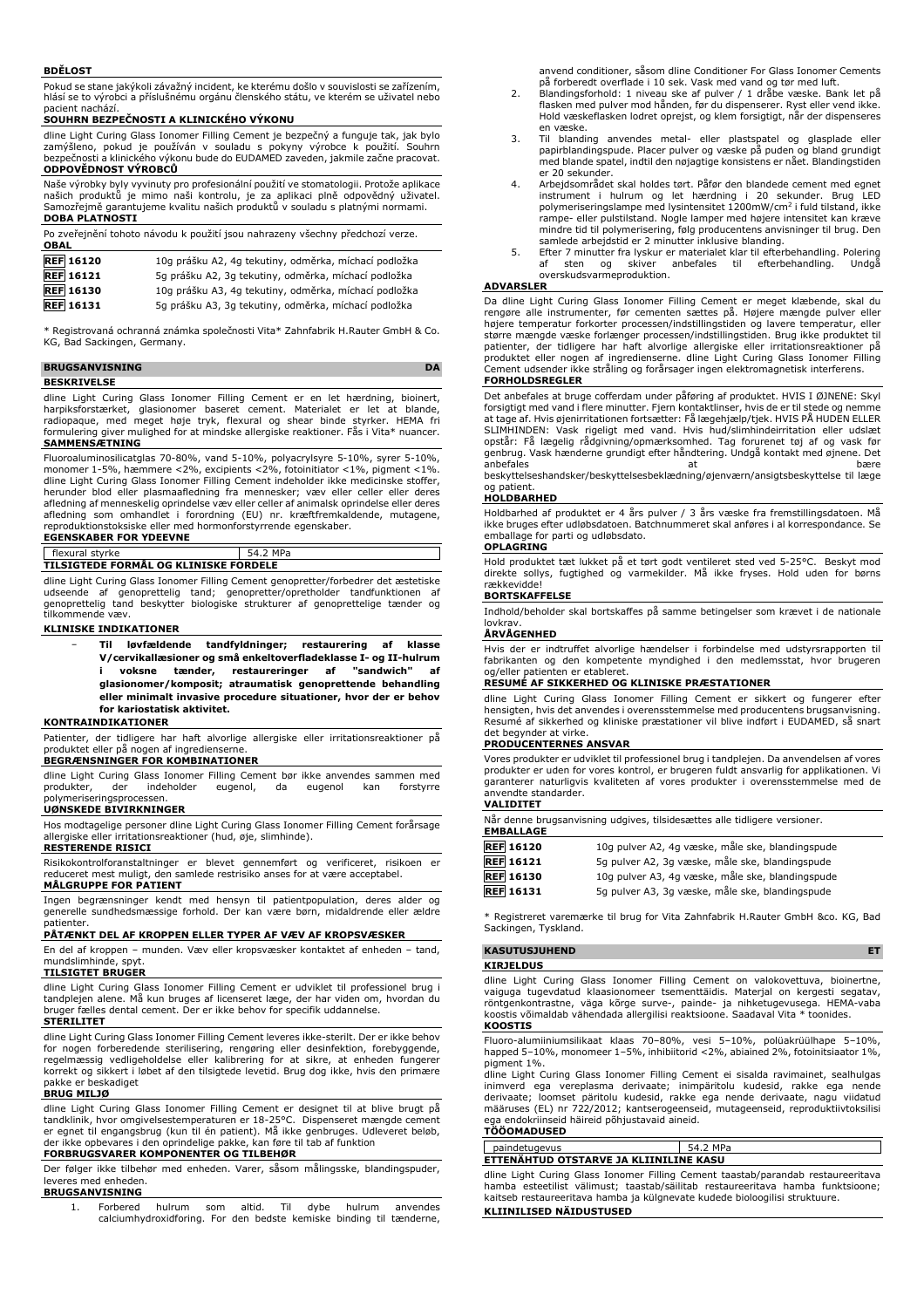**Piimahammaste täitmiseks: täiskasvanute hammaste klassi/hambakaela kahjustuste ning väikeste ühepinnaliste I ja II klassi kaviteetide restauratsiooniks; klaasionomeer/komposiit "võileiva" tehnikas restauratsioonideks; atraumaatiliseks taastavaks raviks või minimaalselt invasiivseteks protseduurideks; olukordades, kus on vajalik kariostaatiline tegevus.**

#### **VASTUNÄIDUSTUSED**

Patsiendid, kellel on varem olnud toote või selle mõne koostisosa suhtes tõsiseid allergilisi või ärritusreaktsioone.

#### **KOMBINATSIOONIDE PIIRANGUD**

dline Light Curing Glass Ionomer Filling Cement ei tohi kasutada koos eugenooli sisaldavate toodetega, kuna eugenool võib polümerisatsiooniprotsessi häirida. **SOOVIMATUD KÕRVALTOIMED**

Tundlikel inimestel võib dline Light Curing Glass Ionomer Filling Cement põhjustada allergilisi või ärritusreaktsioone (nahk, silmad, limaskestad).

#### **JÄÄKRISKID**

Riskikontrollimeetmed on rakendatud ja kontrollitud, riski vähendatakse nii palju kui võimalik, üldist jääkriski peetakse vastuvõetavaks.

#### **PATSIENTIDE SIHTGRUPP**

Patsientide populatsiooni, nende vanuse ja üldise terviseseisundi osas pole teada mingeid piiranguid. Võib olla lapsi, keskealisi või eakaid patsient

## **ETTENÄHTUD KEHAOSA VÕI KEHAVEDELIKE KUDEDE TÜÜBID**

Kehaosa - suu. Koed või kehavedelikud, millega seade kokku puutub - hammas, suu

# limaskesta, sülg. **ETTENÄHTUD KASUTAJA**

Toode on välja töötatud ainult professionaalseks kasutamiseks hambaravis. Selle kasutajaks on ainult litsentseeritud arst, kes on teadlik, kuidas kasutatakse tavalisi tsemente. Spetsiaalne koolitus pole vajalik.

#### **STERIILSUS**

dline Light Curing Glass Ionomer Filling Cement tarnitakse mittesteriilselt. Seadme ettenähtud eluea jooksul nõuetekohase ja ohutu töö tagamiseks pole vaja ettevalmistavat steriliseerimist, puhastamist ega desinfitseerimist; ennetavat, regulaarset hooldust ega kalibreerimist. Ärge kasutage, kui seadme primaarne

# pakend on kahjustatud. **KASUTUSKESKKOND**

dline Light Curing Glass Ionomer Filling Cement on mõeldud kasutamiseks hambaravikabinetis, kus ümbritsev temperatuur on 18-25˚C. Väljastatud tsement sobib ühekordseks kasutamiseks (ainult ühele patsiendile). Ärge taaskasutage. Väljastatud materjal, mida pole hoitud originaalpakendis, võib kaotada oma funktsionaalsuse.

#### **KULUMATERJALID JA TARVIKUD**

Seadmega ei ole kaasas tarvikuid. Seadmega on kaasas kulumaterjalid, näiteks mõõtelusikas, segamisalused.

#### **KASUTUSJUHEND**

- 1. Valmistage kaviteet ette nagu alati. Sügavate kaviteetide jaoks kasutage kaltsiumhüdroksiid voodreid. Parima keemilise sideme loomiseks kandke ettevalmistatud pinnale 10 sekundiks konditsioneer, näiteks dline Conditioner For Glass Ionomer Cements. Peske veega ja kuivatage õhuga.
- 2. Segamissuhe: 1 triiki lusikatäis pulbrit / 1 tilk vedelikku. Enne kasutamist koputage pulbripudelit kergelt vastu kätt. Ärge raputage ega pöörake ümber. Vedeliku väljastamiseks hoidke pudelit vertikaalses asendis ja
- pigistage ettevaatlikult. 3. Segamiseks kasutage metallist või plastikust spaatlit ja klaasplaati või paberist segamisalust. Asetage pulber ja vedelik alusele ning segage hoolikalt spaatliga, kuni saavutatakse õige konsistents. Segamisaeg 20 sekundit.
- 4. Töötsoon tuleb hoida kuivana. Viige segatud tsement sobiva instrumendiga kaviteeti ja valguskõvastage 20 sekundit. Kasutage täisrežiimil LED-polümerisatsioonilampi, mille valgustugevus on 1200mW<br>/ cm², mitte ramp- või impulssrežiimis. Mõned suurema intensiivsusega lambid võivad vajada lühemat polümerisatsiooniaega, järgige tootja
- kasutusjuhiseid. Tööaeg koos segamisega on 2 minutit. 5. Pärast 7-minutilist valguskõvastamist on materjal viimistlemiseks valmis. Viimistluseks soovitatakse poleerimiskive ja -kettaid. Vältige liigse soojusenergia teket.

#### **HOIATUSED**

Kuna tsement on väga adhesiivne, puhastage kõik instrumendid enne tsemendi kõvastumist. Suurem pulbri kogus või kõrgem temperatuur lühendab töö- ja kõvastusaega. Madalam temperatuur või suurem vedeliku kogus pikendab töö- ja kõvastusaega. Mitte kasutada patsientidel, kellel on varem olnud dline Light Curing Glass Ionomer Filling Cement või selle mõne koostisosa suhtes tõsiseid allergilisi või ärritusreaktsioone. dline Light Curing Glass Ionomer Filling Cement ei eralda kiirgust ega põhjusta elektromagneetilisi häireid.

#### **ETTEVAATUSABINÕUD**

Toote pealekandmise ajal on soovitatav kasutada kofferdami. SILMA SATTUMISE KORRAL: Loputage mitme minuti jooksul ettevaatlikult veega. Eemaldage kontaktläätsed, kui neid kasutatakse ja kui neid on kerge eemaldada. Jätkake loputamist. NAHALE SATTUMISE KORRAL: Peske rohke veega. Naha/limaskesta ärrituse või lööbe korral pöörduge arsti poole. Võtke seljast kõik saastunud rõivad ja peske neid enne järgmist kasutuskorda. Kui silmade ärritus püsib, pöörduge arsti poole. Pärast kasutamist peske hoolikalt käsi. Vältige kokkupuudet silmadega. Arstil ja patsiendil soovitame kanda kaitsekindaid/kaitserõivastust/kaitseprille/kaitsemaski.

#### **KÕLBLIKKUSAEG**

Toote kõlblikkusaeg on 4 aastat pulbril/3 aastat vedelikul alates valmistamiskuupäevast. Mitte kasutada pärast kõlblikkusaja lõppu. Partii numbrit tuleb tsiteerida kogu kirjavahetuses. Partii numbrit ja kõlblikkusaega vaadake

# pakendilt. **HOIUSTAMINE**

Hoidke toodet tihedalt suletuna kuivas, hästi ventileeritavas kohas temperatuuril 5- 25˚C. Kaitske otsese päikesevalguse, niiskus, ja soojusallikate eest. Mitte lasta külmuda. Hoida laste eest kättesaamatus kohas! **JÄÄTMEHOOLDUS**

Sisust/pakendist tuleb vabaneda vastavalt riiklikele õigusaktidele. **VALVSUS**

Kui seadmega seoses on toimunud mõni tõsine vahejuhtum, teatatakse sellest tootjale ja selle liikmesriigi pädevale asutusele, kus kasutaja ja/ või patsient asub. **KOKKUVÕTE OHUTUSEST JA KLIINILISEST TOIMIVUSEST**

dline Light Curing Glass Ionomer Filling Cement on ohutu ja toimib ettenähtud viisil, kui seda kasutatakse vastavalt tootja kasutusjuhendile. Ohutuse ja kliinilise toimivuse kokkuvõte lisatakse EUDAMED-i kohe, kui see tööle hakkab. **TOOTJA VASTUTUS**

## Meie tooted on välja töötatud professionaalseks kasutamiseks hambaravis. Kuna toodete rakendus on väljaspool meie kontrolli, vastutab selle eest täielikult kasutaja. Loomulikult garanteerime oma toodete kvaliteedi vastavalt kohaldatavatele standarditele.

#### **VALIIDSUS**

| <b>PAKEND</b>    | Käesoleva kasutusjuhendi avaldamine muudab kehtetuks kõik varasemad versioonid. |
|------------------|---------------------------------------------------------------------------------|
| <b>REF</b> 16120 | 10g pulbrit A2, 4g vedelikku, mõõtelusikas, segamisalus                         |
| <b>REF</b> 16121 | 5q pulbrit A2, 3q vedelikku, mõõtelusikas, segamisalus                          |
| <b>REF</b> 16130 | 10g pulbrit A3, 4g vedelikku, mõõtelusikas, segamisalus                         |

**REF 16131** 5g pulbrit A3, 3g vedelikku, mõõtelusikas, segamisalus

Vita Zahnfabrik H.Rauter GmbH & Co. registreeritud kaubamärk KG, Bad Sackingen, Saksamaa.

#### **INSTRUCTIONS D'UTILISATION**

#### **DESCRIPTION**

dline Light Curing Glass Ionomer Filling Cement est un ciment d'obturation verre ionomère à lumineuse polymérisation, bioinerte, renforcé de résine. Le matériau est facilement mélangeable, radio-opaque, avec des résistances très élevées à la compression, à la flexion et au cisaillement. La formulation sans HEMA permet de diminuer les réactions allergiques. Disponible dans les teintes Vita\*.

## **COMPOSITION**

Verre de fluoro-alumino-silicate 70-80%, eau 5-10%, acide polyacrylique 5-10%, acides 5-10%, monomère 1-5%, inhibiteurs <2%, excipients <2%, photoinitiateur

<1%, pigment <1%. dline Light Curing Glass Ionomer Filling Cement ne contient pas de substance médicinale, y compris du sang humain ou un dérivé du plasma ; des tissus ou des cellules, ou leurs dérivés, d'origine humaine ; des tissus ou des cellules d'origine animale, ou leurs dérivés, tels que visés dans le règlement (UE) n° 722/2012 ; des substances cancérigènes, mutagènes, toxiques pour la reproduction ou ayant des propriétés de perturbation endocrinienne.

#### **CARACTÉRISTIQUES DE PERFORMANCE**

résistance à la flexion 54.2 MPa

|                                        | --------- |
|----------------------------------------|-----------|
| <b>OBJECTIF ET AVANTAGES CLINIOUES</b> |           |
|                                        |           |

dline Light Curing Glass Ionomer Filling Cement restaure/améliore l'aspect esthétique de la dent restaurable ; restaure/maintient la fonction dentaire de la dent restaurable ; protège les structures biologiques de la dent restaurable et des tissus adjacents.

**INDICATIONS CLINIQUES**

− **Pour les obturations des dents de lait ; la restauration des lésions cervicales de classe V et des petites cavités de classe I et II à surface unique sur les dents adultes ; les restaurations en " sandwich " verre ionomère/composite ; les traitements de restauration atraumatiques ou les procédures mini-invasives ; les situations où une activité cariostatique est requise.**

#### **CONTRE-INDICATIONS**

Patients ayant des antécédents de réactions allergiques ou d'irritation graves au produit ou à l'un de ses ingrédients.

#### **RESTRICTIONS AUX COMBINAISONS**

dline Light Curing Glass Ionomer Filling Cement ne doit pas être utilisé avec des produits contenant de l'eugénol, car l'eugénol peut perturber le processus de polymérisation.

#### **EFFETS SECONDAIRES INDÉSIRABLES**

Chez les personnes sensibles, dline Light Curing Glass Ionomer Filling Cement peut provoquer des réactions allergiques ou d'irritation (peau, yeux, muqueuses). **RISQUES RÉSIDUELS**

Des mesures de contrôle du risque ont été mises en oeuvre et vérifiées, le risque est réduit autant que possible, le risque résiduel global est jugé acceptable.

# **GROUPE CIBLE DE PATIENTS**

Aucune restriction connue concernant la population de patients, leur âge et leur état de santé général. Il peut convenir à des enfants, des patients d'âge moyen ou des personnes âgées.

## **PARTIE DU CORPS OU TYPES DE TISSUS OU DE FLUIDES CORPORELS VISÉS**

Partie du corps - bouche. Tissus ou fluides corporels en contact avec l'appareil: dent, muqueuses, salive.

#### **UTILISATEUR VISÉ**

dline Light Curing Glass Ionomer Filling Cement est conçu pour un usage professionnel en dentisterie uniquement. Son utilisateur doit être un médecin agréé qui sait comment utiliser les ciments dentaires courants. Il n'est pas nécessaire de suivre une formation spécifique.

#### **STÉRILITÉ**

dline Light Curing Glass Ionomer Filling Cement est livré non stérile. Il n'est pas nécessaire de procéder à une stérilisation, un nettoyage ou une désinfection préparatoire, à une maintenance préventive et régulière ou à un étalonnage pour garantir que le dispositif fonctionne correctement et de façon sécurisée pendant sa durée de vie prévue. Toutefois, ne pas utiliser si l'emballage primaire est endommagé.

#### **ENVIRONNEMENT D'UTILISATION**

Le produit est conçu pour être utilisé dans un cabinet dentaire où la température ambiante est de 18-25°C. La quantité de ciment distribuée est adaptée à un usage unique (pour un seul patient). Ne pas réutiliser. La quantité distribuée conservée en dehors de l'emballage d'origine peut entraîner une perte de fonction. **COMPOSANTS CONSOMMABLES ET ACCESSOIRES**

Aucun accessoire n'est fourni avec l'appareil. Les consommables, tels que les cuillères de mesure, les tampons de mélange, sont fournis avec le dispositif. **INSTRUCTIONS D'UTILISATION**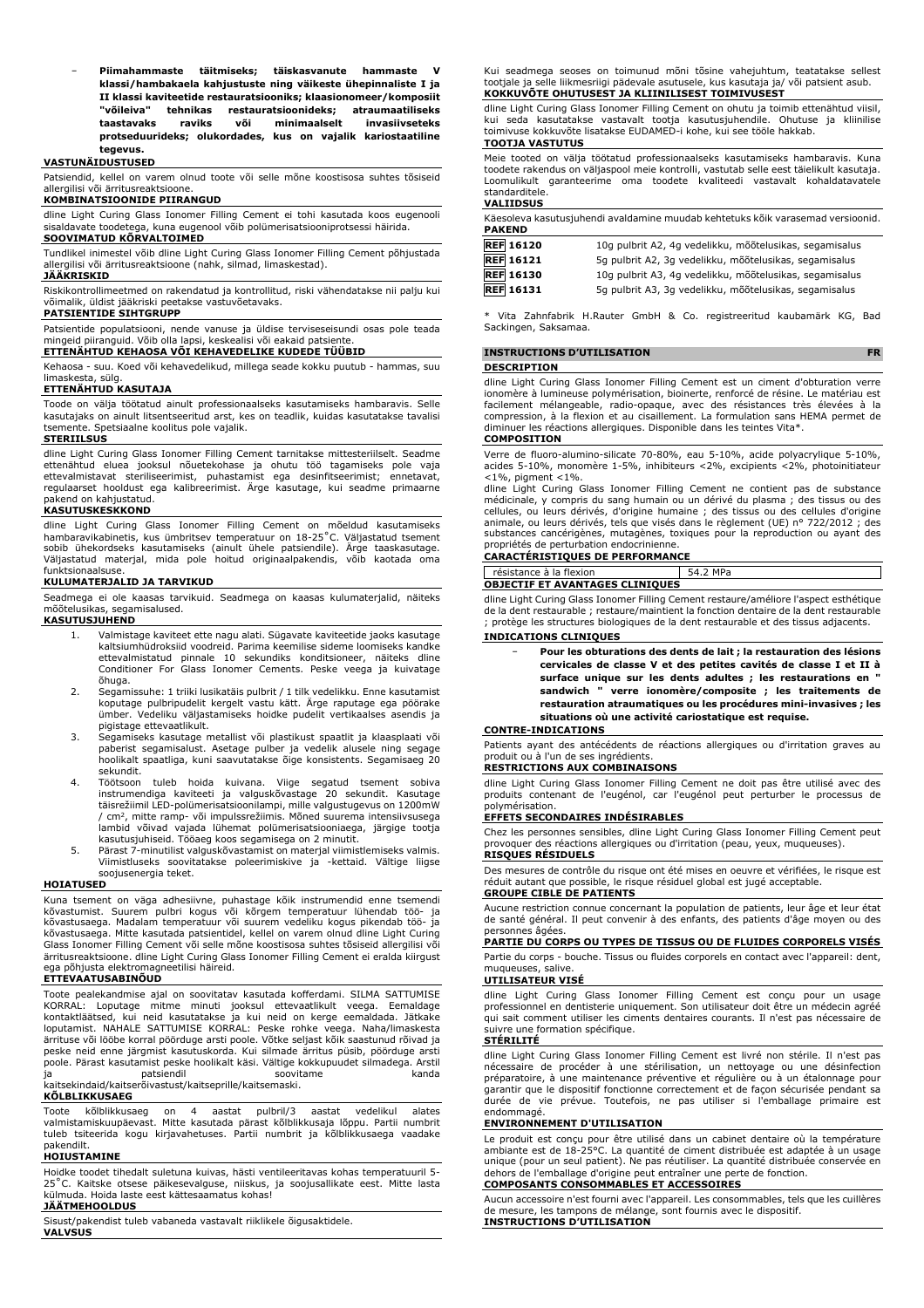- 1. Préparer la cavité comme d'habitude. Pour les cavités profondes, utiliser des revêtements d'hydroxyde de calcium. Pour une meilleure liaison chimique avec les dents, appliquer un conditionneur, tel que dline Conditioner For Glass Ionomer Cements, sur la surface préparée pendant 10 secondes. Laver à l'eau et sécher à l'air.
- 2. Rapport de mélange : 1 cuillère rase de poudre / 1 goutte de liquide. Tapoter légèrement le flacon de poudre contre la main avant de le distribuer. Ne pas secouer ni renverser. Tenir le flacon de liquide verticalement à la verticale et presser doucement en distribuant le
- liquide. 3. Pour mélanger, utiliser une spatule en métal ou en plastique et une plaque de verre ou un bloc de mélange en papier. Placer la poudre et le liquide sur le bloc et mélanger soigneusement avec la spatule jusqu'à obtenir la consistance exacte. Temps de mélange : 20 secondes.
- 4. La zone de travail doit être maintenue sèche. Appliquer le ciment mélangé à l'aide d'un instrument approprié dans la cavité et faire une photopolymérisation pendant 20 secondes. Utiliser une lampe de polymérisation LED avec une intensité lumineuse de 1200mW/cm<sup>2</sup> en mode complet, pas en mode rampe ou impulsion. Certaines lampes avec une intensité plus élevée pourraient nécessiter moins de temps de polymérisation, suivre les instructions d'utilisation du fabricant. Le temps de travail total est de 2 minutes, mélange compris.
- 5. Après 7 minutes de photopolymérisation, le matériau est prêt pour la finition. Les pierres et disques de polissage sont recommandés pour la finition. Éviter la production excessive de chaleur.

#### **AVERTISSEMENTS**

Comme dline Light Curing Glass Ionomer Filling Cement est très adhésif, nettoyez tous les instruments avant de le poser. Une quantité plus élevée de poudre ou une<br>température plus élevée raccourcissent le temps de travail/de prise et une<br>température plus basse ou une quantité plus élevée de liquide pro chez les patients ayant des antécédents de réactions allergiques ou d'irritation graves au produit ou à l'un de ses ingrédients. dline Light Curing Glass Ionomer Filling Cement n'émet pas de radiation et ne provoque pas d'interférences électromagnétiques.

#### **PRÉCAUTIONS**

Il est recommandé d'utiliser une digue dentaire pendant l'application du produit. EN<br>CAS DE CONTACT AVEC LES YEUX : Rincer avec précaution à l'eau pendant plusieurs<br>minutes. Enlever les lentilles de contact, si elles sont médicale. EN CAS DE CONTACT AVEC LA PEAU OU LA MUCOSE : Laver abondamment à l'eau. En cas d'irritation de la peau/muqueuse ou d'éruption cutanée : Consulter un médecin. Enlever les vêtements contaminés et les laver avant de les réutiliser. Se laver soigneusement les mains après avoir manipulé le produit. Éviter tout contact avec les yeux. Il est recommandé de porter des gants de protection, des vêtements de protection, des lunettes de protection et un masque de protection pour le médecin et le patient.

#### **DURÉE DE CONSERVATION**

La durée de conservation du produit est de 4 ans pour la poudre et de 3 ans pour le liquide à partir de la date de fabrication. Ne pas utiliser après la date de péremption. Le numéro de lot doit être mentionné dans toute correspondance. Voir l'emballage pour le lot et la date de péremption.

#### **STOCKAGE**

Conserver le produit hermétiquement fermé dans un endroit sec et bien ventilé, à<br>une température de 5-25ºC. Protéger de la lumière humidité, directe du soleil et des<br>sources de chaleur. Ne pas congeler. Tenir hors de porté **ÉLIMINATION**

Éliminer le contenu/récipient conformément aux exigences réglementaires nationales.

#### **VIGILANCE**

Si un incident grave est survenu en rapport avec le dispositif, le signaler au fabricant et à l'autorité compétente de l'État membre dans lequel l'utilisateur et/ou le patient est établi.

#### **RÉSUMÉ DE LA SÉCURITÉ ET DES PERFORMANCES CLINIQUES**

dline Light Curing Glass Ionomer Filling Cement est sûr et fonctionne comme prévu s'il est utilisé conformément aux instructions d'utilisation du fabricant. Un résumé de la sécurité et des performances cliniques sera introduit dans EUDAMED dès qu'il commencera à fonctionner.

#### **RESPONSABILITÉ DES FABRICANTS**

Nos produits sont destinés à une utilisation professionnelle en dentisterie. Comme<br>l'application de nos produits échappe à notre contrôle, l'utilisateur en est entièrement<br>responsable. Bien entendu, nous garantissons conformément aux normes en vigueur.

#### **VALIDITÉ**

Dès la publication de ces instructions d'utilisation, toutes les versions précédentes sont remplacées. **EMBALLAGE**

| <b>REF 16120</b> | 10q de poudre A2, 4q de liquide, cuillère à mesurer, bloc<br>mélangeur |
|------------------|------------------------------------------------------------------------|
| <b>REF</b> 16121 | 5g de poudre A2, 3g de liquide, cuillère à mesurer, bloc<br>mélangeur  |
| <b>REF</b> 16130 | 10g de poudre A3, 4g de liquide, cuillère à mesurer, bloc<br>mélangeur |
| <b>REF 16131</b> | 5g de poudre A3, 3g de liquide, cuillère à mesurer, bloc<br>mélangeur  |

\* Marque déposée de Vita Zahnfabrik H.Rauter GmbH & Co. KG, Bad Sackingen, Allemagne.

#### **ΟΔΗΓΊΕΣ ΧΡΉΣΗΣ EL**

**ΠΕΡΙΓΡΑΦΉ**

Το dline Light Curing Glass Ionomer Filling Cement είναι ένα τσιμέντο πλήρωσης υαλοϊονομερούς, ελαφριάς ωρίμανσης, βιοαδρανές, ενισχυμένο με ρητίνη. Το υλικό είναι εύκολα αναμίξιμο, ακτινοσκιερό, με πολύ υψηλές αντοχές σε θλίψη, κάμψη και διάτμηση. Η σύνθεση χωρίς HEMA επιτρέπει τη μείωση των αλλεργικών αντιδράσεων. Διατίθεται σε αποχρώσεις Vita\*. **ΣΎΣΤΑΣΗ**

Fluoroaluminosilicate glass 70-80%, water 5-10%, polyacrylic acid 5-10%, acids 5- 10%, monomer 1-5%, inhibitors <2%, excipients <2%, photoinitiator <1%, pigment  $<10$ 

dline Light Curing Glass Ionomer Filling Cement δεν περιλαμβάνει ιατρικές ουσίες, συμπεριλαμβανομένων και ανθρώπινου αίματος ή παράγωγο πλάσματος· ιστούς ή κύτταρα, ή τα παράγωγά τους, ανθρώπινης προέλευσης· ιστούς ή κύτταρα ζωικής προέλευσης, ή παράγωγά τους, όπως αυτά αναφέρονται στον Κανονισμό (EU) Αρ. 722/2012· ουσίες που είναι καρκινογόνες, μεταλλαξιογόνες, τοξικές στην αναπαραγωγή, ή που να έχουν ιδιότητες που διαταράσσουν τους ενδοκρινικούς

# αδένες. **ΧΑΡΑΚΤΗΡΙΣΤΙΚΆ ΕΠΊΔΟΣΗΣ**

| unxavıkn avtoxn                      | ົາ MPa<br>54.2 |  |  |  |  |  |  |  |  |
|--------------------------------------|----------------|--|--|--|--|--|--|--|--|
| ΠΡΟΟΡΙΖΌΜΕΝΗ ΧΡΉΣΗ ΚΑΙ ΚΛΙΝΙΚΆ ΟΦΈΛΗ |                |  |  |  |  |  |  |  |  |

dline Light Curing Glass Ionomer Filling Cement αποκαθιστά/βελτιώνει την αισθητική εμφάνιση του δοντιού που αποκαθίσταται· αποκαθιστά/συντηρεί την οδοντική λειτουργία του δοντιού που αποκαθίσταται· προστατεύει βιολογικές δομές του δοντιού που αποκαθίσταται και τους γειτονικούς ιστούς.

#### **ΚΛΙΝΙΚΈΣ ΕΝΔΕΊΞΕΙΣ**

− **Για εμφράξεις νεογιλών δοντιών· αποκαταστάσεις τάξης V/αυχενικές αποσπάσεις και μικρές αυτόνομες επιφάνειες κοιλοτήτων τάξης I και II σε ενήλικα δόντια· αποκαταστάσεις "σάντουιτς" με συνδυασμό υαλοϊονομερής και σύνθετης ρητίνης· ατραυματική θεραπεία αποκατάστασης ή ελάχιστα επεμβατικές διαδικασίες· περιπτώσεις όπου απαιτείται δραστηριότητα για τον εμποδισμό της τερηδόνας.**

#### **ΑΝΤΕΝΔΕΊΞΕΙΣ**

Οι ασθενείς που έχουν ιστορικό σοβαρής αλλεργίας ή αντιδράσεις ερεθισμού στο προϊόν ή σε οποιοδήποτε από τα συστατικά του. **ΠΕΡΙΟΡΙΣΜΟΊ ΣΥΝΔΥΑΣΜΏΝ**

dline Light Curing Glass Ionomer Filling Cement δεν πρέπει να χρησιμοποιείται με προϊόντα που περιέχουν ευγενόλη, καθώς η ευγενόλη μπορεί να διαταράξει την διαδικασία του πολυμερισμού.

#### **ΑΝΕΠΙΘΎΜΗΤΕΣ ΠΑΡΕΝΈΡΓΕΙΕΣ**

Σε ευαίσθητα άτομα, το προϊόν μπορεί να προκαλέσει αλλεργικές ή ερεθιστικές αντιδράσεις (δέρμα, οφθαλμοί, βλεννογόνοι).

#### **ΚΊΝΔΥΝΟΙ ΠΟΥ ΠΑΡΑΜΈΝΟΥΝ**

Έχουν υλοποιηθεί και επαληθευτεί μέτρα ελέγχου κινδύνου, έχει μειωθεί ο κίνδυνος όσο περισσότερο γίνεται, ο συνολικός κίνδυνος που απομένει έχει κριθεί αποδεκτός. **ΟΜΆΔΑ ΣΤΌΧΟΣ ΑΣΘΕΝΏΝ**

Δεν υπάρχουν γνωστοί περιορισμοί σχετικά με πληθυσμούς ασθενών, την ηλικία τους, και την γενική τους κατάσταση υγείας. Μπορεί να υπάρχουν παιδιά, ενήλικες, ή ηλικιωμένοι ασθενείς.

## **ΠΡΟΟΡΙΖΌΜΕΝΟ ΜΈΡΟΣ ΣΏΜΑΤΟΣ Ή ΤΎΠΟΣ ΙΣΤΟΎ ΚΑΙ ΥΓΡΏΝ ΣΏΜΑΤΟΣ**

Μέρος του σώματος—στόμα. Ιστοί ή σωματικά υγρά που έρχονται σε επαφή με την συσκευή—δόντια, στοματικό βλεννογόνο, σάλιο.

#### **ΠΡΟΟΡΙΖΌΜΕΝΟΣ ΧΡΉΣΤΗΣ**

dline Light Curing Glass Ionomer Filling Cement έχει δημιουργηθεί για επαγγελματική χρήση στην οδοντιατρική και μόνο. Χρήστης μπορεί να είναι μόνο αδειούχος γιατρός που έχει γνώσει πάνω στην χρήση κοινών οδοντικών υλικών έμφραξης. Δεν υπάρχει ανάγκη για συγκεκριμένη εκπαίδευση.

#### **ΑΠΟΣΤΕΙΡΩΜΈΝΟ**

dline Light Curing Glass Ionomer Filling Cement παραδίδεται μη αποστειρωμένο. Δεν υπάρχει ανάγκη για αποστείρωση προετοιμασίας, καθαρισμό, ή απολύμανση,<br>προληπτική και τακτική συντήρηση ή βαθμονόμηση για την εξασφάλιση της ομαλής<br>λειτουργίας της συσκευής και ασφάλειας κατά την διάρκεια της προβλεπόμενη διάρκειας ζωής της. Ωστόσο, μην χρησιμοποιήσετε αν η κύρια συσκευασία έχει πάθει ζημιά.

#### **ΠΕΡΙΒΆΛΛΟΝ ΧΡΉΣΗΣ**

dline Light Curing Glass Ionomer Filling Cement είναι σχεδιασμένο για χρήση σε οδοντιατρείο όπου η θερμοκρασία του περιβάλλοντος είναι 18–25°C. Η ποσότητα που διανέμεται από την υλικό είναι κατάλληλη για μια χρήση (για έναν ασθενή μόνο). Μην χρησιμοποιείτε ξανά. Η ποσότητα που διανέμεται και δεν κρατιέται στην αρχική της συσκευασία μπορεί να χάσει την λειτουργία της.

#### **ΑΝΑΛΏΣΙΜΑ ΜΈΡΗ ΚΑΙ ΑΞΕΣΟΥΆΡ**

Δεν παρέχονται αξεσουάρ με την συσκευή. Αναλώσιμα, όπως κοχλιάρια μέτρησης, μπλοκ ανάμιξης, παρέχονται με την συσκευή. **ΟΔΗΓΊΕΣ ΧΡΉΣΗΣ**

- 1. Προετοιμάστε την κοιλότητα όπως πάντα. Για βαθιές κοιλότητες, χρησιμοποιήστε ως πρώτο στρώμα κονία με υδροξείδιο του ασβεστίου. Για την καλύτερη συγκόλληση με τα δόντια, εφαρμόστε υλικό προετοιμασίας όπως το dline Conditioner For Glass Ionomer Cements στην επιφάνεια για 10 δευτερόλεπτα. Πλύνετε με νερό και στεγνώστε με τον αέρα.
- 2. Αναλογία ανάμιξη: 1 επίπεδη κουταλιά σκόνης / 1 σταγόνα υγρού.<br>Χτυπήστε ελαφρά το δοχείο της σκόνης στο χέρι σας πριν την αφαίρεση.<br>Μην ανακατέψετε και μην αναποδογυρίσετε. Κρατήστε το δοχείο υγρού<br>κάθετα και όρθιο, κα
- 3. Για την ανάμιξη, χρησιμοποιήστε μεταλλική ή πλαστική σπάτουλα και γυάλινο ή χάρτινο μπλοκ ανάμιξης. Τοποθετήστε την σκόνη και το υγρό στο μπλοκ και αναμίξτε διεξοδικά με την σπάτουλα ανάμιξης μέχρι να επιτευχθεί η επιθυμητή συνοχή. Ο συνολικός χρόνος ανάμιξης είναι 20 δευτερόλεπτα.
- 4. Ο χώρος εργασίας πρέπει να διατηρείται στεγνός. Εφαρμόστε την κονία<br>που έχετε αναμίξει με κατάλληλο εργαλείο στην κοιλότητα και<br>πολυμερίστε με φως για 20 δευτερόλεπτα. Χρησιμοποιήστε λάμπα<br>πολυμερισμού LED με ένταση φω μεγαλύτερη ένταση μπορεί να χρειάζονται λιγότερο χρόνο πολυμερισμού, ακολουθήστε τις οδηγίες χρήσης του κατασκευαστή. Ο συνολικός χρόνος
- εργασίας είναι 2 λεπτά, συμπεριλαμβανομένου και του χρόνου ανάμιξης. 5. Μετά από 7 λεπτά από τον φωτοπολυμερισμό, το υλικό είναι έτοιμο για στίλβωση. Προτείνονται πέτρες και δίσκοι στίλβωσης. Αποφύγετε την υπερθέρμανση.

#### **ΠΡΟΕΙΔΟΠΟΙΉΣΕΙΣ**

Καθώς η κονία είναι πολύ συγκολλητική, καθαρίστε όλα τα εργαλεία πριν πήξει η<br>κονία. Μεγαλύτερη ποσότητα σκόνης ή υψηλές θερμοκρασίες μειώνουν τον χρόνο<br>εργασίας/τον χρόνο που χρειάζεται το μείγμα για να πήξει, και χαμηλό χρόνο που χρειάζεται το μείγμα για να πήξει. Μην χρησιμοποιείτε dline Light Curing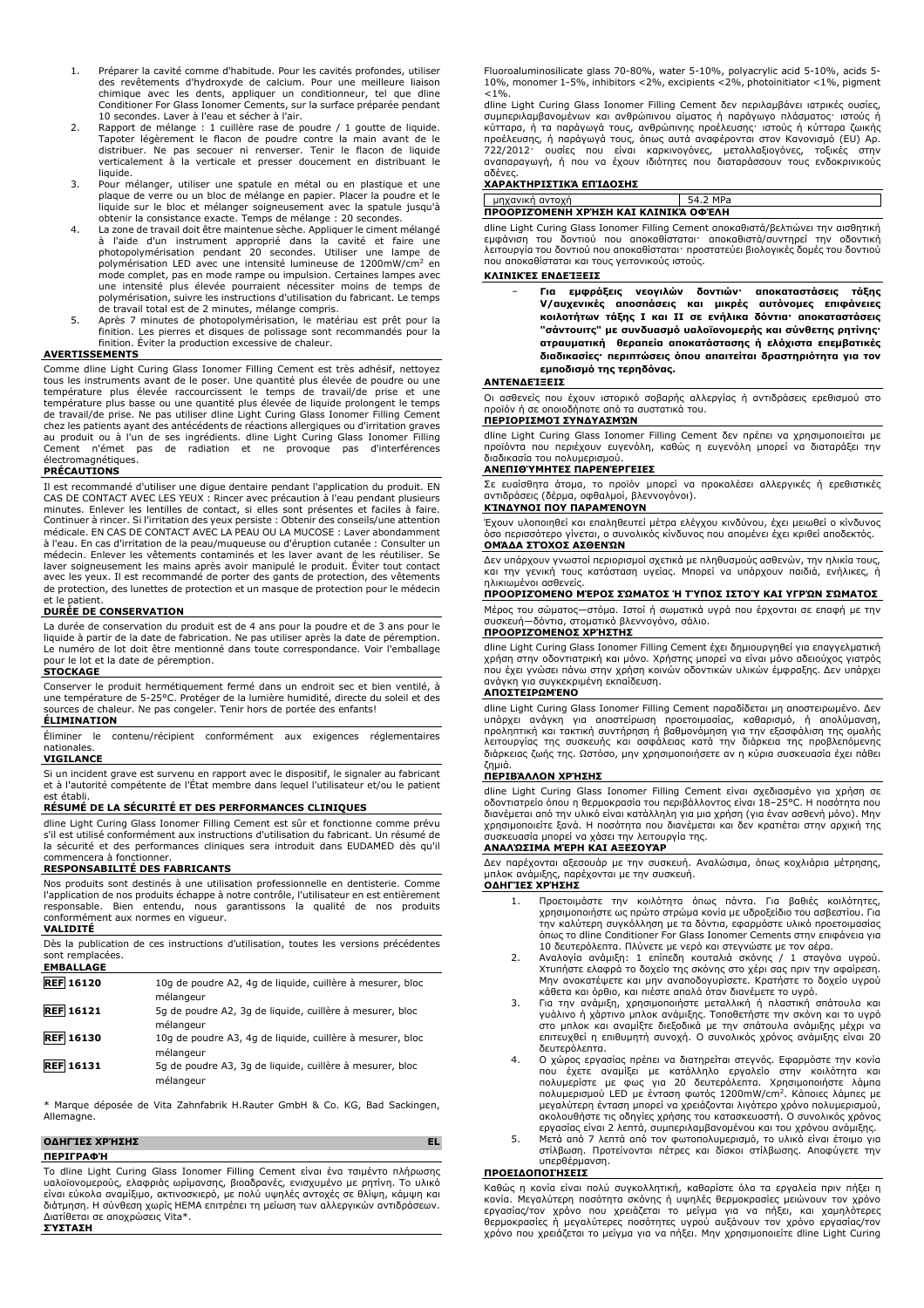Glass Ionomer Filling Cement σε ασθενείς που έχουν ιστορικό σοβαρής αλλεργίας ή αντιδράσεις ερεθισμού στο προϊόν ή σε οποιοδήποτε από τα συστατικά του. dline Light Curing Glass Ionomer Filling Cement δεν εκπέμπει ακτινοβολία, και δεν προκαλεί ηλεκτρομαγνητικές παρεμβολές.

#### **ΠΡΟΦΥΛΆΞΕΙΣ**

Προτείνεται η χρήση απομονωτήρα κατά την διάρκεια της εφαρμογής του προϊόντος. ΣΕ ΠΕΡΙΠΤΩΣΗ ΕΠΑΦΗΣ ΜΕ ΤΑ ΜΑΤΙΑ: Ξεπλύνετε προσεκτικά με νερό για αρκετά λεπτά. Αν υπάρχουν φακοί επαφής, αφαιρέστε τους, αν είναι εύκολο. Συνεχίστε να ξεπλένετε. Πλύνετε τα χέρια σας διεξοδικά πριν τον χειρισμό. ΣΕ ΠΕΡΙΠΤΩΣΗ ΕΠΑΦΗΣ ΜΕ ΤΟ ΔΕΡΜΑ Ή ΒΛΕΝΝΟΓΟΝΟΥΣ: Πλύντε με άφθονο νερό. Αν υπάρξει ερεθισμός ή κοκκίνισμα δέρματος/βλεννογόνων: Αναζητήστε ιατρική προσοχή/βοήθεια. Αφαιρέστε μολυσμένο ρουχισμό και πλύνετε πριν την χρήση. Αποφύγετε την επαφή με τα μάτια.<br>Προτείνεται να χρησιμοποιείται γάντια προστασίας/ρουχισμό προστασίας/γυαλιά<br>προστασίας/εξοπλισμό προστασίας προσώπου για τον γιατρό κα

#### **ΔΙΆΡΚΕΙΑ ΖΩΉΣ**

Διάρκεια ζωής προϊόντος είναι 4 χρόνια για την σκόνη / 3 χρόνια για το υγρό από την ημερομηνία κατασκευής. Μην χρησιμοποιείτε μετά την ημερομηνία λήξης. Ο αριθμός παρτίδας πρέπει να αναφέρεται σε κάθε δήλωση. Δείτε την συσκευασία για τον αριθμό παρτίδας και την ημερομηνία λήξης.

#### **ΑΠΟΘΉΚΕΥΣΗ**

Κρατήστε το προϊόν ερμητικά κλειστό σε ξηρό και καλά αεριζόμενο χώρο, σε<br>θερμοκρασία 5–25°C. Προστατέψτε από υγρασία, απευθείας έκθεση στο ηλιακό φως<br>και πηγές θερμότητας. Μην παγώσετε. Κρατήστε μακριά από παιδιά!!

#### **ΔΙΆΘΕΣΗ**

Η διάθεση των περιεχομένων και του περιέκτη να γίνεται σύμφωνα με τους εθνικούς κανονισμούς.

#### **ΠΡΟΣΟΧΉ**

Αν οποιοδήποτε σοβαρό περιστατικό λάβει χώρα σε σχέση με την συσκευή, να το αναφέρετε στον κατασκευαστή και την αρμόδια αρχή της χώρας ή της πολιτείας στην οποία ο χρήστης και/ή ο ασθενής βρίσκονται.

#### **ΠΕΡΊΛΗΨΗ ΑΣΦΆΛΕΙΑΣ ΚΑΙ ΚΛΙΝΙΚΉΣ ΕΠΊΔΟΣΗΣ**

dline Light Curing Glass Ionomer Filling Cement είναι ασφαλές και αποδίδει όπως προορίζεται αν χρησιμοποιείται σύμφωνα με τις οδηγίες χρήσης του κατασκευαστή. Η περίληψη της ασφάλειας και της κλινικής επίδοσης θα εισαχθεί στο σύστημα EUDAMED μόλις ξεκινήσει να λειτουργεί.

#### **ΥΠΕΥΘΥΝΌΤΗΤΑ ΚΑΤΑΣΚΕΥΑΣΤΉ**

Τα προϊόντα μας έχουν αναπτυχθεί για επαγγελματική χρήση στην οδοντιατρική. Καθώς η εφαρμογή των προϊόντων μας είναι πέρα από τον έλεγχό μας, ο χρήστης είναι πλήρως υπεύθυνος για την εφαρμογή τους. Προφανώς, εγγυόμαστε ότι η ποιότητα των προϊόντων μας είναι σε συμφωνία με τα πρότυπα που εφαρμόζονται. **ΕΓΚΥΡΌΤΗΤΑ**

Κατά την έκδοση του παρόντος εγχειριδίου χρήσης, όλες οι προηγούμενες εκδόσεις αντικαθίστανται. **ΣΥΣΚΕΥΑΣΊΑ**

| <b>REF 16120</b> | 10g σκόνη Α2, 4g υγρό, κοχλιάριο μέτρησης, μπλοκ ανάμιξης |
|------------------|-----------------------------------------------------------|
| <b>REF</b> 16121 | 5g σκόνη A2, 3g υγρό, κοχλιάριο μέτρησης, μπλοκ ανάμιξης  |
| <b>REF</b> 16130 | 10g σκόνη Α3, 4g υγρό, κοχλιάριο μέτρησης, μπλοκ ανάμιξης |
| <b>REF</b> 16131 | 5g σκόνη Α3, 3g υγρό, κοχλιάριο μέτρησης, μπλοκ ανάμιξης  |

\* Καταγεγραμμένο εμπορικό σήμα της Vita Zahnfabrik H.Rauter GmbH & Co. KG, Bad Sackingen, Germany.

#### **HASZNÁLATI UTASÍTÁS HU LEÍRÁS**

Az dline Light Curing Glass Ionomer Filling Cement egy fényre keményedő, bioinert, gyantával megerősített, üvegionomer töltőcement. Az anyag könnyen keverhető, radioaktív, nagyon nagy nyomó-, hajlító- és nyírókötési szilárdsággal rendelkezik. A HEMA-mentes készítmény csökkenti az allergiás reakciókat. Vita\* árnyalatokban kapható.

#### **ÖSSZETÉTEL**

Fluoroaluminoszilikát üveg 70-80%, víz 5-10%, poliakrilsav 5-10%, savak 5-10%, monomer 1-5%, inhibitorok <2%, segédanyagok <2%, fotoiniciátor <1%, pigment  $< 1\%$ 

dline Light Curing Glass Ionomer Filling Cement nem tartalmaz gyógyászati anyagot, beleértve az emberi vért vagy plazmaszármazékot; emberi eredetű szöveteket vagy sejteket vagy azok származékait; a 722/2012/EU rendeletben említett állati eredetű szöveteket vagy sejteket vagy azok származékait; rákkeltő, mutagén, reprodukciót károsító vagy endokrin károsító tulajdonságokkal rendelkező anyagokat. **TELJESÍTMÉNYJELLEMZŐK**

#### hajlítószilárdság 54.2 MPa **RENDELTETÉSSZERŰ HASZNÁLAT ÉS KLINIKAI ELŐNYÖK**

dline Light Curing Glass Ionomer Filling Cement helyreállítja/javítja a helyreállítható fog esztétikai megjelenését; helyreállítja/fenntartja a helyreállítható fog fogászati funkcióját; védi a helyreállítható fog és a szomszédos szövetek biológiai struktúráit. **KLINIKAI JAVALLATOK**

− **A tejfogak töméséhez; V. osztályú/nyaki elváltozások és kis felületű, egyfelületű I. és II. osztályú üregek helyreállításához felnőtt fogakban; üvegionomer/kompozit "szendvics" helyreállításokhoz; atraumatikus helyreállító kezeléshez vagy minimálisan invazív eljárásokhoz; olyan helyzetekben, ahol kariosztatikus aktivitás szükséges.**

#### **ELLENJAVALLATOK**

Azok a betegek, akiknek a kórtörténetében a termékre vagy bármely összetevőre súlyos allergiás vagy irritációs reakciót észleltek.

#### **A KOMBINÁCIÓKRA VONATKOZÓ KORLÁTOZÁSOK**

dline Light Curing Glass Ionomer Filling Cement nem használható eugenolt tartalmazó termékekkel együtt, mivel az eugenol megzavarhatja a polimerizációs folyamatot. **NEMKÍVÁNATOS MELLÉKHATÁSOK**

Az arra fogékony egyéneknél dline Light Curing Glass Ionomer Filling Cement allergiás vagy irritációs reakciókat okozhat (bőr, szem, nyálkahártya). **MARADÉK KOCKÁZATOK**

A kockázatcsökkentő intézkedéseket végrehajtották és ellenőrizték, a kockázatot a lehető legnagyobb mértékben csökkentették, az általános maradék kockázatot elfogadhatónak ítélték.

#### **BETEGEK CÉLCSOPORTJA**

A betegpopulációra, életkorukra és általános egészségi állapotukra vonatkozóan nem ismertek korlátozások. Lehetnek gyermekek, középkorú vagy idős betegek.

**A TEST TERVEZETT RÉSZE VAGY A TESTFOLYADÉKOK SZÖVETTÍPUSAI**

Testrész - száj. Az eszközzel érintkező szövetek vagy testnedvek - fog,

# szájnyálkahártya, nyál. **RENDELTETÉSSZERŰ FELHASZNÁLÓ**

dline Light Curing Glass Ionomer Filling Cement kizárólag professzionális fogorvosi használatra fejlesztették ki. Felhasználója csak engedéllyel rendelkező orvos, aki ismeri a szokásos fogászati cementek használatát. Nincs szükség speciális képzésre. **STERILITÁS**

dline Light Curing Glass Ionomer Filling Cement nem steril módon szállítják. Nincs<br>szükség semmilyen előkészítő sterilizálásra, tisztításra vagy fertőtlenítésre,<br>megelőző, rendszeres karbantartásra vagy kalibrál Ne használja azonban, ha az elsődleges csomagolás sérült.

## **FELHASZNÁLÁSI KÖRNYEZET**

dline Light Curing Glass Ionomer Filling Cement fogorvosi rendelőben való használatra tervezték, ahol a környezeti hőmérséklet 18-25°C. Az adagolt cement egyszeri használatra alkalmas (csak egy páciens számára). Ne használja fel újra. A nem az eredeti csomagolásban tárolt adagolt mennyiség funkcióvesztéshez vezethet. **FOGYASZTHATÓ ÖSSZETEVŐK ÉS TARTOZÉKOK**

A készülékhez nem mellékelnek tartozékokat. A készülékhez kellékeket, mint például mérőkanalat, keverőpárnákat szállítunk.

## **HASZNÁLATI UTASÍTÁS**

- 1. Készítse elő az üreget a szokásos módon. Mély üregek esetén használjon kalcium-hidroxid bélést. A fogakhoz való legjobb kémiai kötődés érdekében 10 másodpercig alkalmazzon kondicionálót, például dline Conditioner For Glass Ionomer Cements-t az előkészített felületen. Mossa
- ki vízzel és szárítsa meg levegővel. 2. Keverési arány: 1 szintes kanál por / 1 csepp folyadék. Adagolás előtt enyhén koppintson a poros flakont a kézhez. Ne rázza fel vagy fordítsa meg. Folyadék adagolásakor tartsa függőlegesen függőlegesen a folyadékos üveget, és óvatosan nyomja össze.
- 3. A keveréshez használjon fém vagy műanyag spatulát és üveglapot vagy papír keverőpárnát. Helyezze a port és a folyadékot a lapkára, és keverje alaposan össze a keverőspatulával, amíg el nem éri a pontos konzisztenciát. A keverési idő 20 másodperc.
- 4. A munkaterületet szárazon kell tartani. A bekevert cementet megfelelő eszközzel vigye fel az üregbe, és 20 másodpercig fénykeményítse.<br>Használjon LED-polimerizációs lámpát 1200mW/cm<sup>2</sup> fényintenzitással teljes üzemmódban, ne rámpa- vagy impulzus üzemmódban. Néhány<br>nagyobb intenzitású lámpa rövidebb polimerizációs időt igényelhet,<br>kövesse a gyártó használati utasítását. A teljes munkaidő a keveréssel
- együtt 2 perc. 5. A fénykeményedéstől számított 7 perc elteltével az anyag készen áll a befejezésre. A befejezéshez polírozókövek és polírozókorongok használata ajánlott. Kerülje el a túlzott hőtermelést.

#### **FIGYELMEZTETÉSEK**

Mivel a cement erősen adhéziós, a cement megkötése előtt minden eszközt meg kell tisztitani. A nagyobb mennyiségű por vagy a magasabb hőmérséklet lerövidíti a<br>bedolgozási/megkötési - időt, - az alacsonyabb - hőmérséklet - vagy - - nagyobb<br>mennyiségű folyadék pedig meghosszabbítja - bedolgozási/megkötés a kórtörténetében súlyos allergiás vagy irritációs reakciót észleltek a termékre vagy bármely összetevőre. dline Light Curing Glass Ionomer Filling Cement nem bocsát ki sugárzást és nem okoz elektromágneses zavarokat. **ÓVINTÉZKEDÉSEK**

A termék alkalmazása során ajánlott a kofferdam használata. HA SZEMBEN:<br>Óvatosan öblítse ki vízzel néhány percig. Távolítsa el a kontaktlencsét, ha van és<br>könnyen elvégezhető. Folytassa az öblítést. Ha a szemirritáció tová Kérjen orvosi tanácsot/ellátást. A termék kezelése után alaposan mosson kezet. HA BŐRRE VAGY MUCOSÁRA: Bő vízzel mossa le. Ha bőr/nyálkahártya irritáció vagy kiütés lép fel: Kérjen orvosi tanácsot/ellátást. Vegye le a szennyezett ruházatot, és újrahasználat előtt mossa ki. Kerülje a szemmel való érintkezést. Az orvos és a beteg számára védőkesztyű/védő ruházat/szem- és arcvédő viselése ajánlott. **SZAVATOSSÁGI IDŐ**

# A termék eltarthatósági ideje por esetén 4 év / folyadék esetén 3 év a gyártástól

számítva. A lejárati idő után ne használja fel. A tételszámot minden levelezésben fel kell tüntetni. A tétel és a lejárati dátumot lásd a csomagoláson. **TÁROLÁS**

A terméket szorosan lezárva, száraz, jól szellőző helyen, 5-25°C-on tartsa. Védje a nedvesség, közvetlen napfénytől és hőforrásoktól. Ne fagyassza le. Gyermekek elől elzárva tartandó!!

#### **MEGSEMMISÍTÉS**

A tartalmat/tartályt a nemzeti jogszabályi előírásoknak megfelelően ártalmatlanítsa. **ÉBERSÉG**

Ha az eszközzel kapcsolatban bármilyen súlyos esemény történt, jelentse a gyártónak és a felhasználó és/vagy a beteg letelepedése szerinti tagállam illetékes hatóságának.

#### **A BIZTONSÁGOSSÁG ÉS A KLINIKAI TELJESÍTMÉNY ÖSSZEFOGLALÁSA**

dline Light Curing Glass Ionomer Filling Cement biztonságos és rendeltetésszerűen<br>működik, ha a gyártó használati utasításának megfelelően használják. A<br>biztonságosság és a klinikai teljesítmény összefoglalása bevezetésre, amint az megkezdi működését.

#### **A GYÁRTÓ FELELŐSSÉGE**

Termékeinket a fogászatban történő professzionális használatra fejlesztettük ki. Mivel termékeink alkalmazása nem áll a mi ellenőrzésünk alatt, a felhasználó teljes mértékben felelős az alkalmazásért. Természetesen garantáljuk termékeink minőségét az alkalmazott szabványoknak megfelelően.

#### **ÉRVÉNYESSÉG**

A jelen használati utasítás megjelenésével minden korábbi változat hatályát veszti. **CSOMAGOLÁS**

**REF 16120** 10g A2 por, 4g folyadék, mérőkanál, keverőpárna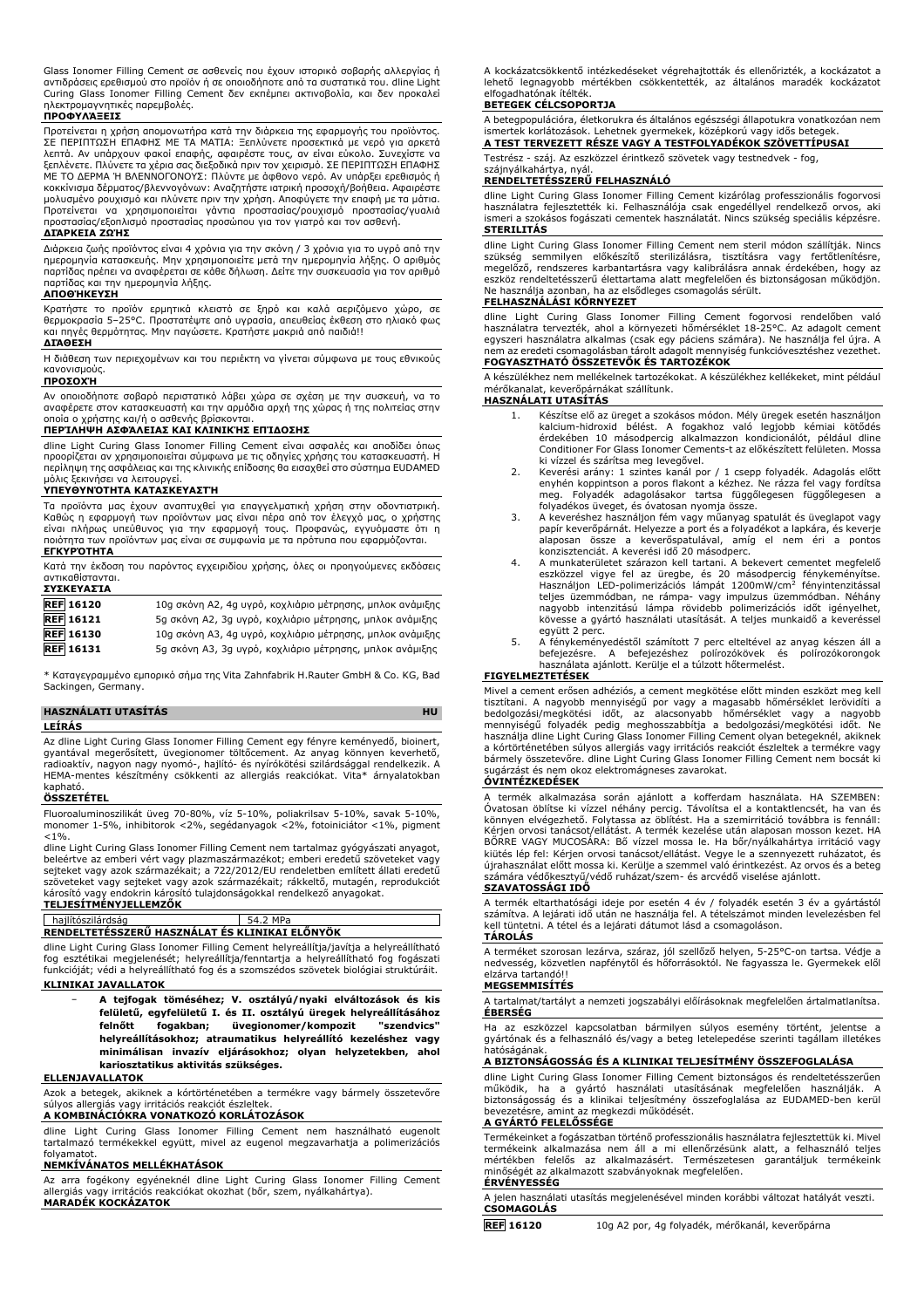| <b>REF</b> 16121 | 5q A2 por, 3g folyadék, mérőkanál, keverőpárna  |
|------------------|-------------------------------------------------|
| <b>REF</b> 16130 | 10g A3 por, 4g folyadék, mérőkanál, keverőpárna |
| <b>REF</b> 16131 | 5q A3 por, 3q folyadék, mérőkanál, keverőpárna  |

\* A Vita Zahnfabrik H.Rauter GmbH & Co. bejegyzett védjegye. KG, Bad Sackingen, Németország.

| <b>ISTRUZIONI PER L'USO</b> |  |
|-----------------------------|--|
| <b>DESCRIZIONE</b>          |  |

dline Light Curing Glass Ionomer Filling Cement è un cemento vetroionomerico fotopolimerizzabile, bioinerte, rinforzato con resina. Il materiale è facilmente miscelabile, radiopaco, con elevatissime resistenze di adesione a compressione, flessione e taglio. La formulazione priva di HEMA consente di ridurre le reazioni allergiche. Disponibile nelle tonalità Vita\*.

#### **COMPOSIZIONE**

Vetro fluoroalluminosilicato 70-80%, acqua 5-10%, acido poliacrilico 5-10%, acidi 5- 10%, monomero 1-5%, inibitori <2%, eccipienti <2%, fotoiniziatore <1%, pigmento  $< 1%$ 

dline Light Curing Glass Ionomer Filling Cement non contiene sostanze medicinali, compresi sangue umano o derivati del plasma; tessuti o cellule, o loro derivati, di origine umana; tessuti o cellule di origine animale, o loro derivati, come indicato nel<br>regolamento (UE) n. 722/2012; sostanze cancerogene, mutagene, tossiche per la<br>riproduzione o con proprietà di alterazione del sistema

**CARATTERISTICHE DELLE PRESTAZIONI**

#### resistenza alla flessione 54.2 MPa **SCOPO PREVISTO E BENEFICI CLINICI**

dline Light Curing Glass Ionomer Filling Cement ripristina/migliora l'aspetto estetico del dente riparabile; ripristina/mantiene la funzione dentale del dente riparabile; protegge le strutture biologiche del dente riparabile e i tessuti adiacenti.

#### **INDICAZIONI CLINICHE**

− **Per otturazioni di denti decidui; restauro di lesioni di classe V/cervicale e piccole cavità di classe I e II a superficie singola in denti adulti; restauri "sandwich" in vetroionomero/composito; trattamento restaurativo atraumatico o procedure minimamente invasive; situazioni in cui è richiesta l'attività cariostatica.**

#### **CONTROINDICAZIONI**

Pazienti che hanno una storia di gravi reazioni allergiche o di irritazione al prodotto o a uno qualsiasi degli ingredienti.

#### **RESTRIZIONI ALLE COMBINAZIONI**

dline Light Curing Glass Ionomer Filling Cement non deve essere usato con prodotti contenenti eugenolo, in quanto l'eugenolo può disturbare il processo di

# polimerizzazione. **EFFETTI COLLATERALI INDESIDERATI**

In individui suscettibili, dline Light Curing Glass Ionomer Filling Cement può causare reazioni allergiche o di irritazione (pelle, occhi, mucose). **RISCHI RESIDUI**

Le misure di controllo del rischio sono state implementate e verificate, il rischio è ridotto il più possibile, il rischio residuo complessivo è giudicato accettabile. **GRUPPO TARGET DEL PAZIENTE**

Non sono note restrizioni per quanto riguarda la popolazione dei pazienti, la loro età e le condizioni generali di salute. Possono essere bambini, pazienti di mezza età o anziani.

#### **PARTE DEL CORPO PREVISTA O TIPI DI TESSUTI O FLUIDI CORPOREI**

Parte del corpo - bocca. Tessuti o fluidi corporei a contatto con il dispositivo - dente, mucosa orale, saliva.

#### **UTILIZZATORE PREVISTO**

dline Light Curing Glass Ionomer Filling Cement è sviluppato solo per uso professionale in odontoiatria. Il suo utilizzatore è solo un medico autorizzato che ha la conoscenza di come usare i comuni cementi dentali. Non c'è bisogno di una formazione specifica.

#### **STERILITÀ**

dline Light Curing Glass Ionomer Filling Cement viene consegnato non sterile. Non c'è bisogno di alcuna sterilizzazione preparatoria, pulizia o disinfezione,<br>manutenzione-preventiva eregolare-o-calibrazione-per-garantire-che-il-dispositivo<br>funzioni-correttamente-e-in-sicurezza-durante-la-sua-vita-previs utilizzare se la confezione primaria è danneggiata.

#### **AMBIENTE DI UTILIZZO**

dline Light Curing Glass Ionomer Filling Cement è progettato per essere usato in studi dentistici dove la temperatura ambiente è di 18-25°C. La quantità erogata di cemento è adatta all'uso singolo (solo per un paziente). Non riutilizzare. La quantità erogata conservata non nella confezione originale può portare alla perdita di funzionalità. **COMPONENTI DI CONSUMO E ACCESSORI**

Non vengono forniti accessori con il dispositivo. I materiali di consumo, come il misurino, i tamponi di miscelazione, sono forniti con il dispositivo. **ISTRUZIONI PER L'USO**

- 1. Preparare la cavità come solito fare. Per cavità profonde, usare liners di idrossido di calcio. Per la migliore adesione chimica ai denti, applicare un balsamo, come dline Conditioner For Glass Ionomer Cements, sulla superficie preparata per 10 secondi. Lavare con acqua e asciugare all'aria.
- 2. Rapporto di miscelazione: 1 cucchiaio raso di polvere / 1 goccia di liquido. Battere leggermente il flacone di polvere contro la mano prima di erogare. Non agitare o capovolgere. Tenere il flacone di liquido verticalmente in posizione verticale e spremere delicatamente quando si dispensa un liquido.
- 3. Per la miscelazione utilizzare una spatola di metallo o di plastica e una lastra di vetro o un tampone di carta. Posizionare la polvere e il liquido sul pad e mescolare accuratamente con la spatola di miscelazione fino a raggiungere la consistenza esatta. Tempo di miscelazione 20 secondi.
- 4. Mantenere asciutta l'area di lavoro. Applicare il cemento miscelato con uno strumento adatto nella cavità e fotopolimerizzare per 20 secondi. Utilizzare la lampada di polimerizzazione a LED con intensità di luce 1200mW/cm<sup>2</sup> in modalità completa, non in modalità rampa o impulso. Alcune lampade con intensità maggiore potrebbero richiedere meno tempo di polimerizzazione, seguire le istruzioni d'uso del produttore. Il tempo totale di lavoro è di 2 minuti inclusa la miscelazione.

5. Dopo 7 minuti dalla fotopolimerizzazione, il materiale è pronto per la finitura. Si raccomandano pietre e dischi di lucidatura per la finitura. Evitare la generazione di calore in eccesso.

#### **AVVERTENZE**

Poiché dline Light Curing Glass Ionomer Filling Cement è altamente adesivo, pulire tutti gli strumenti prima che il cemento sia pronto. Una maggiore quantità di polvere o una temperatura più alta accorciano il tempo di lavorazione/regolazione e una temperatura più bassa o una maggiore quantità di liquido prolungano il tempo di lavorazione/regolazione. Non utilizzare dline Light Curing Glass Ionomer Filling Cement in pazienti che hanno precedenti di gravi reazioni allergiche o di irritazione al prodotto o a uno qualsiasi degli ingredienti. dline Light Curing Glass Ionomer Filling Cement non emette radiazioni e non causa interferenze elettromagnetiche. **PRECAUZIONI**

#### Si raccomanda l'uso di un cofferdam durante l'applicazione del prodotto. IN CASO DI CONTATTO CON GLI OCCHI: sciacquare con cautela con acqua per diversi minuti. Rimuovere le lenti a contatto, se presenti e facili da fare. Continuare a risciacquare. Se l'irritazione oculare persiste: Richiedere l'intervento di un medico. Lavare accuratamente le mani dopo la manipolazione. IN CASO DI CONTATTO CON PELLE O MUCOSA: lavare abbondantemente con acqua. Se si verifica un'irritazione o un'eruzione cutanea/mucosa: Consultare un medico. Togliersi di dosso gli indumenti contaminati e lavarli prima di riutilizzarli. Evitare il contatto con gli occhi. Si raccomanda di indossare guanti protettivi/abbigliamento protettivo/protezione per gli occhi/viso per il medico e il paziente.

#### **DURATA DI CONSERVAZIONE**

La durata di conservazione del prodotto è di 4 anni per la polvere / 3 anni per il liquido dalla data di produzione. Non utilizzare dopo la data di scadenza. Il numero di lotto deve essere citato in tutta la corrispondenza. Vedere la confezione per il lotto e la data di scadenza.

#### **CONSERVAZIONE**

Tenere il prodotto ben chiuso in un luogo asciutto e ben ventilato a 5-25°C. Proteggere dalla umidità, luce diretta del sole e da fonti di calore. Non congelare. Tenere fuori dalla portata dei bambini!

#### **SMALTIMENTO**

Smaltire il contenuto/contenitore come richiesto dai requisiti normativi nazionali. **VIGILANZA**

Se si è verificato un incidente grave in relazione al dispositivo, riferirlo al fabbricante e all'autorità competente dello Stato Membro in cui è stabilito l'utente e/o il paziente. **RIASSUNTO DELLA SICUREZZA E DELLE PRESTAZIONI CLINICHE**

dline Light Curing Glass Ionomer Filling Cement è sicuro e funziona come previsto se utilizzato secondo le istruzioni d'uso del fabbricante. La sintesi della sicurezza e delle prestazioni cliniche sarà introdotta in EUDAMED non appena inizierà a funzionare.

# **RESPONSABILITÀ DEI PRODUTTORI**

I nostri prodotti sono stati sviluppati per l'uso professionale in odontoiatria. Poiché l'applicazione dei nostri prodotti è al di fuori del nostro controllo, l'utente è completamente responsabile dell'applicazione. Naturalmente, garantiamo la qualità dei nostri prodotti secondo le norme applicate. **VALIDITÀ**

Con la pubblicazione di queste istruzioni per l'uso, tutte le versioni precedenti vengono sostituite.

#### **IMBALLAGGIO**

| <b>REF</b> 16120 | 10g di polvere A2, 4g di liguido, misurino, pad di miscelazione |
|------------------|-----------------------------------------------------------------|
| <b>REF</b> 16121 | 5q di polvere A2, 3q di liquido, misurino, pad di miscelazione  |
| <b>REF</b> 16130 | 10q di polvere A3, 4q di liquido, misurino, pad di miscelazione |
| <b>REF</b> 16131 | 5 di polvere A3, 3q di liquido, misurino, pad di miscelazione   |
|                  |                                                                 |

\* Marchio registrato della Vita Zahnfabrik H.Rauter GmbH & Co. KG, Bad Sackingen, Germania.

#### **LIETOŠANAS INSTRUKCIJA LV**

**APRAKSTS**

dline Light Curing Glass Ionomer Filling Cement ir viegli cietējošs, bioinerts, ar sveķiem pastiprināts, stikla jonomēru pildīšanas cements. Materiāls ir viegli samaisāms, staru necaurlaidīgs, ar ļoti augstu spiedes, lieces un bīdes saišu stiprību. HEMA nesaturošs sastāvs ļauj samazināt alerģiskas reakcijas. Pieejams Vita\* toņos. **SASTĀVS**

Fluoraluminosilikāta stikls 70–80 %, ūdens 5–10 %, poliakrilskābe 5–10%, skābes 5–10 %, monomērs 1–5 %, inhibitori <2 %, palīgvielas <2 %, fotoiniciators <1 %, pigments <1 %.

Izstrādājums nesatur ārstnieciskas vielas, tostarp cilvēka asinis vai plazmas<br>atvasinājumus, cilvēka izcelsmes audus, šūnas vai to atvasinājumus, dzīvnieku<br>izcelsmes-audus,-šūnas-vai-to-atvasinājumus,-kā minēts-Regulā-(ES) vielas, kas ir kancerogēnas, mutagēnas, toksiskas attiecībā pret reproduktīvo sistēmu vai kurām piemīt endokrīno sistēmu graujošas īpašības. **SNIEGUMA RAKSTURLIELUMI**

lieces stiprība 54.2 MPa **PAREDZĒTAIS MĒRĶIS UN KLĪNISKIE IEGUVUMI**

dline Light Curing Glass Ionomer Filling Cement atjauno/uzlabo atjaunojamā zoba<br>estētisko izskatu, atjauno/uztur atjaunojamā zoba darbību, aizsargā atjaunojamā

atjauno/uztur atjaunojamā zoba darbību, aizsargā atjaunojamā zoba un blakus esošo audu bioloģiskās struktūras.

## **KLĪNISKĀS INDIKĀCIJAS**

− **Piena zobu plombēšanai; V klases / kakliņa bojājumu un mazu vienas virsmas I un II klases dobumu restaurācijai pieaugušajiem; stikla jonomēru / kompozītvielu "sendvičtipa" restaurācijām; atraumatiska atjaunojoša ārstēšana vai minimāli invazīvas procedūras; situācijas, kad nepieciešama kariostatiska darbība.**

#### **KONTRINDIKĀCIJAS**

Pacienti, kuriem anamnēzē ir bijušas smagas alerģiskas vai kairinošas reakcijas pret izstrādājumu vai kādu no sastāvdaļām.

#### **IEROBEŽOJUMI KOMBINĀCIJĀM**

dline Light Curing Glass Ionomer Filling Cement nedrīkst lietot kopā ar produktiem, kas satur eigenolu, jo eigenols var traucēt polimerizācijas procesu. **NEVĒLAMĀS BLAKUSPARĀDĪBAS**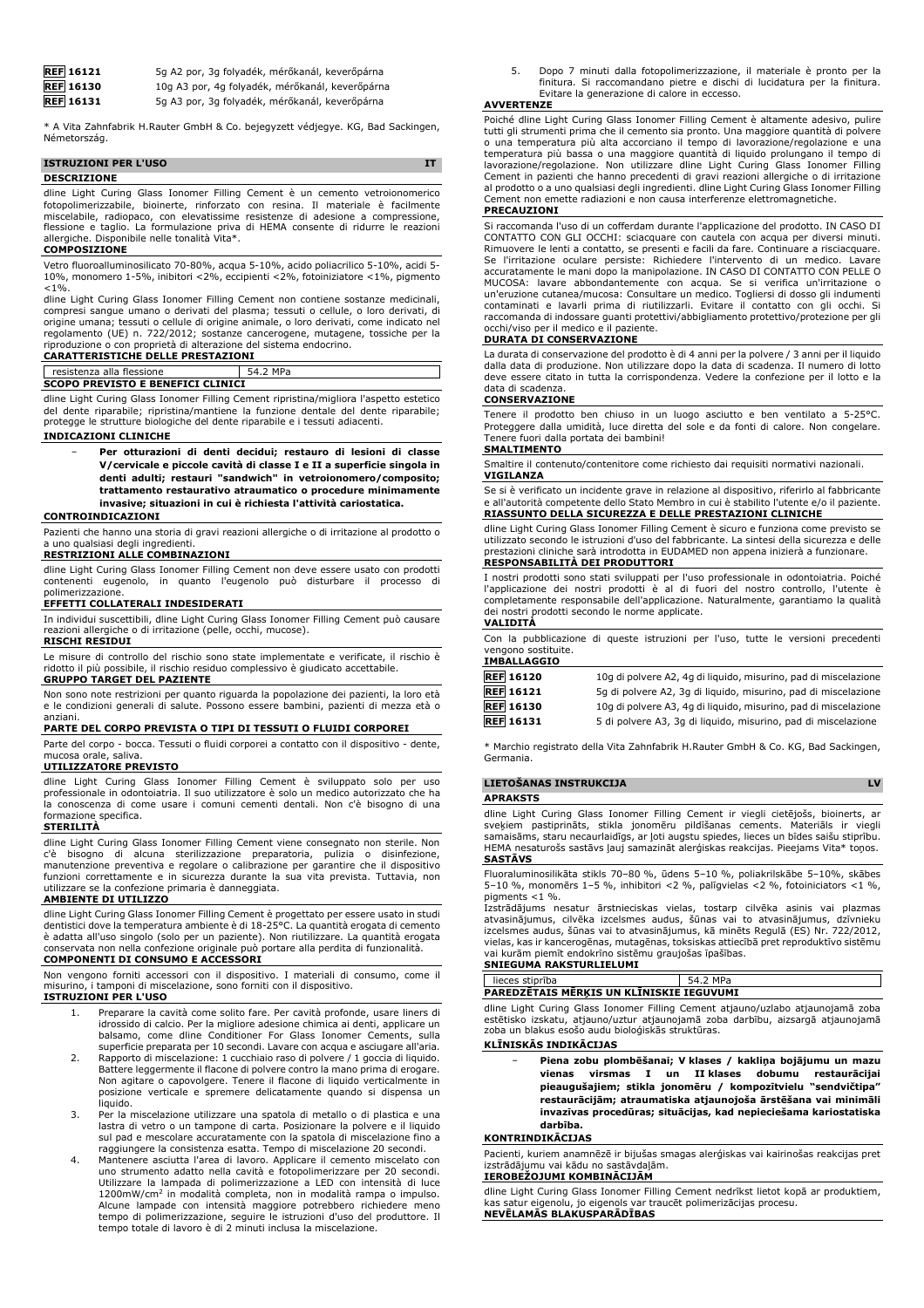Jutīgiem cilvēkiem izstrādājums var izraisīt alerģiskas vai kairinājuma reakcijas (āda, .<br>alotāda)

## **PĀRĒJIE RISKI**

Riska kontroles pasākumi ir ieviesti un pārbaudīti, risks ir samazināts, ciktāl iespējams, kopējais atlikušais risks tiek uzskatīts par pieņemamu.

#### **PACIENTU MĒRĶGRUPA**

Nav zināmu ierobežojumu attiecībā uz pacientu populāciju, viņu vecumu un vispārējo veselības stāvokli. Var būt bērni, vidēja vecuma vai gados vecāki pacienti.

**PAREDZĒTĀ ĶERMEŅA DAĻA VAI ĶERMEŅA ŠĶIDRUMU AUDU VEIDI**

Ķermeņa daļa — mute. Audu vai ķermeņa šķidrumu saskare ar ierīci — zobs, mutes<br>gļotāda, siekalas. **PAREDZĒTAIS LIETOTĀJS**

Izstrādājums ir paredzēts profesionālai lietošanai tikai zobārstniecībā. Tā lietotājs ir tikai licencēts ārsts, kurš zina, kā lietot parastos zobu cementus. Nav nepieciešama specifiska apmācība.. **STERILITĀTE**

Izstrādājums tiek piegādāts nesterils. Lai nodrošinātu ierīces pareizu un drošu darbību paredzētajā kalpošanas laikā, nav nepieciešama nekāda sagatavojoša sterilizācija, tīrīšana vai dezinfekcija, profilaktiska, regulāra apkope vai kalibrēšana. Tomēr nelietojiet, ja primārais iepakojums ir bojāts.

#### **IZMANTOŠANAS VIDE**

Izstrādājums ir paredzēts lietošanai zobārstniecības kabinetā, kur vides temperatūra ir 18–25 °C. Dozētais cementa daudzums ir piemērots vienreizējai lietošanai (tikai vienam pacientam). Nelietojiet atkārtoti. Dozētais daudzums, kas netiek glabāts oriģinālajā iepakojumā, var izraisīt funkcijas zudumu.

#### **PALĪGMATERIĀLI UN PIEDERUMI**

Ierīces piegādes komplektā nav iekļauti piederumi Ierīces komplektā ir iekļauti, palīgmateriāli, piemēram, mērkarote un maisīšanas paliktņi.

#### **LIETOŠANAS INSTRUKCIJA**

- 1. Sagatavojiet dobumu kā parasti. Dziļiem dobumiem izmantojiet kalcija hidroksīda oderējumus. Lai iegūtu vislabāko ķīmisko sasaisti ar zobiem, sagatavoto virsmu uz 10 sekundēm pārklājiet ar kondicionieri, piemēram, dline Conditioner For Glass Ionomer Cements. Nomazgājiet ar ūdeni un nožāvējiet ar gaisu.
- 2. Maisījuma attiecība: 1 karote pulvera (bez kaudzes) / 1 piliens šķidruma. Pirms dozēšanas viegli uzsitiet ar pulvera pudeli pa roku. Nekratiet un neapgrieziet ačgārni. Turiet šķidruma pudeli vertikāli uz augšu un,
- dozējot šķidrumu, viegli saspiediet. 3. Maisīšanai izmantojiet metāla vai plastmasas lāpstiņu un stikla plāksni vai papīra maisīšanas paliktni. Uzlieciet pulveri un šķidrumu uz paliktņa un rūpīgi samaisiet ar maisīšanas lāpstiņu, līdz ir sasniegta precīza konsistence. Maisīšanas laiks ir 20 sekundes.
- 4. Darba zona ir jāuztur sausa. Ar piemērotu instrumentu ieklājiet samaisīto cementu dobumā un 20 minūtes ļaujiet tam sacietēt gaismā. Izmantojiet LED polimerizācijas lampu ar gaismas intensitāti 1200mW/cm<sup>2</sup> pilnā<br>režīmā, nevis rampas vai impulsu režīmā. Dažām lampām ar lielāku<br>intensitāti polimerizācijas laiks var būt īsāks; ievērojiet ražotāja lietošanas instrukciju. Kopējais izstrādes laiks ir 2 minūtes, iekļaujot maisīšanu.
- 5. Pēc 7 minūšu ilgas cietēšanas gaisā materiāls ir gatavs apstrādei. Apstrādei ieteicams izmantot pulēšanas akmeņus un diskus. Novērsiet liekā siltuma veidošanos.

#### **BRĪDINĀJUMI**

Tā kā dline Light Curing Glass Ionomer Filling Cement ir ļoti lipīgs, pirms cementa<br>pielipšanas notīriet visus instrumentus. Lielāks pulvera daudzums vai augstāka<br>temperatūra saīsina izstrādes/saistīšanās laiku, bet zemāka šķidruma daudzums šo laiku pagarina. Nelietojiet šo dline Light Curing Glass Ionomer<br>Filling Cement pacientiem, kuriem anamnēzē ir bijušas smagas alerģiskas vai<br>kairinājuma reakcijas pret izstrādājumu vai kād Glass Ionomer Filling Cement neizdala starojumu un nerada elektromagnētiskus traucējumus.

#### **PIESARDZĪBAS PASĀKUMI**

Izstrādājuma uzklāšanas laikā ieteicams lietot koferdamu. PĒC SASKARES AR ACĪM: Uzmanīgi skalojiet ar ūdeni vairākas minūtes. Ja ievietotas kontaktlēcas, izņemiet tās (ja tas nav sarežģīti). Turpiniet skalot. Ja acu kairinājums turpinās: konsultējieties ar ārstu / saņemiet medicīnisku palīdzību. Pēc lietošanas rūpīgi nomazgājiet rokas. PĒC SASKARES AR ĀDU VAI GĻOTĀDU: Mazgāt ar lielu daudzumu ūdens. Ja rodas ādas/gļotādas kairinājums vai izsitumi: Konsultēties ar ārstu / saņemt medicīnisku palīdzību. Novilkt piesārņoto apģērbu un pirms atkārtotas lietošanas izmazgāt. Izvairieties no saskares ar acīm. Ārstam un pacientam ieteicams valkāt aizsargcimdus / aizsargapģērbu / acu aizsargus / sejas aizsargu.

#### **GLABĀŠANAS ILGUMS**

Produkta derīguma termiņš ir 4 gadi pulverim / 3 gadi šķidrumam kopš izgatavošanas datuma. Nelietojiet pēc derīguma termiņa beigām. Partijas numurs ir jānorāda visā sarakstē. Partiju un derīguma termiņu skatīt uz iepakojuma.

#### **GLABĀŠANA**

Glabāt izstrādājumu cieši noslēgtu sausā, labi vēdināmā vietā 5-25°C temperatūrā. Sargāt no mitrums, tiešiem saules stariem un siltuma avotiem. Nesasaldēt. Glabāt bērniem nepieejamā vietā!!

#### **ATBRĪVOŠANĀS NO IZSTRĀDĀJUMA**

Atbrīvojieties no satura/konteinera atbilstoši valsts normatīvajām prasībām.

#### **MODRĪBA**

Par jebkuru nopietnu incidentu, kas noticis saistībā ar ierīci, jāziņo ražotājam un tās dalībvalsts kompetentajai iestādei, kurā ir reģistrēts lietotājs un/vai pacients. **DROŠĪBAS UN KLĪNISKĀ SNIEGUMA KOPSAVILKUMS**

dline Light Curing Glass Ionomer Filling Cement ir drošs un darbojas kā paredzēts, ja to lieto saskaņā ar ražotāja lietošanas instrukciju. Drošības un klīniskā snieguma kopsavilkums tiks ievadīts EUDAMED, tiklīdz tas sāks darbu.

#### **RAŽOTĀJA PIENĀKUMI**

Mūsu izstrādājumi ir izstrādāti profesionālai lietošanai zobārstniecībā. Tā kā mūsu izstrādājumu lietošana nav mūsu kontrolē, lietotājs ir pilnībā atbildīgs par izmantošanu. Protams, mēs garantējam savu izstrādājumu kvalitāti saskaņā ar piemērotajiem standartiem.

#### **DERĪGUMS**

Pēc šīs lietošanas instrukcijas publicēšanas visas iepriekšējās versijas tiek aizstātas. **IEPAKOJUMS**

**REF 16120** 10g pulvera A2, 4g šķidruma, mērlāpstiņa, maisīšanas

| paliktnis                                                         |
|-------------------------------------------------------------------|
| 5g pulvera A2, 3g šķidruma, mērlāpstiņa, maisīšanas               |
| paliktnis                                                         |
| 10g pulvera A3, 4g šķidruma, mērlāpstiņa, maisīšanas<br>paliktnis |
| 5q pulvera A3, 3q šķidruma, mērlāpstiņa, maisīšanas<br>paliktnis  |
|                                                                   |

\* Vita Zahnfabrik H.Rauter GmbH & Co. KG reģistrēta preču zīme, Bad Sackingen, Vācija.

| BRUKSANVISNING |                    |  |  |      |  |         |        |  |  |  |  |
|----------------|--------------------|--|--|------|--|---------|--------|--|--|--|--|
|                | <b>BESKRIVELSE</b> |  |  |      |  |         |        |  |  |  |  |
| .              | .                  |  |  | $ -$ |  | $-1111$ | $\sim$ |  |  |  |  |

dline Light Curing Glass Ionomer Filling Cement er en lysherdende, bioinert, harpiksforsterket, glassionomerfyllende sement. Materialet er lett blandbart, røntgentett, med svært høye trykk-, bøye- og skjærbindingsstyrker. HEMA-fri formulering tillater å redusere allergiske reaksjoner. Tilgjengelig i Vita\* nyanser.

#### **SAMMENSETNING**

Fluoroaluminosilikatglass 70-80%, vann 5-10%, polyakrylsyre 5-10%, syrer 5-10%, monomer 1-5%, hemmere <2%, hjelpestoffer <2%, fotoinitiator <1%, pigment  $< 1\%$ .

dline Light Curing Glass Ionomer Filling Cement inneholder ikke medisinsk stoff, inkludert blod eller plasmaavledning; vev eller celler, eller deres derivater, av<br>menneskelig opprinnelse; vev eller celler av animalsk opprinnelse, eller deres<br>derivater, som referert til i forordning (EU) nr. stoffer som mutagene, giftige for reproduksjon eller har endokrine forstyrrende egenskaper. **YTELSESEGENSKAPER**

#### fleksibel styrke 54.2 MPa **TILTENKTE FORMÅL OG KLINISKE FORDELER**

dline Light Curing Glass Ionomer Filling Cement gjenoppretter/forbedrer estetisk utseende av gjenopprettelig tann; gjenoppretter/opprettholder tannfunksjonen til gjenopprettelig tann; beskytter biologiske strukturer av gjenopprettelig tann og tilstøtende vev.

#### **KLINISKE INDIKASJONER**

| $\overline{\phantom{0}}$ | For fylling i melketenner: restaurering av klasse V / cervical  |
|--------------------------|-----------------------------------------------------------------|
|                          | lesjoner og små enkelt overflate klasse I og II hulrom i voksne |
|                          | tenner: glass jonomer / kompositt "sandwich" restaureringer:    |
|                          | atraumatisk gjenopprettende behandling eller minimalt invasive  |
|                          | prosedvrer: situasioner der karostatisk aktivitet er nødvendig. |

#### **KONTRAINDIKASJONER**

Pasienter som tidligere har hatt alvorlige allergiske reaksjoner eller irritasjonsreaksjoner på produktet eller noen av innholdsstoffene. **BEGRENSNINGER FOR KOMBINASJONER**

dline Light Curing Glass Ionomer Filling Cement skal ikke brukes sammen med produkter som inneholder eugenol, da eugenol kan forstyrre inneholder eugenol, da eugenol kan forstyrre plymerisa

#### **UØNSKEDE BIVIRKNINGER**

Hos utsatte personer kan dline Light Curing Glass Ionomer Filling Cement forårsake allergiske reaksjoner eller irritasjonsreaksjoner (hud, øye, slimhinne). **RESTRISIKOER**

Risikokontrolltiltak ble implementert og verifisert, risikoen reduseres mest mulig, den samlede restrisikoen anses å være akseptabel.

#### **PASIENTMÅLGRUPPE**

Ingen restriksjoner kjent om pasientpopulasjon, alder og generelle helsetilstander. Det kan være barn, middelaldrende eller eldre pasienter.

#### **TILTENKT DEL AV KROPPEN ELLER TYPER VEV AV KROPPSVÆSKER**

En del av kroppen – munn. Vev eller kroppsvæsker kontaktet av enheten – tann, munnslimhinne, spytt. **TILTENKT BRUKER**

dline Light Curing Glass Ionomer Filling Cement er kun utviklet til profesjonell bruk innen tannpleie. Brukeren kan kun være lisensiert lege som har kunnskap om hvordan man bruker vanlige sementer. Det er ikke behov for spesifikk utdannelse. **STERILITET**

dline Light Curing Glass Ionomer Filling Cement leveres ikke-sterilt. Det er ikke behov for forberedende sterilisering, rengjøring eller desinfeksjon, forebyggende, regelmessig vedlikehold eller kalibrering for å sikre at enheten fungerer riktig og trygt i løpet av den tiltenkte levetiden. Bruk imidlertid ikke hvis primærpakken er skadet. **BRUK MILJØ**

# dline Light Curing Glass Ionomer Filling Cement er designet for å brukes på<br>tannlegekontor der omgivelsestemperaturen er 18-25°C. Dispensert mengde<br>sement er egnet for engangsbruk (kun for én pasient). Skal ikke brukes på Dispensert mengde som ikke oppbevars i originalpakningen kan føre til tap av funksion

#### **FORBRUKSKOMPONENTER OG TILBEHØR**

Det følger ikke med tilbehør med apparatet. Forbruksvarer, for eksempel måleskje, blandeputer, leveres med enheten. **BRUKSANVISNING**

- 1. Forbered hulrommet som alltid. For dype hulrom bruk kalsiumhydroksidforinger. For best kjemisk binding til tennene, bruk balsam, for eksempel dline Conditioner For Glass Ionomer Cements på
- forberedt overflate i 10 sek. Vask med vann og tørk med luft. 2. Blandingsforhold: 1 nivå skje pulver / 1 dråpe væske. Trykk lett flasken med pulver mot hånden før du dispenserer. Ikke rist eller snu. Hold væskeflasken vertikalt oppreist og klem forsiktig når du dispenserer en væske.
- 3. For blanding bruk metall- eller plastspatel og glassplate eller papirblandingspute. Legg pulver og væske på puten og bland grundig med blandespatelen til nøyaktig konsistens er nådd. Blandetid 20 sekunder.
- 4. Arbeidsområdet må holdes tørt. Påfør den blandede sementen med egnet instrument i hulrom og lysherd i 20 sekunder. Bruk LED-<br>polymerisasjonslampe…medlysintensitet\_1200 mW/cm<sup>2</sup>ifull modus, ikke rampe- eller pulsmodus. Noen lamper med høyere intensitet kan kreve mindre polymeriseringstid, følg produsentens bruksanvisning. Total arbeidstid er 2 minutter inkludert blanding.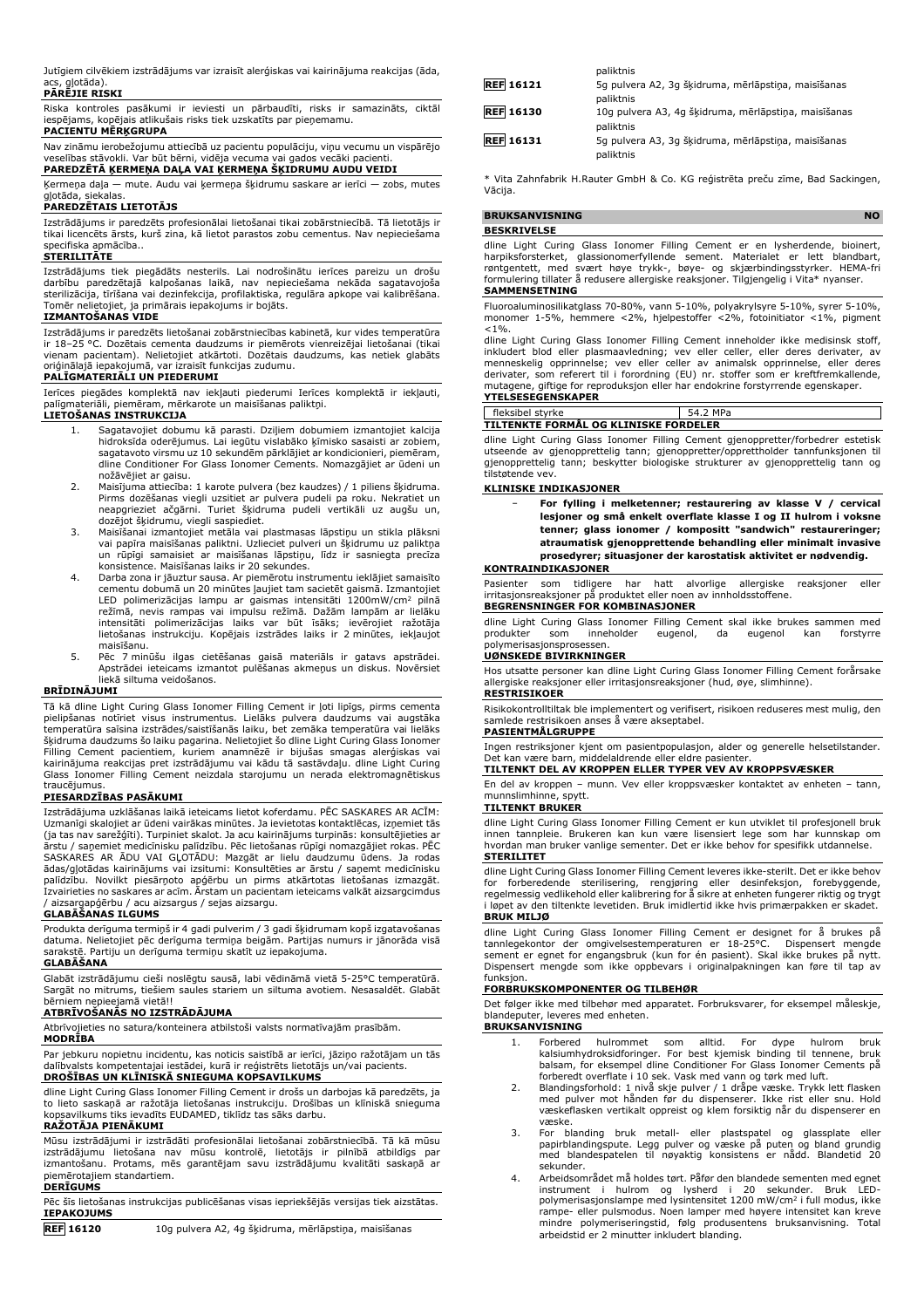5. Etter 7 minutter fra lysherding er materialet klart til etterbehandling. Polering av steiner og plater anbefales for etterbehandling. Unngå overflødig varmegenerering.

#### **ADVARSLER**

Siden dline Light Curing Glass Ionomer Filling Cement er svært klebende, rengjør alle instrumenter før sement settes på. Høyere mengde pulver eller høyere temperatur forkorter arbeidstiden/innstillingstiden og lavere temperatur, eller høyere mengde væske forlenger arbeidstiden/innstillingstiden. Ikke bruk produktet til pasienter som tidligere har hatt alvorlige allergiske eller irritasjonsreaksjoner på produktet eller noen av innholdsstoffene. dline Light Curing Glass Ionomer Filling Cement avgir ikke stråling og forårsaker ingen elektromagnetiske forstyrrelser.

#### **FORHOLDSREGLER**

Det anbefales å bruke cofferdam under påføring av produktet. VED KONTAKT MED ØYNE: Skyll forsiktig med vann i flere minutter. Fjern kontaktlinser, hvis de er til<br>stede og enkle å ta ut. Fortsett skyllingen. Hvis øyeirritasjonen vedvarer: Få<br>medisinsk rådgivning/oppmerksomhet. Vask henden grundig et og vask før gjenbruk. Unngå kontakt med øynene. Det anbefales å bruke vernehansker/verneklær/vernebriller/ansiktsbeskyttelse for lege og pasient.

#### **HOLDBARHET**

Holdbarhet for produktet er 4 år med pulver / 3 års væske fra produksjonsdatoen. Skal ikke brukes etter utløpsdatoen. Partinummeret skal oppgis i all korrespondanse. Se emballasje for batch- og utløpsdato. **OPPBEVARING**

Hold produktet tett lukket på et tørt, godt ventilert sted ved 5-25 °C. Beskyttes mot fuktighet, direkte sollys og varmekilder. Skal ikke fryses. Oppbevars utilgjengelig for barn!

#### **BORTSKAFFELSE**

Kast innhold/beholder slik beskrevet i nasjonale forskriftskrav.

## **ÅRVÅKENHET**

Hvis det har skjedd en alvorlig hendelse i forbindelse med enhetsrapporten til produsenten og den kompetente myndigheten i medlemsstaten der brukeren og/eller pasienten er etablert.

#### **OPPSUMMERING AV SIKKERHET OG KLINISK YTELSE**

dline Light Curing Glass Ionomer Filling Cement er trygt og fungerer som det skal<br>hvis det brukes i henhold til produsentens bruksanvisning. Oppsummering av<br>sikkerhet og klinisk ytelse vil bli introdusert i EUDAMED så snar arbeidet.

#### **PRODUSENTENS ANSVAR**

Våre produkter er kun utviklet til profesjonell bruk innen tannpleie. Siden bruken av våre produkter er utenfor vår kontroll, er brukeren fullt ut ansvarlig for applikasjonen. Selvfølgelig garanterer vi kvaliteten på våre produkter i samsvar med de anvendte standardene.

#### **GYLDIGHET**

| Ved publisering av denne bruksanvisningen er alle tidligere versjoner erstattet.<br><b>EMBALLASJE</b> |                                               |  |
|-------------------------------------------------------------------------------------------------------|-----------------------------------------------|--|
| <b>REF</b> 16120                                                                                      | 10g pulver A2, 4g væske, måleskje, blandepute |  |
| <b>REF</b> 16121                                                                                      | 5q pulver A2, 3q væske, måleskje, blandepute  |  |
| <b>REF</b> 16130                                                                                      | 10g pulver A3, 4g væske, måleskje, blandepute |  |
| <b>REF</b> 16131                                                                                      | 5g pulver A3, 3g væske, måleskje, blandepute  |  |

\* Registrert varemerke for Vita Zahnfabrik H.Rauter GmbH &Co. KG, Bad Sackingen, Tyskland.

#### **INSTRUKCJA UŻYTKOWANIA PL OPIS**

dline Light Curing Glass Ionomer Filling Cement to światłoutwardzalny, bioinertny, wzmocniony żywicą, wypełniający cement glasjonomerowy. Materiał jest łatwo mieszalny, nieprzepuszczalny dla promieni RTG, o bardzo wysokiej wytrzymałości na ściskanie, zginanie i ścinanie. Formuła wolna od HEMA pozwala zmniejszyć reakcje alergiczne. Dostępny w odcieniach Vita\*.

#### **KOMPOZYCJA**

Szkło fluoroglinokrzemianowe 70-80%, woda 5-10%, kwas poliakrylowy 5-10%, kwasy 5-10%, monomer 1-5%, inhibitory <2%, substancje pomocnicze <2%, fotoinicjator <1%, pigment <1 %. dline Light Curing Glass Ionomer Filling Cement nie zawiera substancji leczniczych,

w tym pochodnych ludzkiej krwi lub osocza; tkanek lub komórek pochodzenia<br>ludzkiego lub ich pochodnych; tkanek lub komórek pochodzenia zwierzęcego lub ich<br>pochodnych, o których mowa w rozporządzeniu (UE) nr 722/2012; subst rakotwórczych, mutagenów, działających szkodliwie na rozrodczość lub mających właściwości zaburzające funkcjonowanie układu hormonalnego. **CHARAKTERYSTYKA WYDAJNOŚCI**

| CHARAN LERTS IT NA WILLAUNUSCI            |          |  |
|-------------------------------------------|----------|--|
| wytrzymałość na zginanie                  | 54.2 MPa |  |
| <b>PRZEZNACZENIE I KORZYŚCI KLINICZNE</b> |          |  |

dline Light Curing Glass Ionomer Filling Cement przywraca/poprawia estetyczny wygląd odbudowywanego zęba; przywraca/utrzymuje funkcje zębowe odbudowywanego zęba; chroni struktury biologiczne odbudowywanego zęba i przyległych tkanek.

#### **WSKAZANIA KLINICZNE**

− **Do wypełnień zębów mlecznych; odbudowa zmian klasy V/szyjki kanału i małych ubytków o pojedynczej powierzchni klasy I i II w zębach osób dorosłych; wypełnienia glasjonomerowe/kompozytowe typu "sandwich"; atraumatyczne leczenie odtwórcze lub procedury małoinwazyjne; sytuacje, w których wymagana jest aktywność kariostatyczna.**

#### **PRZECIWWSKAZANIA**

Pacjenci, u których w przeszłości występowały ciężkie reakcje alergiczne lub podrażnienia na produkt lub którykolwiek ze składników.

## **OGRANICZENIA DOTYCZĄCE ŁĄCZENIA**

dline Light Curing Glass Ionomer Filling Cement nie należy stosować z produktami zawierającymi eugenol, ponieważ eugenol może zakłócać proces polimeryzacji. **NIEPOŻĄDANE SKUTKI UBOCZNE**

U osób podatnych dline Light Curing Glass Ionomer Filling Cement może wywoływać reakcje alergiczne lub podrażnienia (skóra, oczy, błony śluzowe). **RYZYKO RESZTKOWE**

#### Wdrożono i zweryfikowano środki kontroli ryzyka, ryzyko jest ograniczone w jak największym stopniu, całkowite ryzyko szczątkowe ocenia się jako akceptowalne. **GRUPA DOCELOWA PACJENTÓW**

Brak znanych ograniczeń dotyczących populacji pacjentów, ich wieku i ogólnego stanu zdrowia. Mogą to być dzieci, pacjent w średnim lub podeszłym wieku. **PRZEZNACZONA CZĘŚĆ CIAŁA LUB RODZAJE TKANEK PŁYNÓW USTROJOWYCH**

Część ciała - usta. Tkanki lub płyny ustrojowe, z którymi styka się urządzenie - ząb, śluzówka jamy ustnej, ślina.

#### **DOCELOWY UŻYTKOWNIK**

dline Light Curing Glass Ionomer Filling Cement przeznaczony wyłącznie do użytku profesjonalnego w stomatologii. Licencjonowany tylko dla lekarza, który ma wiedzę, jak używać popularnych cementów. Nie ma potrzeby specjalnego szkolenia.

#### **STERYLNOŚĆ**

dline Light Curing Glass Ionomer Filling Cement dostarczany jest w stanie niesterylnym. Nie ma potrzeby jakiejkolwiek wstępnej sterylizacji, czyszczenia lub dezynfekcji, profilaktycznej, regularnej konserwacji lub kalibracji, aby zapewnić prawidłowe i bezpieczne działanie urządzenia w całym przewidzianym okresie użytkowania. Nie używaj jednak urządzenia, jeśli opakowanie bezpośrednie jest

# uszkodzone. **MIEJSCE UŻYCIA**

dline Light Curing Glass Ionomer Filling Cement przeznaczony do użytku w gabinecie stomatologicznym, w którym panuje temperatura otoczenia 18-25°C. Dozowana ilość cementu nadaje się do jednorazowego użytku (tylko dla jednego pacjenta). Nie używać ponownie. Dozowana ilość przechowywana nie w oryginalnym opakowaniu może prowadzić do utraty funkcjonalności.

#### **MATERIAŁY EKSPLOATACYJNE I AKCESORIA**

Z urządzeniem nie są dostarczane żadne akcesoria. Wraz z urządzeniem dostarczane są materiały eksploatacyjne, takie jak miarka, bloczki do mieszania.

#### **INSTRUKCJA UŻYTKOWANIA**

- 1. Przygotować ubytek jak zawsze. W przypadku głębokich ubytków należy<br>zastosować podkłady z wodorotlenku wapnia. Aby uzyskać najlepsze<br>połączenie chemiczne z zębami, na przygotowaną powierzchnię nałożyć<br>odżywkę, taką jak
- s. Umyć wodą i osuszyć powietrzem. 2. Proporcje mieszania: 1 płaska łyżka proszku/1 kropla płynu. Przed podaniem lekko postukać butelką proszku w dłoń. Nie potrząsać ani nie odwracać. Trzymać butelkę z płynem pionowo w górę i delikatnie ścisnąć podczas dozowania płynu.
- 3. Do mieszania użyć metalowej lub plastikowej szpatułki i szklanej płyty lub papierowej podkładki do mieszania. Umieścić proszek i płyn na podkładce i dokładnie wymieszać szpatułką do mieszania, aż do uzyskania dokładnej konsystencji. Czas mieszania 20 sekund.
- 4. Miejsce pracy musi być suche. Nałożyć wymieszany cement za pomocą odpowiedniego narzędzia do ubytku i utwardzać światłem przez 20 sekund. Używać lampy polimeryzacyjnej LED o natężeniu światła 1200 mW/cm<sup>2</sup> w trybie pełnym, a nie w trybie rampy lub pulsacji. Niektóre<br>lampy o większej intensywności mogą wymagać krótszego czasu<br>polimeryzacji, należy postępować zgodnie z instrukcją użytkowania<br>producenta. Całkowity czas
- wykończenia. Do wykańczania zalecane są kamienie i tarcze polerskie. Zapobiegać nadmiernemu wytwarzaniu ciepła.

#### **OSTRZEŻENIA**

Ponieważ dline Light Curing Glass Ionomer Filling Cement jest silnie przyczepny, przed nałożeniem cementu należy oczyścić wszystkie narzędzia. Większa ilość proszku lub wyższa temperatura skracają czas pracy/wiązania a niższa temperatura lub większa ilość płynu wydłużają czas pracy/wiązania. Nie należy stosować produktu<br>u pacjentów, u których w przeszłości występowały ciężkie reakcje alergiczne lub<br>podrażnienia na produkt lub którykolwiek ze składników. d Ionomer Filling Cement nie emituje promieniowania i nie powoduje żadnych zakłóceń elektromagnetycznych.

#### **ŚRODKI OSTROŻNOŚCI**

Podczas aplikacji produktu zaleca się stosowanie koferdamu. W PRZYPADKU DOSTANIA SIĘ PRODUKTU DO OCZU: Ostrożnie płukać wodą przez kilka minut. Zdjąć soczewki kontaktowe, jeśli są obecne. Kontynuować płukanie. Jeśli podrażnienie oczu utrzymuje się: Zasięgnąć porady/zgłosić się pod opiekę lekarza. Dokładnie umyć ręce po użyciu. W PRZYPADKU KONTAKTU ZE SKÓRĄ LUB BŁONĄ ŚLUZOWĄ: Umyć dużą ilością wody. Jeśli wystąpi podrażnienie skóry/błon śluzowych lub wysypka:<br>Zasięgnąć porady/zgłosić się pod opiekę lekarza. Zdjąć zanieczyszczoną odzież i<br>wyprać przed ponownym użyciem. Unikać kontaktu z oczami. Zaleca się rękawic ochronnych/odzieży ochronnej/ochrony oczu/ochrony twarzy dla lekarza i pacjenta.

#### **OKRES TRWAŁOŚCI**

Okres trwałości produktu wynosi 4 lata dla proszku/3 lat dla płynu od daty produkcji.<br>Nie używać po upływie terminu ważności. W całej korespondencji należy podawać<br>numer partii. Data serii i data ważności znajduje się na o **PRZECHOWYWANIE**

Przechowywać produkt szczelnie zamknięty w suchym, dobrze wentylowanym miejscu w temperaturze 5-25°C. Chronić przed wilgoć, bezpośrednim działaniem promieni słonecznych i źródeł ciepła. Nie zamrażać. Trzymać z dala od dzieci! **UTYLIZACJA**

Zawartość/pojemnik usuwać do zgodnie z krajowymi wymogami prawnymi. **CZUJNOŚĆ**

Jeżeli jakikolwiek poważny incydent, który miał miejsce w związku z urządzeniem, zgłaszany jest producentowi i właściwemu organowi państwa członkowskiego, w którym użytkownik i/lub pacjent ma siedzibę.

#### **PODSUMOWANIE BEZPIECZEŃSTWA I WYNIKÓW KLINICZNYCH**

dline Light Curing Glass Ionomer Filling Cement jest bezpieczny i działa zgodnie z przeznaczeniem, jeśli jest używany zgodnie z instrukcją użytkowania producenta. Podsumowanie bezpieczeństwa i wyników klinicznych zostanie wprowadzone do EUDAMED, gdy tylko zacznie działać.

## **ODPOWIEDZIALNOŚĆ PRODUCENTA**

Nasze produkty zostały stworzone z myślą o profesjonalnym zastosowaniu w stomatologii. Ponieważ zastosowanie naszych produktów jest poza naszą kontrolą,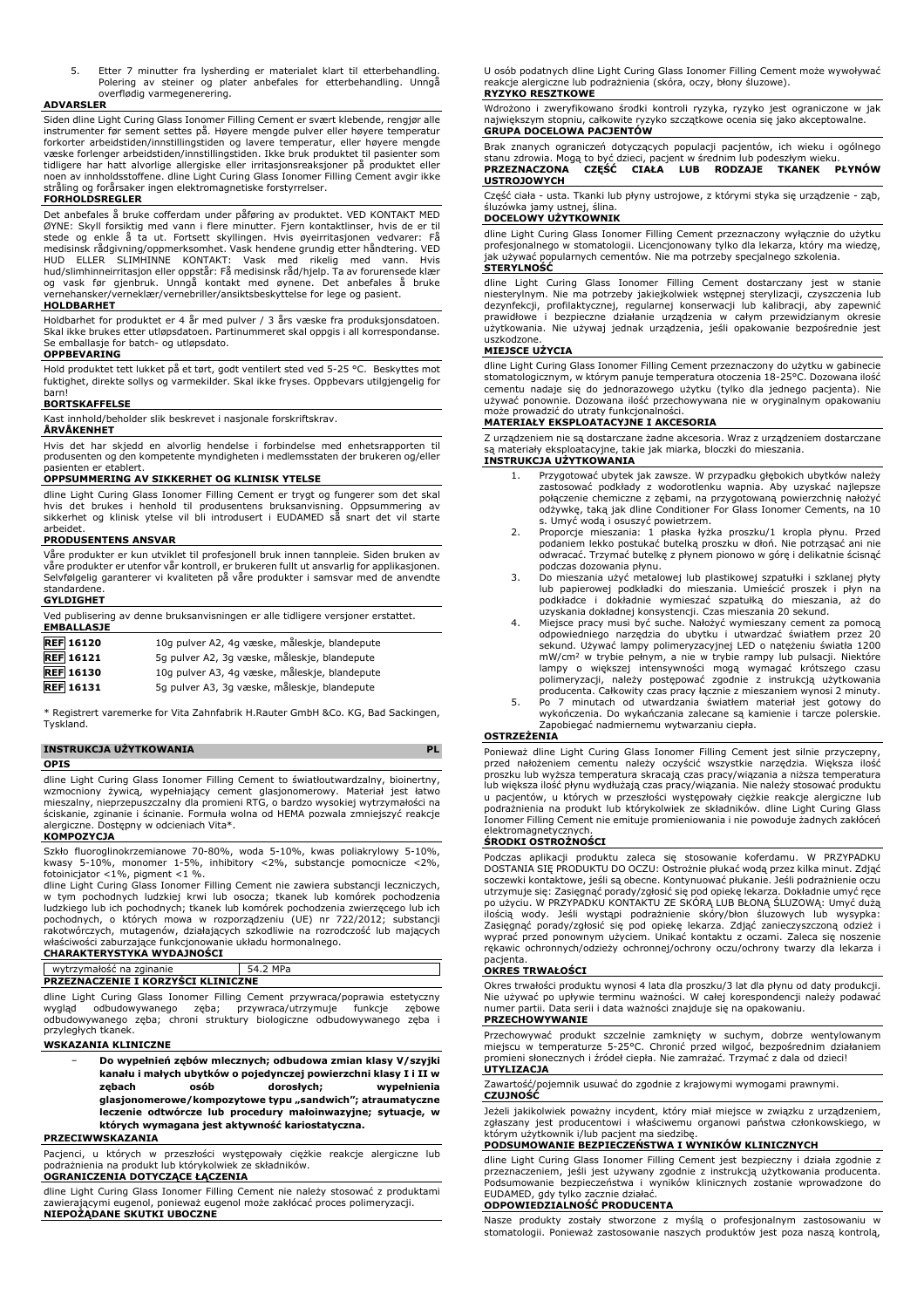użytkownik jest w pełni odpowiedzialny za aplikację. Oczywiście gwarantujemy jakość naszych produktów zgodną z obowiązującymi normami. **WAŻNOŚĆ**

Wraz z opublikowaniem niniejszej instrukcji użytkowania wszystkie poprzednie wersje tracą ważność. **OPAKOWANIE**

| UFANUWANIE       |                                                        |
|------------------|--------------------------------------------------------|
| <b>REF</b> 16120 | 10g proszku A2, 4g płynu, miarka, bloczek do mieszania |
| <b>REF</b> 16121 | 5q proszku A2, 3q płynu, miarka, bloczek do mieszania  |
| <b>REF</b> 16130 | 10g proszku A3, 4g płynu, miarka, bloczek do mieszania |
| <b>REF</b> 16131 | 5g proszku A3, 3g płynu, miarka, bloczek do mieszania  |

Zarejestrowany znak towarowy Vita Zahnfabrik H.Rauter GmbH & Co. KG, Bad Sackingen, Niemcy.

#### **INSTRUÇÕES DE USO PT DESCRIÇÃO**

dline Light Curing Glass Ionomer Filling Cement é um cimento fotopolimerizável, bioinerte, reforçado com resina, de enchimento de ionômero de vidro. O material é facilmente misturável, radiopaco, com altíssima resistência à compressão, flexão e cisalhamento. A formulação livre de HEMA permite diminuir as reações alérgicas. Disponível em tons Vita \*.

#### **COMPOSIÇÃO**

Fluoroaluminossilicato de vidro 70-80%, água 5-10%, ácido poliacrílico 5-10%, ácidos 5-10%, monómero 1-5%, inibidores <2%, excipientes <2%, fotoiniciador <1%, pigmento <1 %.

dline Light Curing Glass Ionomer Filling Cement não contém substâncias médicas, incluindo sangue humano ou derivados de plasma; tecidos ou células, ou seus derivados, de origem humana; tecidos ou células de origem animal, ou seus derivados, conforme referido no Regulamento (UE) n.º 722/2012; substâncias cancerígenas, mutagénicas, tóxicas para a reprodução ou com propriedades de desregulação endócrina.

#### **CARACTERÍSTICAS DE PERFORMANCE**

#### resistência à flexão 54.2 MPa **FINALIDADE PRETENDIDA E BENEFÍCIOS CLÍNICOS**

dline Light Curing Glass Ionomer Filling Cement restaura/melhora a aparência estética do dente restaurável; restaura/mantém a função dentária do dente restaurável; protege as estruturas biológicas do dente restaurável e dos tecidos

#### adjacentes. **INDICAÇÕES CLÍNICAS**

− **Para obturações de dentes decíduos; restauração de lesões de classe V/cervicais e pequenas cavidades de classe I e II de superfície única em dentes adultos; Restaurações em "sanduíche" de ionómero de vidro/compósito; tratamento restaurador atraumático ou procedimentos minimamente invasivos; situações onde a atividade cariostática é necessária.**

#### **CONTRA-INDICAÇÕES**

Pacientes com histórico de reações alérgicas graves ou irritação ao produto ou a qualquer um dos ingrediente

#### **RESTRIÇÕES A COMBINAÇÕES**

dline Light Curing Glass Ionomer Filling Cement não deve ser usado com produtos que contenham eugenol, já que o eugenol pode prejudicar o processo de

# polimerização. **EFEITOS COLATERAIS INDESEJÁVEIS**

Em indivíduos que sejam suscetíveis, dline Light Curing Glass Ionomer Filling Cement pode causar reações alérgicas ou de irritação (pele, olhos, mucosa). **RISCOS RESIDUAIS**

Foram implementadas e verificadas medidas de controlo de risco, o risco foi reduzido tanto quanto possível, o risco residual geral é considerado aceitável. **GRUPO-ALVO DE PACIENTES**

Não há restrições conhecidas em relação à população de pacientes, a sua idade e condições gerais de saúde. Pode destinar-se a crianças, pacientes de meia-idade ou

#### idosos. **PARTE PRETENDIDA DO CORPO OU TIPOS DE TECIDOS DE FLUIDOS CORPORAIS**

Parte do corpo - boca. Tecidos ou fluidos corporais em contacto com o dispositivo dente, mucosa bucal, saliva.

#### **UTILIZADOR PRETENDIDO**

Produto desenvolvido exclusivamente para o uso profissional em odontologia. O seu utilizador deve ser um médico licenciado que tenha conhecimentos sobre como usar cimentos odontológicas comuns. Não há necessidade de formação específica

#### **ESTERILIDADE**

dline Light Curing Glass Ionomer Filling Cement é entregue não esterilizado. Não há necessidade de qualquer esterilização preparatória, limpeza ou desinfecção, manutenção preventiva regular ou calibração para garantir que o dispositivo opere de forma adequada e segura durante a sua vida útil prevista. No entanto, não use se a embalagem principal estiver danificada.

#### **AMBIENTE DE USO**

dline Light Curing Glass Ionomer Filling Cement foi desenvolvido para ser usado em consultório odontológico onde a temperatura ambiente é de 18-25 ° C. A quantidade dispensada de cimento é adequada para uso único (apenas para um paciente). Não reutilize. Quantidade dispensada mantida fora da embalagem original pode levar à

# perda de função. **COMPONENTES CONSUMÍVEIS E ACESSÓRIOS**

Não é fornecido nenhum acessório com o dispositivo. Consumíveis, como colher de medição, almofadas de mistura, são fornecidos com o dispositivo.

## **INSTRUÇÕES DE USO**

- 1. Prepare a cavidade normalmente. Para cavidades profundas, use liners de hidróxido de cálcio. Para a melhor adesão química aos dentes, aplique condicionador, como dline Conditioner For Glass Ionomer Cements na superfície preparada por 10 segundos. Lave com água e seque com ar.
- 2. Proporção da mistura: 1 colher rasa de pó/1 gota de líquido. Bata levemente o frasco de pó contra a mão antes de dispensar. Não agite nem inverta. Segure o frasco de líquido na vertical e aperte suavemente ao dispensar o líquido.
- 3. Para misturar, use uma espátula de metal ou plástico e uma placa de vidro ou almofada de mistura de papel. Coloque o pó e o líquido na almofada e misture bem com a espátula de mistura até obter a consistência exata. Tempo de mistura 20 segundos.
- 4. A área de trabalho deve ser mantida seca. Aplique o cimento misturado com o instrumento adequado na cavidade e fotopolimerize durante 20 segundos. Use lâmpada LED de polimerização com intensidade de luz 1200mW/cm<sup>2</sup> em modo completo, não em modo de rampa ou pulso. Algumas lâmpadas com maior intensidade podem exigir menos tempo de polimerização, siga as instruções do fabricante para o seu uso. O tempo total de trabalho é de 2 minutos, incluindo a mistura.
- 5. Após 7 minutos da fotopolimerização, o material está pronto para o acabamento. Recomenda-se o uso de pedras de polimento e discos para o acabamento. Evite gerar calor excessivo.

#### **AVISOS**

Como o cimento é altamente adesivo, limpe todos os instrumentos antes de o cimento assentar. Maior quantidade de pó ou temperatura mais alta encurta o tempo de trabalho/endurecimento e menor temperatura, ou maior quantidade de líquido prolonga o tempo de trabalho/endurecimento. Não use o produto com pacientes com histórico de reações alérgicas graves ou irritação ao produto ou a qualquer um dos ingredientes. dline Light Curing Glass Ionomer Filling Cement não emite radiação e não causa interferências eletromagnéticas.

#### **PRECAUÇÕES**

Recomenda-se o uso de uma ensecadeira durante a aplicação do produto. SE ENTRAR EM CONTACTO COM OS OLHOS: enxague cuidadosamente com água durante vários minutos. Remova as lentes de contacto, se presentes e fáceis de retirar. Continue a enxaguar. Se a irritação nos olhos persistir: Procure orientação/atenção médica. Lave bem as mãos após manusear. SE ENTRAR EM CONTACTO COM A PELE OU MUCOSA: lavar abundantemente com água. Se ocorrer irritação da pele/mucosa ou erupção: consulte um médico. Tire a roupa contaminada e lave-a antes de a reutilizar. Evite contacto com os olhos. Recomenda-se o uso de luvas de proteção/roupas de proteção/proteção ocular/proteção facial para médico e paciente.

#### **VALIDADE**

O prazo de validade do produto é de 4 anos para o pó/3 anos para o líquido a partir da data de fabrico. Não use após a data de validade. O número do lote deve ser citado em toda a correspondência. Verifique a embalagem para ver o lote e data de validade.

#### **ARMAZENAMENTO**

Manter o produto bem fechado em local seco e bem ventilado a 5-25°C. Proteja da humidade, luz solar direta e de fontes de calor. Não congele. Mantenha fora do alcance das crianças! **ELIMINAÇÃO**

Descarte o conteúdo/recipiente conforme exigido pelos requisitos regulamentares nacionais.

## **VIGILÂNCIA**

Se qualquer incidente grave ocorrer em relação ao dispositivo, informe o fabricante e a autoridade competente do Estado-Membro em que o utilizador e/ou paciente está estabelecido.

#### **RESUMO DE SEGURANÇA E DESEMPENHO CLÍNICO**

dline Light Curing Glass Ionomer Filling Cement é seguro e tem o desempenho esperado se for usado de acordo com as instruções de uso do fabricante. O resumo de segurança e desempenho clínico será introduzido no EUDAMED assim que começar a funcionar.

#### **RESPONSABILIDADE DO FABRICANTE**

Os nossos produtos foram desenvolvidos para uso profissional em odontologia. Como a aplicação dos nossos produtos está além do nosso controlo, o utilizador é totalmente responsável pela aplicação. Garantimos, naturalmente, a qualidade dos nossos produtos de acordo com as normas aplicadas.

#### **VALIDADE**

Após a publicação destas instruções de uso, todas as versões anteriores são substituídas.

#### **EMBALAGEM REF 16120** 10g de pó A2, 4g de líquido, colher de medição, almofada de mistura **REF 16121** 5g de pó A2, 3g de líquido, colher de medição, almofada de mistura **REF 16130** 10g de pó A3, 4g de líquido, colher de medição, almofada de mistura **REF 16131** 5g de pó A3, 3g de líquido, colher de medição, almofada de mistura

\* Marca registrada da Vita Zahnfabrik H.Rauter GmbH & Co. KG, Bad Sackingen, Alemanha.

| <b>INSTRUCTIUNI DE UTILIZARE</b> |  |  | <b>RO</b>                                                                    |
|----------------------------------|--|--|------------------------------------------------------------------------------|
| <b>DESCRIERE</b>                 |  |  |                                                                              |
|                                  |  |  | dline Light Curing Glass Ionomer Filling Cement este un ciment de umplere cu |

dline Light Curing Glass Ionomer Filling Cement este un ciment de umplere cu ionomer de sticlă, bioinert, armat cu rășină. Materialul este ușor de amestecat, radioopac, cu rezistențe foarte mari la compresiune, la încovoiere și la forfecare. Formularea fara HEMA permite reducerea reactiilor alergice. Disponibil în nuanțe Vita\*.

#### **COMPOZIȚIE**

Sticlă de fluoroaluminosilicat 70-80%, apă 5-10%, acid poliacrilic 5-10%, acizi 5- 10%, monomer 1-5%, inhibitori <2%, excipienți <2%, fotoinițiator <1%, pigment  $< 1\%$ .

dline Light Curing Glass Ionomer Filling Cement nu conține substanțe medicinale, inclusiv sânge uman sau derivate din plasmă; țesuturi sau celule de origine umană sau derivatele lor; țesuturi sau celule de origine animală sau derivatele lor, conform Reglementării (UE) Nr. 722/2012; substanțe cancerigene, mutagene, toxice pentru reproducere sau cu proprietăți destructive pentru sistemul endocrin.

## **CARACTERISTICI DE PERFORMANȚĂ**

| rezistentă la flexiune                   | 54.2 MPa |
|------------------------------------------|----------|
| UTILIZARE DESTINATĂ SI BENEFICII CLINICE |          |

dline Light Curing Glass Ionomer Filling Cement reface/îmbunătățește aspectul estetic al dintelui recuperabil; reface/menține funcția dentară a dintelui recuperabil; protejează structurile biologice ale dintelui recuperabil și ale țesuturilor adiacente.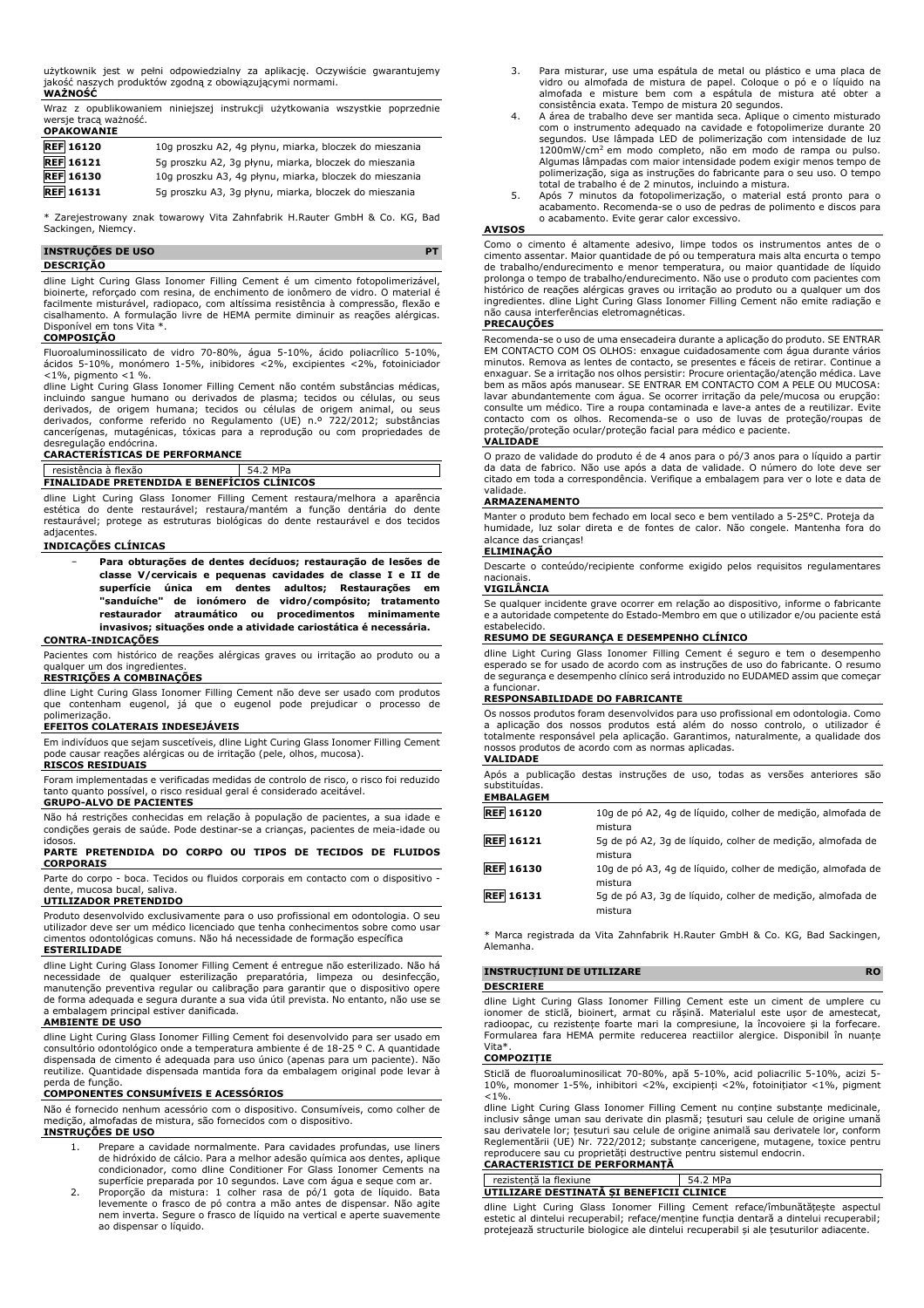#### **INDICAȚII CLINICE**

− **Pentru plombele dinților de lapte; restaurarea leziunilor de clasa V/cervicale și a cariilor mici de suprafață de clasele I și II la adulți; restaurări "sandviș" glasionomer/compozit; tratamentul restaurator atraumatic sau proceduri minim invazive; situații unde este necesară activitatea cariostatică.**

#### **CONTRAINDICAȚII**

Pacienți cu un istoric de alergii severe sau reacții de iritație la produs sau la unul din ingredientele sale.

#### **REACȚII LA COMBINAȚII**

dline Light Curing Glass Ionomer Filling Cement nu trebuie folosit cu produse ce conțin eugenol, deoarece eugenolul ar putea afecta procesul de polimerizare. **EFECTE ADVERSE NEPLĂCUTE**

I Produsul ar putea cauza reacții alergice sau de iritație (piele, ochi, mucoasă) indivizilor susceptibili.

#### **RISCURI REZIDUALE**

Au fost implementate și verificate măsuri de control al riscului pentru a-l reduce cât mai mult posibil; riscul rezidual general este considerat ca fiind unul acceptabil. **GRUPUL DE PACIENȚI-ȚINTĂ**

| Nu există restrictii cu privire la populatia de pacienti, vârstă și stare de sănătate |  |
|---------------------------------------------------------------------------------------|--|
| generală. Acestia pot fi copii, adulti de vârstă mijlocie sau persoane în vârstă.     |  |
| SAU TIPURI DE TESUTURI SI FLUIDE<br><b>PARTEA CORPULUI</b>                            |  |
| <b>CORESPUNZĂTOARE</b>                                                                |  |

Părți ale corpului – cavitatea bucală. Țesuturi sau fluide care intră în contact cu dispozitivul – dinte, mucoasa bucală, salivă.

#### **UTILIZATOR DESTINAT**

Produsul este destinat exclusiv utilizării stomatologice profesionale. Utilizatorii săi pot fi medici care au dobândit cunoștința necesară utilizării cimenturilor dentare. Nu este nevoie de un instructaj specific.

#### **STERILITATE**

dline Light Curing Glass Ionomer Filling Cement este livrat nesteril. Nu este nevoie de nicio sterilizare preparatoare, curățare sau dezinfecție, mentenanță preventivă, regulată sau calibrare pentru ca acest dispozitiv să fie utilizat în siguranță pe parcursul duratei sale de viață. Cu toate acestea, a nu se utiliza dacă pachetul este deteriorat.

#### **MEDIU DE UTILIZARE**

dline Light Curing Glass Ionomer Filling Cement este destinat folosirii în cabinetele dentare unde temperatura ambientală este cuprinsă între 18 și 25 °C. Cantitatea eliberată de ciment este suficientă pentru o singură utilizare (la un singur pacient). A nu se refolosi acestea. Cantitatea eliberată păstrată altundeva decât în pachetul original își poate pierde proprietățile de funcționare.

#### **COMPONENTE ȘI ACCESORII CONSUMABILE**

Nu sunt furnizate accesorii cu dispozitivul. Consumabilele, cum ar fi lingura de dozare, plăcuțele de amestecare, sunt furnizate cu dispozitivul.

#### **INSTRUCȚIUNI DE UTILIZARE**

- 1. Pregătiți caria, ca de obicei. Pentru cariile profunde, folosiți lineri cu hidroxid de calciu. Pentru cea mai bună adeziune chimică la dinte, aplicați un agent de condiționare, cum ar fi dline Conditioner For Glass Ionomer Cements, pe suprafața pregătită, timp de 10 secunde. Spălați cu apă și uscați cu aer.
- 2. Raport de amestec: 1 lingură rasă of pulbere / 1 strop de lichid. Apăsați încet pe sticluța de pulbere înainte de dozare. Nu agitați și nu învârtiți. Țineți sticla vertical și strângeți încet pentru extragerea lichidului.
- 3. Pentru amestecare, folosiți o spatulă de metal sau plastic și o plăcuță de amestecare din sticlă sau hârtie. Plasați pulberea și lichidul pe plăcuță și amestecați bine până se ajunge la consistența exactă. Timpul de amestecare este de 20 de secunde.
- 4. Zona de lucru trebuie menținută uscată. Aplicați cimentul mixat în cavitate cu instrumentul potrivit și fotopolimerizați timp de 20 de secunde. Folosiți polimerizarea cu lampa LED la o intensitate a luminii de 1200mW/cm<sup>2</sup> . Unele lămpi cu intensitate mai mare pot necesita mai puțin timp de polimerizare – urmați instrucțiunile de utilizare ale producătorului. Timpul total de lucru este de 2 minute.
- 5. La 7 minute după polimerizare, materialul este gata de finisare. Se recomandă pietrele și discurile de lustruire pentru această etapă, prevenind generarea unui exces de căldură.

#### **AVERTISMENTE**

Pentru că cimentul este foarte adeziv, curățați toate instrumentele înainte ca cimentul să se așeze. Cantitatea mai mare de pulbere și temperatura ridicată scurtează timpul de lucru și de așezare, pe când cantitatea mai mare de lichid, respectiv temperatura scăzută prelungesc timpul de lucru și de așezare. A nu se utiliza la pacienții cu un istoric de alergii severe sau reacții cu iritație la produs sau la orice din ingredientele sale. Produsul nu emite radiații și nu cauzează interferențe electromagnetice.

#### **PRECAUȚII**

Este recomandată folosirea digii dentare în timpul aplicării produsului. LA CONTACTUL CU OCHII: Clătiți atent cu apă timp de câteva minute. Înlăturați lentilele de contact dacă sunt prezente. Continuați clătirea. Dacă iritația ochilor persistă, consultați medicul. Spălați-vă bine mâinile după folosire. LA CONTACTUL CU PIELEA SAU MUCOASA: Spălați cu multă apă. Dacă apare o iritație sau urticarie a pielii sau mucoasei, consultați medicul. Îndepărtați îmbrăcămintea contaminată și spălați-o înainte de a o refolosi. Evitați contactul cu ochii. Este recomandată folosirea echipamentului de protecție pentru mâini, corp, ochi și față, atât pentru medic cât și pentru pacient.

#### **DURATĂ DE VIAȚĂ**

Durata de viață a produsului este de 4 ani pentru pulbere și de 3 ani pentru lichid, începând cu data fabricării. A nu se folosi după data expirării. Numărul lotului trebuie menționat în orice corespondență. Vedeți pe ambalaj lotul și data expirării.

#### **DEPOZITARE**

Țineți produsul etanș într-un loc uscat, bine aerisit, la 5-25 °C. A se proteja de umiditate, lumina directă a soarelui și de surse de căldură. A nu se lăsa la îndemâna copiilor!

#### **DEBARASARE**

Aruncați conținutul/recipientul conform reglementărilor naționale.

#### **VIGILENȚĂ**

Dacă a avut loc orice incident serios legat de dispozitiv, raportați-l la autoritatea competentă din Statul Membru în care este stabilit utilizatorul și/sau brevetul.

#### **REZUMAT SIGURANȚĂ ȘI PERFORMANȚĂ CLINICĂ**

dline Light Curing Glass Ionomer Filling Cement este sigur și se comportă conform utilizării destinate atunci când se folosește conform instrucțiunilor producătorului. Sumarul siguranței și al performanței clinice vor fi introduse în EUDAMED imediat după începerea utilizării.

#### **RESPONSABILITATEA PRODUCĂTORULUI**

Produsele noastre au fost dezvoltate exclusiv în scopul utilizării stomatologice profesionale. Având în vedere că nu putem controla modul de aplicare a produselor noastre, utilizatorul este pe deplin responsabil de acesta. Desigur, garantăm calitatea produselor noastre, raportată la standardele în vigoare. **VALABILITATE**

# Odată cu publicarea acestor instrucțiuni de utilizare, toate versiunile anterioare sunt anulate. **AMBALAJ**

| 10q pulbere A2, 4q lichid, lingurită de dozare, plăcută de |
|------------------------------------------------------------|
| 5q pulbere A2, 3q lichid, lingurită de dozare, plăcută de  |
| 10q pulbere A3, 4q lichid, lingurită de dozare, plăcută de |
| 5q pulbere A3, 3q lichid, lingurită de dozare, plăcută de  |
|                                                            |

\* Marcă înregistrată a Vita Zahnfabrik H.Rauter GmbH & Co. KG, Bad Sackingen, Germania.

#### **NÁVOD NA POUŽITIE SK**

dline Light Curing Glass Ionomer Filling Cement je svetlom tuhnúci, bioinertný,<br>živicou vystužený skloionomérny plniaci cement. Materiál je ľahko miešateľný,<br>nepriepustný-pre-žiarenie,-s-veľmi-vysokou-pevnosťou-väzby-v-tla Formulácia bez HEMA umožňuje zníženie alergických reakcií. Dostupné v odtieňoch Vita<sup>\*</sup>

#### **ZLOŽENIE**

**POPIS**

Fluoroaluminosilikátové sklo 70-80 %, voda 5-10 %, kyselina polyakrylová 5-10 %, kyseliny 5-10 %, monomér 1-5 %, inhibítory < 2 %, pomocné látky < 2 %, fotoiniciátor < 1 %, pigment < 1 %.

dline Light Curing Glass Ionomer Filling Cement neobsahuje liečiva, vrátane derivátov ľudskej krvi alebo plazmy; tkanivá alebo bunky alebo ich deriváty ľudského pôvodu; tkanivá alebo bunky živočíšneho pôvodu alebo ich deriváty podľa Nariadenia (EÚ) č. 722/2012; látky, ktoré sú karcinogénne, mutagénne, toxické pre reprodukciu alebo

# majú vlastnosti narušujúce endokrinný systém. **VÝKONOVÉ CHARAKTERISTIKY**

| ohvbe<br>≀י≙ר                    |  |  |
|----------------------------------|--|--|
| ZAMÝŠĽANÝ ÚČEL A KLINICKÉ VÝHODY |  |  |
|                                  |  |  |

dline Light Curing Glass Ionomer Filling Cement obnovuje/zlepšuje estetický vzhľad obnoviteľného zuba; obnovuje/udržuje zubnú funkciu obnoviteľného zuba; chráni biologické štruktúry obnoviteľného zuba a susedných tkanív.

#### **KLINICKÉ INDIKÁCIE**

− **Pre výplne mliečnych zubov; obnova lézií triedy V/hrdla a malých jednotlivých povrchových dutín triedy I a II v dospelých zuboch; skloionomérne/kompozitné "sendvičové" náhrady; atraumatická regeneračná liečba alebo minimálne invazívne postupy; situácie, kedy je vyžadovaná kariostatická aktivita.**

#### **KONTRAINDIKÁCIE**

Pacienti, ktorí majú v anamnéze závažné alergické alebo podráždené reakcie na produkt alebo na ktorúkoľvek zložku prípravku. **OBMEDZENIE KOMBINÁCIÍ**

dline Light Curing Glass Ionomer Filling Cement by nemal byť používaný s produktmi obsahujúcimi eugenol, pretože eugenol môže narušiť proces polymerizácie. **NEŽIADUCE VEDĽAJŠIE ÚČINKY**

U citlivých jedincov môže dline Light Curing Glass Ionomer Filling Cement spôsobiť alergické alebo dráždivé reakcie (koža, oči, sliznice).

## **ZVYŠKOVÉ RIZIKÁ**

Bola implementovaná a overená opatrení na kontrolu rizík, riziko je čo najviac znížilo, celkové zvyškové riziko je považované za prijateľné. **CIEĽOVÁ SKUPINA PACIENTOV**

Nie sú známe žiadne obmedzenia týkajúce sa populácie pacientov, ich veku a celkového zdravotného stavu. Môžu to byť aj deti, pacienti stredného veku alebo starší pacienti.

#### **ZAMÝŠĽANÁ ČASŤ TELA ALEBO TYPY TKANÍV TELESNÝCH TEKUTÍN**

Časť tela - ústa. Tkanivá alebo telesné tekutiny v kontakte s prístrojom - zub, sliznica ústnej dutiny, sliny. **URČENÝ POUŽÍVATEĽ**

dline Light Curing Glass Ionomer Filling Cement je vyvinutý len pre profesionálne použitie v stomatológii. Použiť ho môže iba lekár s licenciou, ktorý má znalosti o používaní bežných dentálnych cementov. Nie je potreba zvláštneho školenia. **STERILITA**

dline Light Curing Glass Ionomer Filling Cement je dodávaný nesterilný. Nie je<br>potrebné vykonávať žiadnu prípravnú sterilizáciu, čistenie alebo dezinfekciu,<br>preventívnu, pravidelnú údržbu alebo kalibráciu, aby bolo zaisten primárny balíček poškodený. **PROSTREDIE POUŽITIA**

Výrobok je určený na použitie v zubnej ordinácii, kde je teplota okolia 18-25 °C. Vydané množstvo cementu je vhodné pre jednorazové použitie (iba pre jedného pacienta). Nepoužívajte znova. Vydané množstvo, ktoré nie je v pôvodnom obale, môže viesť k strate funkcie.

## **SPOTREBNÉ SÚČASTI A PRÍSLUŠENSTVO**

K zariadeniu nie je dodávané žiadne príslušenstvo. Spotrebný materiál, ako je odmerka či miešacie podložky, sa dodáva so zariadením. **NÁVOD NA POUŽITIE**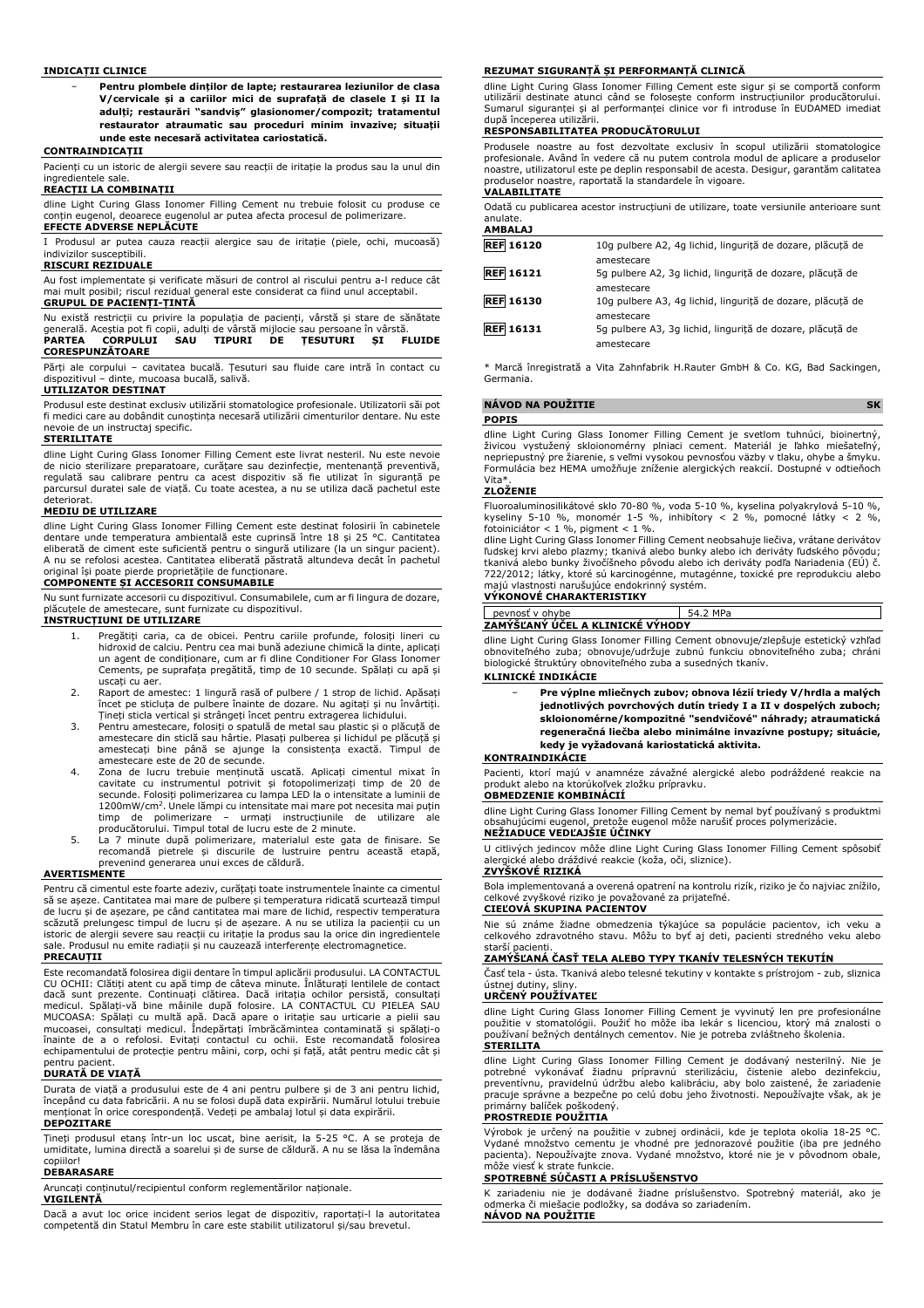- 1. Pripravte dutinu ako vždy. Pre hlboké dutiny použite vložky z hydroxidu vápenatého. Pre najlepšiu chemickú väzbu na zuby naneste na pripravený povrch po dobu 10 s kondicionér, ako je dline Conditioner For Glass Ionomer Cements. Umyte vodou a osušte vzduchom.
- 2. Pomer miešania: 1 zarovnaná lyžica prášku/1 kvapka tekutiny. Pred výdajom zľahka poklepte fľaštičkou na ruku. Fľaštičkou netrepte ani ju neobracajte. Držte fľaštičku s kvapalinou zvisle a jemne stlačte, keď dávkujete kvapalinu.
- 3. Na miešanie použite kovovú alebo plastovú špachtľu a miešaciu podložku zo sklenenej dosky alebo papiera. Na podložku naneste prášok a tekutinu a dôkladne premiešajte miešacou špachtľou, kým nedosiahnete presnej
- konzistencie. Doba miešania je 20 sekúnd. 4. Pracovný priestor musí byť udržiavaný v suchu. Naneste zmiešaný cement vhodným nástrojom do dutiny a vytvrdzujte svetlom po dobu 20 sekúnd. Použite LED polymerizačnú lampu s intenzitou svetla 1 200<br>mW/cm<sup>2</sup> v plnom režime, nie v režime rampa alebo pulz. Niektoré žiarovky s vyššou intenzitou môžu vyžadovať kratšiu dobu polymerizácie, postupujte podľa pokynov výrobcu. Celková pracovná doba je 2 minúty vrátane miešania.
- 5. Po 7 minútach od vytvrdnutí svetlom je materiál pripravený na dokončenie. Na dokončovanie sa odporúčajú leštiace kamene a disky. Zabráňte tvorbe prebytočného tepla.

#### **VAROVANIE**

Vzhľadom k tomu, že cement je vysoko lepivý, pred usadením cementu očistite všetky nástroje. Vyššie množstvo prášku alebo vyššia teplota skracujú dobu spracovania/tuhnutia a nižšia teplota alebo vyššie množstvo kvapaliny predlžujú dobu spracovania/tuhnutia. Nepoužívajte prípravok u pacientov, ktorí v minulosti mali závažné alergické alebo podráždené reakcie na produkt alebo na niektorú zo zložiek. dline Light Curing Glass Ionomer Filling Cement nevyžaruje žiarenie a nespôsobuje žiadne elektromagnetické rušenie.

#### **OPATRENIE**

Počas aplikácie produktu sa odporúča používať kofferdam. PO ZASIAHNUTÍ OČÍ: Niekoľko minút ich opatrne vyplachujte vodou. Vyberte kontaktné šošovky, ak sú nasadené a ak je to ľahké. Pokračujte vo vyplachovaní. Pokiaľ podráždenie očí<br>pretrváva: Vyhľadajte lekársku pomoc/starostlivosť. Po manipulácii si dôkladne<br>umyte ruky. PRI STYKU S KOŽOU ALEBO SLIZNICOU: Umyte veľkým množs vody. Pokiaľ dôjde k podráždeniu kože alebo slizníc alebo vyrážke: Vyhľadajte<br>lekársku pomoc/starostlivosť. Kontaminovaný odev si vyzlečteapred ďalším použitím<br>vyperte. Vyhnite sa kontaktu s okom. Pre lekára a pacienta sa

#### **SKLADOVATEĽNOSŤ**

Doba použiteľnosti produktu je 4 roky prášku/3 rokov kvapaliny od dátumu výroby.<br>Nepoužívajte po dátume exspirácie. Vo všetkých korešpondencia by malo byť<br>uvedené číslo šarže. Šarže a dátum spotreby pozri balenia.

#### **SKLADOVANIE**

Uchovávajte produkt tesne uzavretú na suchom, dobre vetranom mieste pri teplote 5-25 °C. Chráňte pred vlhkosť, priamym slnečným žiarením a zdrojmi tepla. Chráňte pred mrazom. Udržujte mimo dosahu detí!

#### **LIKVIDÁCIA**

Obsah/obal zlikvidujte v súlade s požiadavkami národných predpisov.

#### **BDELOSŤ**

Ak sa stane akýkoľvek závažný incident, ku ktorému došlo v súvislosti so zariadením, hlási sa to výrobcovi a príslušnému orgánu členského štátu, v ktorom sa používateľ alebo pacient nachádza.

#### **SÚHRN BEZPEČNOSTI A KLINICKÉHO VÝKONU**

dline Light Curing Glass Ionomer Filling Cement je bezpečný a funguje tak, ako bolo zamýšľané, ak je používaný v súlade s pokynmi výrobcu na použitie. Súhrn bezpečnosti a klinického výkonu bude do EUDAMED zavedený, akonáhle začne pracovať.

#### **ZODPOVEDNOSŤ VÝROBCOV**

Naše výrobky boli vyvinuté pre profesionálne použitie v stomatológii. Pretože aplikácia našich produktov je mimo našu kontrolu, je za aplikáciu plne zodpovedný užívateľ. Samozrejme garantujeme kvalitu našich produktov v súlade s platnými normami.

#### **DOBA PLATNOSTI**

|                  | Po uverejnení tohto návodu na použitie sú nahradené všetky predchádzajúce verzie. |
|------------------|-----------------------------------------------------------------------------------|
| <b>OBAL</b>      |                                                                                   |
| <b>REF</b> 16120 | 10g prášku A2, 4g tekutiny, odmerka, miešacia podložka                            |
| <b>REF</b> 16121 | 5g prášku A2, 3g tekutiny, odmerka, miešacia podložka                             |
| <b>REF</b> 16130 | 10g prášku A3, 4g tekutiny, odmerka, miešacia podložka                            |
| <b>REF</b> 16131 | 5g prášku A3, 3g tekutiny, odmerka, miešacia podložka                             |

\* Registrovaná ochranná známka spoločnosti Vita Zahnfabrik H. Rauter GmbH & Co. KG, Bad Sackingen, Nemecko.

## **NAVODILA ZA UPORABO** SL

**OPIS**

dline Light Curing Glass Ionomer Filling Cement je svetlobno strjevalni, bioinertni, s smolo ojačan, stekleni ionomerni polnilni cement. Material je zlahka mešan, rentgensko neprepusten, z zelo visoko tlačno, upogibno in strižno trdnostjo. Formulacija brez HEMA omogoča zmanjšanje alergijskih reakcij. Na voljo v odtenkih Vita\*.

#### **SESTAVA**

Fluoroaluminosilikatno steklo 70-80%, voda 5-10%, poliakrilna kislina 5-10%, kisline 5-10%, monomer 1-5%, zaviralci < 2%, pomožne snovi < 2%, fotoiniciator < 1%, pigment < 1 %. dline Light Curing Glass Ionomer Filling Cement ne vsebuje zdravilnih snovi, vključno

s človeško krvjo ali predelano plazmo; tkiv, celic ali derivatov človeškega izvora; tkiv ali celic živalskega izvora ali njihovih derivatov po Uredbi (EU) Št. 722/2012; snovi, ki so rakotvorne, mutagene, strupene za reprodukcijo ali imajo endokrine moteče lastnosti.

#### **ZNAČILNOSTI DELOVANJA**

| upogibna trdnost                        |  |  |
|-----------------------------------------|--|--|
| PREDVIDENI NAMEN ZDRAVLJENJA IN KORISTI |  |  |

dline Light Curing Glass Ionomer Filling Cement popravi/izboljša estetski videz obnovljenega zoba; obnovi/vzdržuje funkcijo obnovljenega zoba; ščiti biološke strukture obnovljenega zoba in sosednjih tkiv.

#### **KLINIČNE INDIKACIJE**

− **Za zalivke mlečnih zob, obnovo razpok razreda V na površini zob, majhnih enojnih zobnih lukenj razreda I in II pri odraslih zobeh; restavracije s steklasto ionomernimi in kompozitnimi kombinacijami (sendvič), atravmatično obnovitveno zdravljenje ali minimalno invazivne postopke, za primere, ko je potrebna kariostatska aktivnost.**

#### **KONTRAINDIKACIJE**

Bolniki, ki so imeli hude alergične reakcije ali reakcijo draženja na izdelek ali katero koli njegovo sestavino.

## **OMEJITVE ZA KOMBINACIJE** dline Light Curing Glass Ionomer Filling Cement ne smemo uporabljati v kombinaciji

z izdelki, ki vsebujejo eugenol, saj eugenol lahko moti postopek polimerizacije. **NEŽELENI STRANSKI UČINKI**

Pri posameznikih, ki so podvrženi alergijam, lahko dline Light Curing Glass Ionomer Filling Cement povzroči alergijske ali dražilne reakcije (koža, oko, sluznica). **PREOSTALA TVEGANJA**

Ukrepi za nadzor tveganja so bili izvedeni in preverjeni. Tveganje je bilo minimalizirano, skupno preostalo tveganje je bilo ocenjeno kot sprejemljivo. **CILJNA SKUPINA PACIENTA**

Omejitev glede populacije pacientov, njihove starosti in splošnih zdravstvenih razmer

ni. Zdravi se lahko tako otroke kot vse druge starostne skupine, tudi starejše paciente.

## **PREDVIDENI DEL TELESA ALI VRSTE TKIV V TELESNIH TEKOČINAH**

Del telesa - usta. Tkiva ali telesne tekočine, s katerimi pripomoček pride v stik - zob, ustna sluznica, slina.

#### **PREDVIDENI UPORABNIK**

dline Light Curing Glass Ionomer Filling Cement je bil razvit samo za profesionalno uporabo v zobozdravstvu. Uporablja ga lahko samo licenciran zobozdravnik ki ima znanje o uporabi zobnih cementov.

#### **STERILNOST**

Dobavljen dline Light Curing Glass Ionomer Filling Cement je ne-sterilen. Za zagotovitev pravilnega in varnega delovanja pripomočka v predvidenem življenjskem obdobju sterilizacija, čiščenje ali razkuževanje, preventivno ali redno vzdrževanje ali kalibracija ni potrebna. Toda, če je prejmete izdelek v poškodovani embalaži, ga ne uporabljajte.

#### **OKOLJE UPORABE**

dline Light Curing Glass Ionomer Filling Cement je namenjen za uporabo v zobozdravstveni ordinaciji, kjer je standardna temperatura prostora med 18 in 25°C. Posamezni odmerek cementa je primeren za enkratno uporabo (samo za enega pacienta). Ni za ponovno uporabo. Odmerek, ki ni več shranjen v originalni embalaži, lahko izgubi svojo funkcijo.

#### **POTROŠNI MATERIAL IN DODATKI**

Pripomočku ni priložena nobena dodatna oprema. Potrošni material, ki je pripomočku priložen, so merilna zajemalka, mešalne ploščice.

#### **NAVODILA ZA UPORABO**

- 1. Zobno luknjo pripravite kot običajno. Za globoke luknje uporabite podlago iz kalcijevega hidroksida. Za najboljše kemično lepljenje materiala na zob za 10 sekund nanesite balzam na obdelovalno površino, kot je na primer dline Conditioner For Glass Ionomer Cements. Sperite z vodo in posušite z zrakom.
- 2. Razmerje mešanja: 1 izravnana žlica praška / 1 kapljica tekočine. Pred doziranjem stekleničko s praškom na rahlo udarite ob roko. Ne stresajte in ne obračajte. Stekleničko s tekočino držite pokonci v navpični legi. Ko nanašate tekočino, nežno stisnite.
- 3. Za mešanje uporabite kovinsko ali plastično lopatico in stekleno ploščico ali papirno mešalno podlago. Nanesite prašek in tekočino na mešalno podlago ter z mešalno lopatico temeljito mešajte, dokler ne dosežete natančne konsistence. Čas mešanja 20 sekund.
- 4. Delovna površina mora biti suha. Pripravljeni cement z ustreznim instrumentom nanesite v luknjo in utrjujte z ultravijolično svetlobo 20 sekund. Uporabite LED polimerizacijsko svetilko z jakostjo svetlobe 1200mW/cm<sup>2</sup> v polnem načinu in ne v pulzih. Nekatere svetilke z večjo<br>jakostjo lahko opravijo isti proces v manj časa. Upoštevajte<br>proizvajalčeva navodila za uporabo. Vključno z mešanjem je skupni delovni čas 2 minuti.
- 5. 7 minut po ultravijoličnem utrjevanju je material pripravljen na zaključno obdelavo. Priporočamo uporabo polirnih kamnov in diskov. Preprečite nastajanje odvečne toplote.

#### **OPOZORILA**

Ker je cement zelo lepljiv, očistite vse instrumente, preden se cement zasuši. Večja količina praška v mešanici ali višja temperatura skrajšata čas dela/utrjevanja, medtem ko nižja temperatura ali večja količina tekočine v mešanici podaljša čas dela/utrjevanja. dline Light Curing Glass Ionomer Filling Cement ne uporabljajte pri pacientih, ki so že kdaj imeli hude alergijske reakcije ali draženje na ta izdelek ali katero koli njegovo sestavino. dline Light Curing Glass Ionomer Filling Cementne oddaja sevanja in ne povzroča elektromagnetnih motenj.

#### **PREVIDNOSTNI UKREPI**

Med nanašanjem izdelka je priporočljivo uporabljati cofferdam. CE PRIDE V OCI:<br>Nekaj minut previdno izpirajte z vodo. Če je možno in enostavno izvedljivo, odstranite<br>kontaktne leče. Nadaljujte z izpiranjem. Če draženje oči pojavi izpuščaj, poiščite zdravniško pomoč. Kontaminirana oblačila slecite in dobro operite. Poskrbite, da ne pride v stik z očmi. Priporočljivo je, da zobozdravnik in pacient nosita zaščitne rokavice/zaščitno obleko/zaščito za oči/zaščito za obraz. **ROK UPORABE**

Rok uporabe izdelka je 4 leta od datuma izdelave za prašek / 3 let za tekočinoe. Ne uporabljajte po pretečenem datumu. V vseh dopisih morate navesti številko serije. Za številko serije in rok uporabe glejte embalažo.

#### **SKLADIŠČENJE**

Izdelek hranite v tesno zaprti embalaži in v suhem ter dobro prezračevanem prostoru pri temperaturi med 5-25°C. Ne izpostavljajte vlago, direktni sončni svetlobi in virom toplote. Ne zamrzujte. Hranite izven dosega otrok! **ODLAGANJE ODPADKOV**

Vsebino/embalažo zavrzite v skladu z nacionalnimi predpisi. **PAZLJIVOST**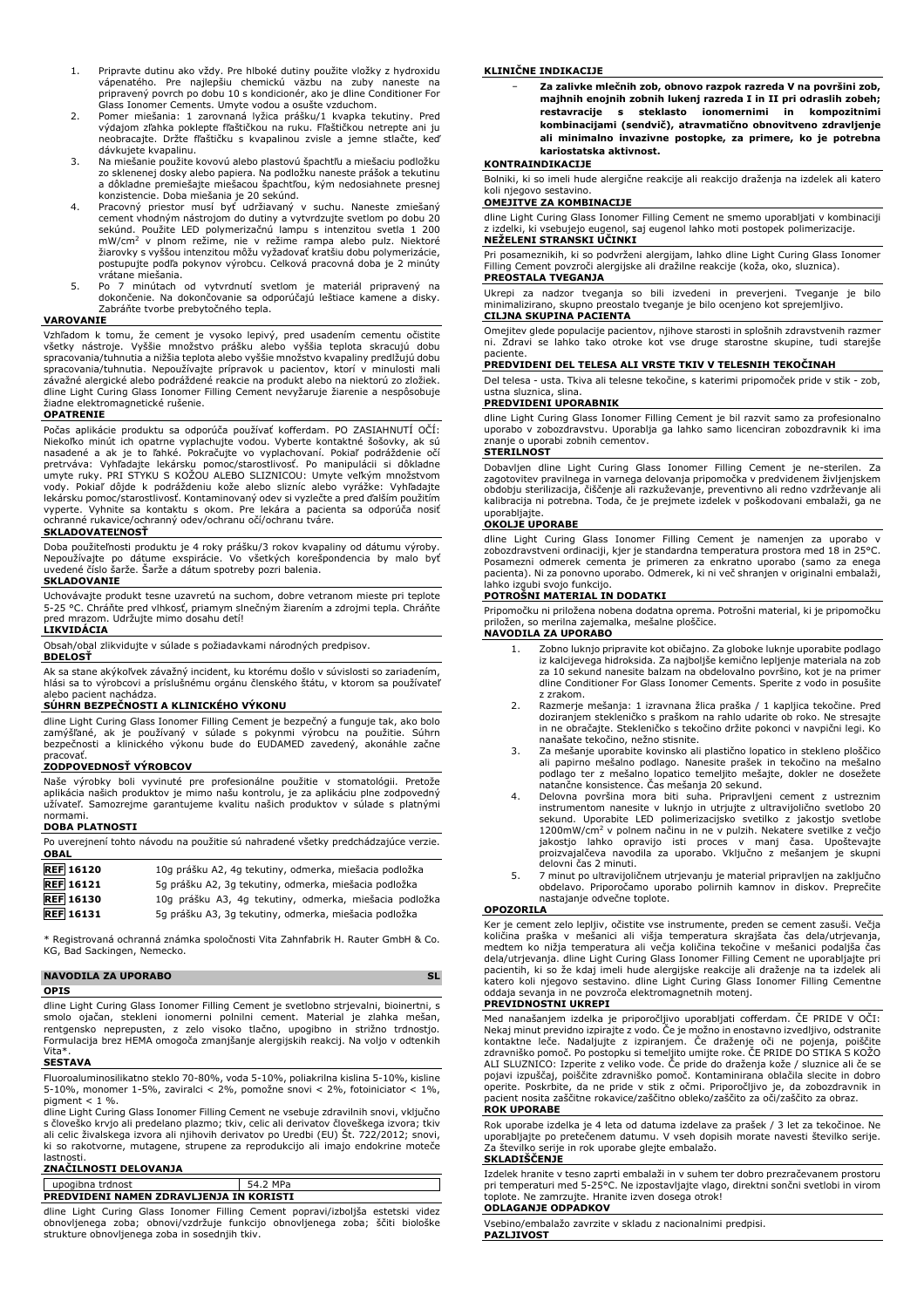Če pride do kakršnega koli resnega incidenta, ki se v zvezi s pripomočkom zgodi pacientu, to takoj sporočite proizvajalcu in pristojnemu organu države članice, v kateri uporabnik in/ali pacient prebiva.

#### **POVZETEK VARNOSTNIH OPOZORIL IN KLINIČNIH UČINKOVITOSTI**

dline Light Curing Glass Ionomer Filling Cement je varen in deluje, kot je predvideno, če se uporablja v skladu s proizvajalčevimi navodili za uporabo. Povzetek varnostnih opozoril in klinične učinkovitosti bo predstavljen v EUDAMED takoj, ko bo predstavljen trau

#### **ODGOVORNOST PROIZVAJALCA**

Naši izdelki so bili razviti za profesionalno uporabo v zobozdravstvu. Ker uporaba naših izdelkov ni več pod našim nadzorom, je uporabnik v celoti odgovoren za njihovo aplikacijo. Seveda pa zagotavljamo kakovost naših izdelkov v skladu z veljavnimi standardi. **VELJAVNOST**

| Z objavo teh navodil za uporabo vse prejšnje različice postanejo brezpredmetne.<br><b>PAKIRANJE</b> |                                                                    |  |
|-----------------------------------------------------------------------------------------------------|--------------------------------------------------------------------|--|
| <b>REF 16120</b>                                                                                    | 10g A2 praška, 4g tekočine, merilna zajemalka, mešalna<br>ploščica |  |
| <b>REF</b> 16121                                                                                    | 5g A2 praška, 3g tekočine, merilna zajemalka, mešalna<br>ploščica  |  |
| <b>REF</b> 16130                                                                                    | 10g A3 praška, 4g tekočine, merilna zajemalka, mešalna<br>ploščica |  |
| <b>REF</b> 16131                                                                                    | 5q A3 praška, 3g tekočine, merilna zajemalka, mešalna<br>ploščica  |  |

\* Registrirana blagovna znamka Vita Zahnfabrik H.Rauter GmbH & Co. KG, Bad Sackingen, Nemčija.

#### **INSTRUCCIONES DE USO ES DESCRIPCIÓN**

dline Light Curing Glass Ionomer Filling Cement es un cemento de relleno de ionómero de vidrio fotopolimerizable, bioinerte, reforzado con resina. El material es fácilmente mezclable, radiopaco, con muy altas resistencias a la compresión, flexión y cizallamiento. La formulación libre de HEMA permite disminuir las reacciones alérgicas. Disponible en tonos Vita \*.

#### **COMPOSICIÓN**

Vidrio de fluoroaluminosilicato de 70-80%, agua de 5-10%, ácido poliacrílico 5-10%, ácidos 5-10%, monómero 1-5%, inhibidores <2%, excipientes <2%, fotoiniciador <1%, pigmento <1 %. dline Light Curing Glass Ionomer Filling Cement no contiene sustancias medicinales,

sangre humana o derivados de plasma; tejidos o células, o sus derivados, de origen humano; tejidos o células de origen animal, o sus derivados, según se indica en el Reglamento (UE) No. 722/2012; Sustancias cancerígenas, mutágenos, tóxicas para la reproducción o que tengan propiedades de alteración endocrina.

# **CARACTERÍSTICAS DE DESEMPEÑO**

#### $54.2$  MP **PROPÓSITO PREVISTO Y BENEFICIOS CLÍNICOS**

dline Light Curing Glass Ionomer Filling Cement restaura/mejora la apariencia estética del diente restaurable; restaura/mantiene la función del diente restaurable; protege las estructuras biológicas de los dientes restaurables y los tejidos adyacentes.

#### **INDICACIONES CLÍNICAS**

− **Para empastes de dientes temporales; restauración de lesiones en el cuello de clase V y cavidades pequeñas de superficie única de clases I y II en dientes adultos; restauraciones de "sándwich" de ionómero de vidrio/composite; tratamiento de restauración atraumático o procedimientos mínimamente invasivos; situaciones en las que se requiere actividad cariostática.**

#### **CONTRAINDICACIONES**

Pacientes con antecedentes de reacciones alérgicas o de irritaciones graves al producto o a cualquiera de los ingredientes.

#### **RESTRICCIONES A LAS COMBINACIONES**

dline Light Curing Glass Ionomer Filling Cement no debe usarse combinado con productos que contengan eugenol, ya que el eugenol puede alterar el proceso de .<br>polimerización

#### **EFECTOS SECUNDARIOS INDESEABLES**

En personas susceptibles, dline Light Curing Glass Ionomer Filling Cement puede causar reacciones alérgicas o irritación (en piel, ojos, mucosas). **RIESGOS RESIDUALES**

Se han implementado y comprobado medidas de control de riesgos, reduciéndolos en la medida de lo posible, el riesgo residual general se considera aceptable. **GRUPO DE PACIENTES OBJETIVO**

No se conocen restricciones con respecto a la población de pacientes, edad y condiciones generales de salud. Pudiendo haber niños, pacientes de mediana edad o ancianos.

#### **PARTE PREVISTA DEL CUERPO O TIPOS DE TEJIDOS DE FLUIDOS CORPORALES**

Parte del cuerpo - boca. Tejidos o fluidos corporales en contacto con el dispositivo: mucosa,

#### **USUARIO PREVISTO**

dline Light Curing Glass Ionomer Filling Cement está desarrollado únicamente para uso profesional odontológico. Dirigido a médicos con licencia que tengan conocimientos sobre cómo usar cementos dentales comunes. No hay necesidad de tener una formación específica.

#### **ESTERILIDAD**

dline Light Curing Glass Ionomer Filling Cement se entrega sin esterilizar. No necesita esterilización, limpieza o desinfección preparatoria, mantenimiento preventivo, regular o calibración para garantizar que el dispositivo funcione de manera adecuada y segura durante su vida útil prevista. Sin embargo, no lo use si el envoltorio principal está dañado.

#### **MEDIO AMBIENTE DE USO**

El producto está diseñado para ser usado en consultorios odontológicos donde la temperatura ambiente va de 18 a 25 °C. La cantidad dispensada de cemento es adecuada para un solo uso (un paciente). No reutilizar. La cantidad dispensada que no se mantenga en el paquete original puede perder su función. **COMPONENTES CONSUMIBLES Y ACCESORIOS**

No se suministran accesorios con el dispositivo. Se suministran artículos no consumibles con el dispositivo, como cucharas medidoras o placas para mezclar. **INSTRUCCIONES DE USO**

- 1. Prepare la cavidad como siempre. Para caries profundas, use revestimientos de hidróxido de calcio. Para una mejor unión química a los dientes, aplique acondicionador, como dline Conditioner For Glass Ionomer Cements, en la superficie preparada durante 10 segundos. Lave con agua y seque con aire.
- 2. Proporción de la mezcla: 1 cucharada rasa de polvo / 1 gota de líquido. Golpee ligeramente la botella de polvo contra la mano antes de usar. No agite ni invierta. Sostenga la botella de líquido en posición vertical y
- apriétela suavemente cuando dispense un líquido. 3. Para mezclar, use una espátula de metal o plástico y una lámina de vidrio o una lámina para mezclar de papel. Coloque el polvo y el líquido en la lámina y mezcle bien con una espátula para mezclar hasta obtener la
- consistencia exacta. Tiempo de mezcla 20 segundos. 4. El área de trabajo debe mantenerse seca. Aplique el cemento mezclado con un instrumento adecuado en la cavidad y polimerizar con la luz durante 20 segundos. Utilice una lámpara de polimerización LED con una<br>intensidad de luz de 1200 mW/cm<sup>2</sup> en modo completo, no en modo rampa o pulso. Algunas lámparas con mayor intensidad pueden requerir menos tiempo de polimerización, siga las instrucciones de uso del fabricante. El tiempo total de trabajo es de 2 minutos, incluida la mezcla.
- 5. Después de 7 minutos de fotopolimerización, el material está listo para el acabado. Se recomiendan piedras y discos de pulido para el acabado. Evite la generación excesiva de calor.

#### **ADVERTENCIAS**

Debido a que el cemento es muy adhesivo, asegúrese de limpiar todos los instrumentos antes de que el cemento se fije en ellos. Una mayor cantidad de polvo o temperaturas más altas acortan el tiempo de trabajo/fraguado y una temperatura más baja, o una mayor cantidad de líquido prolonga el tiempo de trabajo/fraguado.<br>No utilice dline Light Curing Glass Ionomer Filling Cement en pacientes que tengan<br>antecedentes de reacciones alérgicas o de irritación grav

#### **PRECAUCIONES**

Se recomienda utilizar barrera durante la aplicación del producto. EN CASO DE CONTACTO CON LOS OJOS: Enjuague cuidadosamente con agua durante varios minutos. Quítese las lentes de contacto, si los lleva y es fácil hacerlo. Continúe enjuagando. Si la irritación ocular persiste: consulte con su médico. EN CASO DE CONTACTO CON LA PIEL O LAS MUCOSAS: Lave con abundante agua. Si se produce irritación o sarpullido en la piel o mucosas: busque atención médica. Quítese la ropa contaminada y lávela antes de volverla a usar. Lávese bien las manos después de manipular el producto. Evite el contacto visual. Se recomienda utilizar guantes protectores/ropa protectora/protección ocular/protección facial para médico y paciente.

#### **VIDA ÚTIL**

La vida útil del producto son 4 años para el polvo / 3 años para el líquido contando a partir de la fecha de fabricación. No lo use después de la fecha de vencimiento. El número de lote debe indicarse en todo el prospecto. Consulte el empaque para ver el lote y la fecha de vencimiento.

#### **ALMACENAMIENTO**

Mantenga el producto bien cerrado en un lugar seco y bien ventilado de 5 a 25 °C. Proteger de la humedad, la luz solar directa y las fuentes de calor. No congele. ¡Mantenga fuera del alcance de los niños!

#### **DISPOSICIÓN**

Elimine el contenido/recipiente según lo requieran los requisitos reglamentarios nacionales.

#### **VIGILANCIA**

Si se ha producido algún incidente grave en relación con el dispositivo, informe al fabricante y a la autoridad competente del Estado miembro en el que esté establecido el usuario y/o el paciente.

#### **RESUMEN DE SEGURIDAD Y DESEMPEÑO CLÍNICO**

dline Light Curing Glass Ionomer Filling Cement es seguro y funciona según lo previsto si es usado según las instrucciones de uso del fabricante. El resumen de seguridad y desempeño clínico se presentará en EUDAMED tan pronto como comience a funcionar.

#### **RESPONSABILIDAD DE LOS FABRICANTES**

Nuestros productos han sido desarrollados para uso profesional odontológico. Dado que la aplicación de nuestros productos está fuera de nuestro control, el usuario es totalmente responsable de ella. Por supuesto, garantizamos la calidad de nuestros productos de acuerdo con los estándares aplicados. **VALIDEZ**

#### Tras la publicación de estas instrucciones de uso, quedan reemplazadas todas las versiones previas. **EMBALAJE**

| <b>REF 16120</b> | 10g de polvo A2, 4g de líquido, cuchara dosificadora, lámina<br>para mezclar                |
|------------------|---------------------------------------------------------------------------------------------|
| <b>REF</b> 16121 | 5g de polvo A2, 3g de líquido, cuchara dosificadora, lámina<br>para mezclar                 |
| <b>REF</b> 16130 | 10g de polvo A3, 4g de líquido, cuchara dosificadora, lámina                                |
| <b>REF</b> 16131 | para mezclar<br>5g de polvo A3, 3g de líquido, cuchara dosificadora, lámina<br>para mezclar |

\* Marca registrada de Vita Zahnfabrik H.Rauter GmbH & Co. KG, Bad Sackingen, Alemania.

#### **ANVÄNDARINSTUKTIONER SV BESKRIVNING**

dline Light Curing Glass Ionomer Filling Cement är ett ljushärdande, bioinert, hartsförstärkt, glasjonomerfyllande cement. Materialet är lätt att blanda, röntgentätt,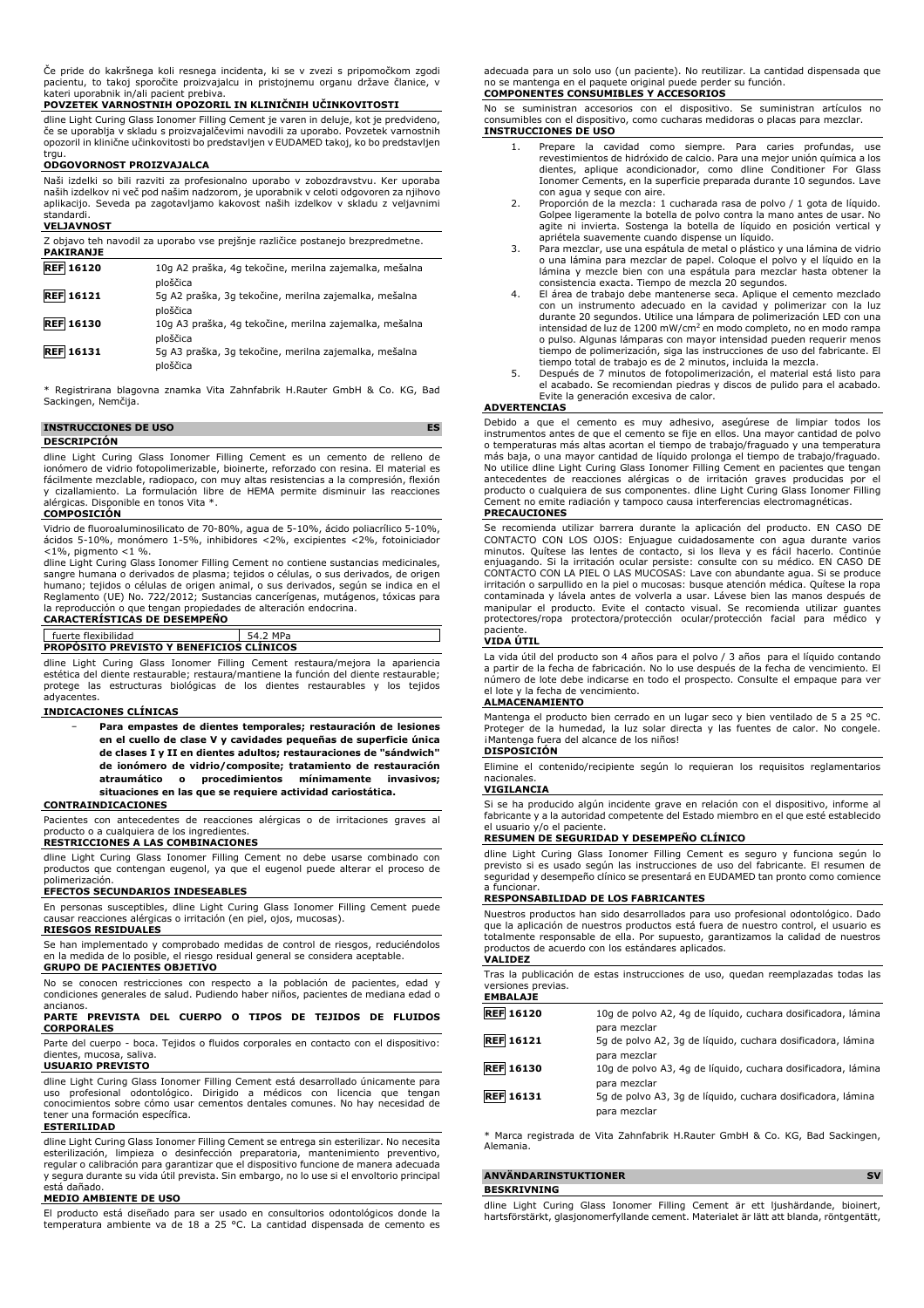med mycket hög tryck-, böj- och skjuvbindningsstyrka. HEMA-fri formulering tillåter minskade allergiska reaktioner. Finns i Vita\* nyanser. **SAMMANSÄTTNING** 

Fluoroaluminosilikatglas 70-80%, vatten 5-10%, polyakrylsyra 5-10%, syror 5-10%, monomer 1-5%, hämmare <2%, hjälpämnen <2%, fotoinitiator <1%, pigment  $< 1\%$ .

dline Light Curing Glass Ionomer Filling Cement innehåller inte läkemedelssubstanser, inklusive mänskligt blod eller plasmaderivat; vävnader eller celler, eller deras derivat, av mänskligt ursprung; vävnader eller celler av animaliskt ursprung, eller deras derivat, som avses i förordning (EU) nr 722/2012; ämnen som är cancerframkallande, mutagena, reproduktionsgiftiga eller som har hormonstörande egenskaper.

#### **PRESTANDAEGENSKAPER**

#### böjhållfasthet 54.2 MPa

## **AVSETT SYFTE OCH KLINISKA FÖRDELAR**

dline Light Curing Glass Ionomer Filling Cement återställer/förbättrar det estetiska utseendet hos en restaurerbar tand; återställer/upprätthåller tandfunktionen hos en restaurerbar tand; skyddar biologiska strukturer i restaurerbara tänder och intilliggande vävnader.

#### **KLINISKA INDIKATIONER**

− **För avfallande fyllningar; restaurering av klass V/cervikala lesioner och små hålrum i klass I och II i vuxna tänder; glasjonomer/komposit "sandwich"-restaureringar; atraumatisk återställande behandling eller minimalt invasiva ingrepp; situationer där kariostatisk aktivitet krävs.**

#### **KONTRAINDIKATIONER**

Patienter som tidigare har upplevt allvarliga allergiska reaktioner eller irritationsreaktioner av produkten eller någon av ingredienserna. **BEGRÄNSNINGAR AV KOMBINATIONER**

dline Light Curing Glass Ionomer Filling Cement bör inte användas i kombination med<br>produkter som innehåller eugenol eftersom eugenol kan störa produkter som innehåller eugenol eftersom eugenol kan störa polymerisationsprocessen.

#### **OÖNSKADE BIVERKNINGAR**

Hos känsliga individer kan dline Light Curing Glass Ionomer Filling Cement orsaka allergiska reaktioner eller irritationsreaktioner (hud, ögon, slemhinna).

#### **ÅTERSTÅENDE RISKER**

Åtgärder för riskkontroll har genomförts och verifierats, risken minskas så långt som möjligt, den totala restrisken bedöms vara acceptabel.

#### **PATIENTENS MÅLGRUPP**

Inga kända restriktioner angående patientpopulation, ålder eller allmänna hälsotillstånd. Det kan finnas barn, medelålders eller äldre patienter.

**AVSEDD DEL AV KROPPEN ELLER TYPER AV VÄVNADER AV KROPPSVÄTSKOR** En del av kroppen – munnen. Vävnader eller kroppsvätskor i kontakt med enheten –

tand, munslemhinna, saliv.

#### **AVSEDD ANVÄNDARE**

dline Light Curing Glass Ionomer Filling Cement är utvecklad endast för professionellt bruk inom tandvården. Dess användare är endast licensierad läkare som har kunskap om hur man använder vanliga cement. Det finns dock inget behov av specifik utbildning.

#### **STERILITET**

dline Light Curing Glass Ionomer Filling Cement levereras icke-steril. Det finns inget behov av förberedande sterilisering, rengöring eller desinfektion, förebyggande eller regelbundet underhåll eller kalibrering, för att säkerställa att enheten fungerar korrekt och säkert under dess avsedda livstid. Använd dock inte om förpackningen är skadad.

#### **ANVÄNDNINGSMILJÖ**

Produkten är designad för att användas på tandvårdskliniker där omgivningstemperaturen är 18-25°C. Den fördelade mängden cement är lämplig för engångsbruk (endast för en patient). Återanvänd inte. Administrerad mängd som inte hålls kvar i originalförpackningen kan leda till funktionsförlust. **FÖRBRUKNINGSDELAR OCH TILLBEHÖR**

Inga tillbehör medföljer enheten. Förbrukningsvaror, som mätskopa och mixerplattor, levereras med enheten.

#### **ANVÄNDARINSTUKTIONER**

- 1. Förbered hålrummet som alltid. För djupa håligheter, kalciumhydroxidfoder. För bästa kemiska bindning till tänderna, applicera balsam, som dline Conditioner For Glass Ionomer Cements, på den
- förberedda ytan i 10 sekunder. Tvätta med vatten och torka med luft. 2. Blandningsförhållande: 1 sked pulver/1 droppe vätska. Knacka lätt på flaskan med pulver mot handen innan du dispenserar. Skaka eller vänd inte på flaskan. Håll vätskeflaskan vertikalt upprätt och tryck försiktigt när du avger vätska.
- 3. För att blanda, använd metall- eller plastspatel och glasplatta eller pappersblandningsplatta. Placera pulver och vätska på dynan och blanda noggrant med blandningsspaden tills exakt konsistens uppnås. Blandningstid 20 sekunder. 4. Arbetsområdet måste hållas torrt. Applicera det blandade cementet med
- lämpligt instrument i hålighet och ljushärda i 20 sekunder. Använd en<br>LED-polymerisationslampa med en ljusintensitet på 1200mW/cm<sup>2</sup> i<br>fulläge, inte ramp- eller pulsläge. Vissa lampor med högre intensitet kan<br>kräva en kort
- 5. Efter 7 minuter från ljushärdning är materialet klart för efterbehandling. Poleringsstenar och skivor rekommenderas för efterbehandling. Förhindra överdriven värmrgenerering.

#### **VARNINGAR**

Eftersom cement är mycket vidhäftande, rengör alla instrument innan cementet appliceras. En högre mängd pulver eller högre temperatur förkortar arbets-<br>/torkningstiden.medlägre.temperatur.eller.en.högre mängd vätska förlänger.arbets-<br>/torkningstiden. Använd inte dline Light Curing Glass Ionomer Fil irritationsreaktioner av produkten eller någon av ingredienserna i den. dline Light Curing Glass Ionomer Filling Cement avger inte strålning och orsakar inga elektromagnetiska störningar. **FÖRSIKTIGHETSÅTGÄRDER**

Det rekommenderas att använda cofferdam under appliceringen av produkten. VID KONTAKT MED ÖGONEN: Skölj försiktigt med vatten i flera minuter. Ta bort kontaktlinser om de finns och det är lätt att göra så. Fortsätt skölja. Om irritationen i ögonen kvarstår: Kontakta läkare. Tvätta händerna noggrant efter hantering. VID KONTAKT MED HUD ELLER SLEMMHINNOR: Tvätta rent med mycket vatten. Om<br>irritation eller utslag på huden/slemhinnor uppstår: Kontakta läkare. Ta av utsatta<br>kläder och tvätta dem innan de återanvänds. Undvik ögonkontakt. Det<br>r skyddshandskar/skyddskläder/ögonskydd/ansiktsskydd.

#### **HÅLLBARHETSTID**

Produktens hållbarhet är 4 år för pulver / 3 år för vätska från tillverkningsdatumet. Använd inte efter utgångsdatum. Partinummer bör anges i all korrespondens. Se förpackning för partinummer och utgångsdatum.

## **FÖRVARING**

Förvara produkten tätt sluten på en torr, väl ventilerad plats vid 5-25°C. Skydda den fukt, mot direkt solljus och värmekällor. Frys inte. Förvaras oåtkomlig för barn! **AVLÄGNING**

Kassera innehållet/behållaren i enlighet med nationella föreskrifter.

## **VAKSAMHET**

Om en allvarlig händelse har inträffat i samband med enheten rapporteras detta till tillverkaren och den behöriga myndigheten i den medlemsstat där användaren

# och/eller patienten är etablerad. **SAMMANFATTNING AV SÄKERHET OCH KLINISK PRESTANDA**

dline Light Curing Glass Ionomer Filling Cement är säker och fungerar som avsett om den används i enlighet med tillverkarens bruksanvisningar. Sammanfattning av säkerhet och klinisk prestanda kommer att presenteras i EUDAMED så snart det böjar fungera.

#### **TILLVERKARENS ANSVAR**

Våra produkter har utvecklats för professionellt bruk inom tandvården. Eftersom tillämpningen av våra produkter ligger utanför vår kontroll är användaren själv fullt ansvarig för applikationen. Naturligtvis garanterar vi kvaliteten på våra produkter i enlighet med rådande standarder. **GILTIGHET**

#### I och med publiceringen av denna bruksanvisning ersätts alla tidigare versioner.

| <b>FÖRPACKNING</b> | t och med bublicehnden av denna bruksanvisning ersätts alla tidigale versioner. |  |
|--------------------|---------------------------------------------------------------------------------|--|
| <b>REF 16120</b>   | 10g pulver A2, 4g vätska, mätskopa, blandningsplatta                            |  |

| <b>REF 16121</b> | 5g pulver A2, 3g vätska, mätskopa, blandningsplatta  |
|------------------|------------------------------------------------------|
| <b>REF</b> 16130 | 10g pulver A3, 4g vätska, mätskopa, blandningsplatta |

**REF 16131** 5g pulver A3, 3g vätska, mätskopa, blandningsplatta

\* Registrerat varumärke som tillhör Vita Zahnfabrik H.Rauter GmbH & Co. KG, Bad Sackingen, Tyskland.

## **KULLANIM KILAVUZU TR**

## **AÇIKLAMA**

dline Light Curing Glass Ionomer Filling Cement, ışıkla sertleşen, biyoinert, reçine takviyeli, cam iyonomer dolgulu bir simandır. Malzeme kolayca karıştırılabilir,<br>radyoopaktır, çok yüksek basınç, eğilme ve kesme bağ mukavemetlerine sahiptir.<br>HEMA içermeyen formülasyon alerjik reaksiyonların azalmasını sa renklerinde mevcuttur.

#### **BILEŞIM**

Floroalüminosilikat cam %70-80, su %5-10, poliakrilik asit %5-10, asitler %5-10, monomer %1-5, inhibitörler <%2, yardımcı maddeler %2, foto başlatıcı %1, pigment  $0/0.1$ .

Bu ürün insan kanı veya plazma türevi, insan dokuları veya hücreleri veya bunların türevlerini, 722/2012 Sayılı Tüzük (AB)'de bahsedildiği üzere hayvanlara ait dokular veya hücreler veya bunların türevleri; kanserojen, mutajenik, üremeye toksik veya endokrin bozucu özelliklere sahip maddeler dahil tıbbi madde içermez. **PERFORMANS ÖZELLIKLERI**

| <b>FLNI UNPIANS UZLLLINLLNI</b>           |          |  |  |  |
|-------------------------------------------|----------|--|--|--|
|                                           |          |  |  |  |
| eğilme mukavemeti                         | 54.2 MPa |  |  |  |
| <b>HEDEFLENEN AMAC VE KLINIK FAYDALAR</b> |          |  |  |  |
|                                           |          |  |  |  |

dline Light Curing Glass Ionomer Filling Cement, restore edilebilir dişin estetik görünümünü geri kazanmasını/daha estetik görünmesini sağlar, restore edilebilir dişin fonksiyonunu geri kazanmasını/korumasını sağlar; restore edilebilir diş ve bitişik dokuların biyolojik yapılarını korur.

#### **KLINIK ENDIKASYONLAR**

− **Süt dişlerinde dolgular, yetişkin dişlerde V sınıfı/servikal lezyonların ve küçük tek yüzeyli I. ve II. sınıf kavitelerin restorasyonu, cam iyonomer/kompozit "sandviç" restorasyonlar, atravmatik restoratif tedavi veya minimal invaziv prosedürler, kariyostatik aktivitenin gerekli olduğu durumlar içindir.**

#### **KONTRAENDIKASYONLAR**

Ürüne veya bileşenlerden herhangi birine karşı şiddetli alerjik reaksiyon veya tahriş olma geçmişi olan hastalar.

#### **KOMBINASYONLARLA ILGILI KISITLAMALAR**

Öjenol polimerizasyon sürecini bozabileceğinden ürün öjenol içeren ürünlerle birlikte kullanılmamalıdır.

#### **İSTENMEYEN YAN ETKILER**

dline Light Curing Glass Ionomer Filling Cement, hassas kişilerde alerjik veya tahriş reaksiyonlarına (cilt, göz, mukoza) neden olabilir.

Risk kontrol önlemleri uygulandı ve doğrulandı, risk mümkün olduğu kadar azaltıldı, tüm artık riskin kabul edilebilir olduğuna karar verildi.

#### **HASTA HEDEF GRUBU**

Hasta kütle, yaş ve genel sağlık durumuyla ilgili herhangi bilinen bir kısıtlama mevcut<br>değildir. Çocuklar, orta yaşlı veya yaşlı hastalar olabilir.<br>**HEDEFLENEN VÜCUT BÖLÜMÜ VEYA VÜCUT SIVILARININ DOKU TÜRLERI** 

Vücudun bir bölümü - ağız. Cihazın temas ettiği doku veya vücut sıvıları - diş, oral mukoza, tükürük. **HEDEFLENEN KULLANICI**

dline Light Curing Glass Ionomer Filling Cement yalnızca diş hekimleri tarafından profesyonel kullanım için geliştirilmiştir. Yalnızca basit dental simanların nasıl kullanılacağı bilgisine sahip lisanslı doktor er tarafından kullanılabilir. Özel eğitime gerek yoktur.

**REZIDÜEL RISKLER**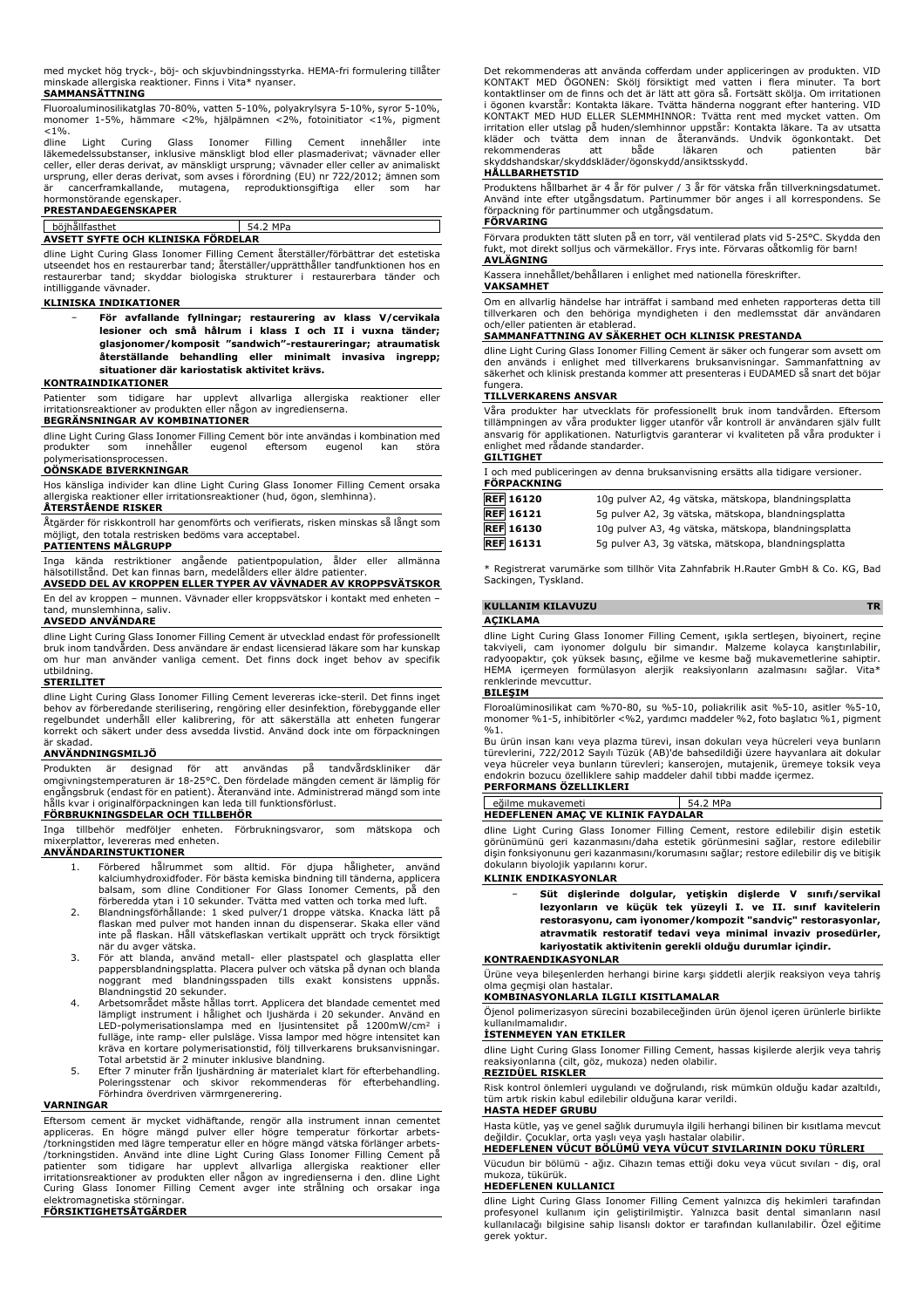#### **STERILITE**

dline Light Curing Glass Ionomer Filling Cement sterilize edilmemiş şekilde teslim edilmektedir. Cihazın amaçlanan ömrü boyunca düzgün ve güvenli bir şekilde çalışmasını sağlamak için herhangi bir hazırlama niteliğinde sterilizasyona, temizliğe veya dezenfeksiyona, önleyici, düzenli bakıma veya kalibrasyona gerek yoktur. Ancak birincil ambalaj zarar görmüşse kullanmayın.

#### **KULLANIM ORTAMI**

dline Light Curing Glass Ionomer Filling Cement, ortam sıcaklığının 18-25°C olduğu diş muayenehanelerinde kullanılmak üzere geliştirilmiştir. Dağıtılmış siman miktarı tek kullanım için uygundur (sadece bir hasta için). Tek kullanımlıktır Hazırlanan miktarın orijinal ambalajında saklanmaması işlev kaybına neden olabilir.

## **SARF MALZEMELERI VE YARDIMCI MALZEMELER**

Cihazla birlikte herhangi bir aksesuar verilmemektedir. Ölçü kepçesi, karıştırma pedleri gibi sarf malzemeleri cihazla birlikte verilmektedir.

#### **KULLANIM KILAVUZU**

- 1. Kaviteyi her zamanki gibi hazırlayın. Derin kaviteler için kalsiyum hidroksit kaplama kullanın. Dişlere en iyi şekilde kimyasal bağlanma sağlamak için, hazırlanmış yüzeye 10 saniye süreyle dline Conditioner For Glass Ionomer Cements gibi koşullandırıcı uygulayın. Su ile yıkayıp hava ile kurutun.
- 2. Karışım oranı: 1 ölçek toz / 1 damla sıvı. Hazırlamadan önce toz şişesine elinizle hafifçe vurun. Çalkalamayın veya ters çevirmeyin. Sıvı şişesini dik tutun ve bir sıvıyı dökerken hafifçe sıkın.
- 3. Karıştırmak için metal veya plastik spatula, cam levha veya kağıt karıştırma pedi kullanın. Tozu ve sıvıyı pedin üzerine yerleştirin ve tam kıvama gelene kadar karıştırma spatulası ile iyice karıştırın. Karıştırma süresi 20 saniyedir.
- 4. Çalışma alanı kuru tutulmalıdır. Karıştırılmış simanı uygun bir aletle kaviteye uygulayın ve 20 saniye ışıkla polimerize edin. Eğik veya atış<br>modunda değil, tam modda 1200mW/cm<sup>2</sup> ışık yoğunluğuna sahip LED polimerizasyon ışığını kullanın. Daha yüksek yoğunluğa sahip ışıklar daha az polimerizasyon süresi gerektirebilir, üretici tarafından sağlanan kullanım talimatlarını izleyin. Toplam çalışma süresi karıştırma dahil olmak üzere 2 dakikadır.
- 5. Işıkla kürlemeden 7 dakika sonra malzeme tamamlamak için hazır olacaktır. Tamamlama işlemi için cilalama taşları ve diskleri kullanmanız önerilir. Aşırı ısı oluşumundan sakının.

#### **UYARILAR**

Siman son derece yapışkan olduğundan, yerleştirilmeden önce tüm aletler temizlenmelidir. Daha fazla miktarda toz veya daha yüksek sıcaklık, çalışma/sertleşme süresini kısaltacaktır, daha düşük sıcaklık veya daha yüksek sıvı<br>miktarı ise çalışma/sertleşme süresini uzatacaktır. Bu ürünü, ürüne veya<br>bileşenlerden herhangi birine karşı şiddetli alerjik reak olan hastalar için kullanmayın. dline Light Curing Glass Ionomer Filling Cement<br>radyasyon yaymaz ve herhangi bir elektromanyetik enterferans ortaya çıkarmaz.<br>**ÖNLEMLER** 

Ürün uygulanırken bent kullanılması tavsiye edilir. GÖZE TEMASI HALİNDE: Birkaç dakika suyla dikkatlice durulayın. Varsa ve çıkarması kolaysa kontakt lenslerinizi çıkarın. Durulamaya devam edin. Göz tahrişi devam ederse: Tıbbi tavsiye/yardım alın. Kullandıktan sonra ellerinizi iyice yıkayın. CİLT ÜZERİNDE VEYA MUKOZADA İSE: Bol su ile yıkayın. Ciltte tahriş veya kızarıklık meydana gelirse: Tıbbı tavsiye/yardım alın. Kirlenmiş giysileri çıkartın ve tekrar kullanmadan önce yıkayın. Gözle temasından kaçının. Doktor ve hasta için koruyucu eldiven/koruyucu kıyafet/koruyucu gözlük/yüz için koruyucu kullanılması tavsiye edilir.

#### **RAF ÖMRÜ**

dline Light Curing Glass Ionomer Filling Cement raf ömrü, üretim tarihinden itibaren toz için 4 yıl/sıvı için 3 yıldır. Belirlenen son kullanma tarihinden sonra kullanmayın. Parti numarası tüm bilgilendirmelerde belirtilmelidir. Parti numarası ve son kullanma tarihi için ambalaja bakınız.

#### **DEPOLAMA**

dline Light Curing Glass Ionomer Filling Cement 5-25°C'de kuru ve iyi havalandırılan bir yerde sıkıca kapalı halde saklayın. Doğrudan güneş ışığından, nem ve ısı kaynaklarından koruyun. Dondurmayın. Çocukların erişemeyeceği yerlerde muhafaza edin!

#### **BERTARAF ETME**

İçeriği/kabını ulusal yasal gerekliliklere göre bertaraf edin.

**VIJILANS** Cihazla ilgili olarak meydana gelen herhangi bir ciddi kazayı, üreticiye ve kullanıcının

ve/veya hastanın kabul edildiği Üye Devletin yetkili otoritesine bildirin. **GÜVENLILIK VE KLINIK PERFORMANS ÖZETI**

dline Light Curing Glass Ionomer Filling Cement güvenlidir ve üretici tarafından kullanım talimatlarına uygun olarak kullanılması durumunda amaçlandığı gibi çalışır. Kanamın tamaklama üygün bahak kanamındab daramanda amaylanayi yıbi yanyır.<br>Güvenlik ve klinik performans özeti, işe başlar başlamaz EUDAMED'de lanse<br>edilecektir.

# edilecektir. **ÜRETICININ SORUMLULUĞU**

Ürünlerimiz diş hekimleri tarafından profesyonel kullanım için geliştirilmiştir. Ürünlerimiz kontrolümüz dışında kullanıldığından, uygulamadan tamamen kullanıcı sorumludur. Ürünlerimizin kalitesini uygulanan standartlara uygun olarak garanti ediyoruz.

#### **GEÇERLILIK SÜRESI**

İşbu kullanım talimatının yayınlanması üzerine, önceki tüm versiyonların yerini alacaktır. **AMBALAJ**

| 10gr toz A2, 4gr sıvı, ölçü kepçesi, karıştırma pedi |
|------------------------------------------------------|
| 5qr toz A2, 3qr sıvı, ölçü kepçesi, karıştırma pedi  |
| 10gr toz A3, 4gr sıvı, ölçü kepçesi, karıştırma pedi |
| 5qr toz A3, 3qr sıvı, ölçü kepçesi, karıştırma pedi  |
|                                                      |

\* Vita Zahnfabrik H.Rauter GmbH & Co.nun ( KG, Bad Sackingen, Almanya) tescilli ticari markasıdır.

| ИНСТРУКЦИЯ ПО ПРИМЕНЕНИЮ |                 |  |  |  |  |  |  |                                                                            |
|--------------------------|-----------------|--|--|--|--|--|--|----------------------------------------------------------------------------|
|                          | <b>ОПИСАНИЕ</b> |  |  |  |  |  |  |                                                                            |
|                          |                 |  |  |  |  |  |  | dline Light Curing Glace Jonomer Filling Cement - and creatography reading |

Filling Cement - это светоотверждаемый биоинертный армированный смолой стеклоиономерный цемент для наполнения. Материал легко смешивается, рентгеноконтрастен, с очень высокой прочностью на сжатие, изгиб и сдвиг. Формула, не содержащая HEMA, позволяет снизить аллергические реакции. Доступен в оттенках Vita \*. **СОСТАВ**

Фторалюмосиликатное стекло 70-80%, вода 5-10%, полиакриловая кислота 5- 10%, кислоты 5-10%, мономер 1-5%, ингибиторы <2%, вспомогательные вещества <2%, фотоинициатор <1%, пигмент <1 %.

dline Light Curing Glass Ionomer Filling Cement не содержит лекарственных веществ, в том числе производных человеческой крови или плазмы; тканей или клеток, или их производных, человеческого происхождения; тканей или клеткок, или их производных, животного происхождения, как указано в Регламенте (ЕС) № 722/2012; веществ, которые являются канцерогенными, мутагенными, токсичными для репродукции или обладают эндокринными разрушающими свойствами.

## **ФУНКЦИОНАЛЬНЫЕ ХАРАКТЕРИСТИКИ**

# предел прочности при изгибе 54.2 МПа **ПРЕДУСМОТРЕННОЕ ПРИМЕНЕНИЕ И КЛИНИЧЕСКИЕ РЕЗУЛЬТАТЫ**

Средство восстанавливает/улучшает эстетический вид восстанавливаемого зуба; восстанавливает/поддерживает зубную функцию восстанавливаемого зуба; защищает биологические структуры восстанавливаемого зуба и прилегающих тканей.

#### **КЛИНИЧЕСКИЕ ПОКАЗАНИЯ**

− **Для пломбирования молочных зубов; восстановление цервикальных поражений класса V и небольших полостей I и II класса с одинарной поверхностью во взрослых зубах; «сэндвич» реставрации из стеклоиономерных/композитных материалов; атравматическое восстановительное лечение или малоинвазивные процедуры; ситуации, когда требуется кариостатическая активность.**

#### **ПРОТИВОПОКАЗАНИЯ**

Пациенты, у которых в анамнезе были тяжелые аллергические или раздражающие реакции на продукт или любой из ингредиентов. **ОГРАНИЧЕНИЯ НА КОМБИНАЦИИ**

dline Light Curing Glass Ionomer Filling Cement не следует использовать с продуктами, содержащими эвгенол, так как эвгенол может нарушить процесс полимеризации.

## **НЕЖЕЛАТЕЛЬНЫЕ ПОБОЧНЫЕ ЭФФЕКТЫ**

У восприимчивых людей dline Light Curing Glass Ionomer Filling Cement может вызывать аллергические или раздражающие реакции (кожа, глаза, слизистые оболочки).

#### **ОСТАТОЧНЫЕ РИСКИ**

Меры по управлению рисками внедрены и проверены, риск снижен, насколько это возможно, общий остаточный риск признан приемлемым. **ЦЕЛЕВАЯ ГРУППА ПАЦИЕНТОВ**

# Никаких ограничений относительно категории пациентов, их возраста и общего

состояния здоровья не известно. Продукт можно применять на детях, пациентах среднего и пожилого возраста.

#### **ПРЕДПОЛАГАЕМАЯ ЧАСТЬ ТЕЛА ИЛИ ТИПЫ ТКАНЕЙ ЖИДКОСТЕЙ ОРГАНИЗМА**

Часть тела - рот. Ткани или биологические жидкости, контактирующие с изделием - зуб, слизистая оболочка рта, слюна.

## **ПРЕДПОЛАГАЕМЫЙ ПОЛЬЗОВАТЕЛЬ**

dline Light Curing Glass Ionomer Filling Cement разработан только для профессионального использования в стоматологии. Пользователь - только лицензированный врач, который знает, как использовать обычные стоматологические цементы. Нет необходимости в специальной подготовке.

#### **СТЕРИЛЬНОСТЬ**

Товар поставляется нестерильным. Нет необходимости в какой-либо предварительной стерилизации, очистке или дезинфекции, профилактическом, регулярном обслуживании или калибровке, чтобы гарантировать правильную и безопасную работу изделия в течение его предполагаемого срока службы. Однако не используйте, если первичная упаковка повреждена.

#### **УСЛОВИЯ ПРИМЕНЕНИЯ**

Изделие предназначено для использования в стоматологическом кабинете с температурой окружающей среды 18-25°C. Распределенное количество цемента подходит для одноразового использования (только для одного пациента). Не использовать повторно. Выданное количество, хранящееся не в оригинальной упаковке, может привести к потере функциональности.

## **РАСХОДНЫЕ МАТЕРИАЛЫ И ПРИНАДЛЕЖНОСТИ**

В комплект поставки изделия не входят принадлежности. Расходные материалы, такие как мерная ложка, бумага для замешивания, входят в комплект поставки изделия.

## **ИНСТРУКЦИЯ ПО ПРИМЕНЕНИЮ**

- 1. Подготовьте полость, как обычно. Для глубоких кариесов используйте лайнеры из гидроксида кальция. Для лучшего химического связывания с зубами нанесите кондиционер, такой как dline Conditioner For Glass Ionomer Cements, на подготовленную поверхность на 10 секунд. Промойте водой и просушите воздухом.
- 2. Пропорции при смешивании: 1 столовая ложка порошка/1 капля жидкости. Перед дозировкой слегка постучите флаконом с порошком о руку. Не трясите и не переворачивайте. Держите флакон с жидкостью вертикально и осторожно сжимайте при дозировке жидкости.
- 3. Для смешивания используйте металлический или пластиковый шпатель и стеклянную пластину или бумагу для замешивания. Поместите порошок и жидкость на бумагу и тщательно перемешайте лопаткой для смешивания до получения нужной консистенции.<br>Используйте светодиодную полимеризационную лампу с Используйте светодиодную полимеризационную лампу с<br>интенсивностью света 1200 мВт/см<sup>2</sup> в полном режиме, а не в линейном или импульсном режимах. Некоторым лампам с более высокой интенсивностью может потребоваться меньшее время<br>полимеризации, следуйте инструкциям по применению полимеризации, следуйте инструкциям по применению производителя. Время перемешивания 20 секунд.
- 4. Рабочая зона должна быть сухой. Нанесите замешанный цемент подходящим инструментом в полость и полимеризуйте 20 секунд. Общее время работы составляет 2 минуты, включая перемешивание.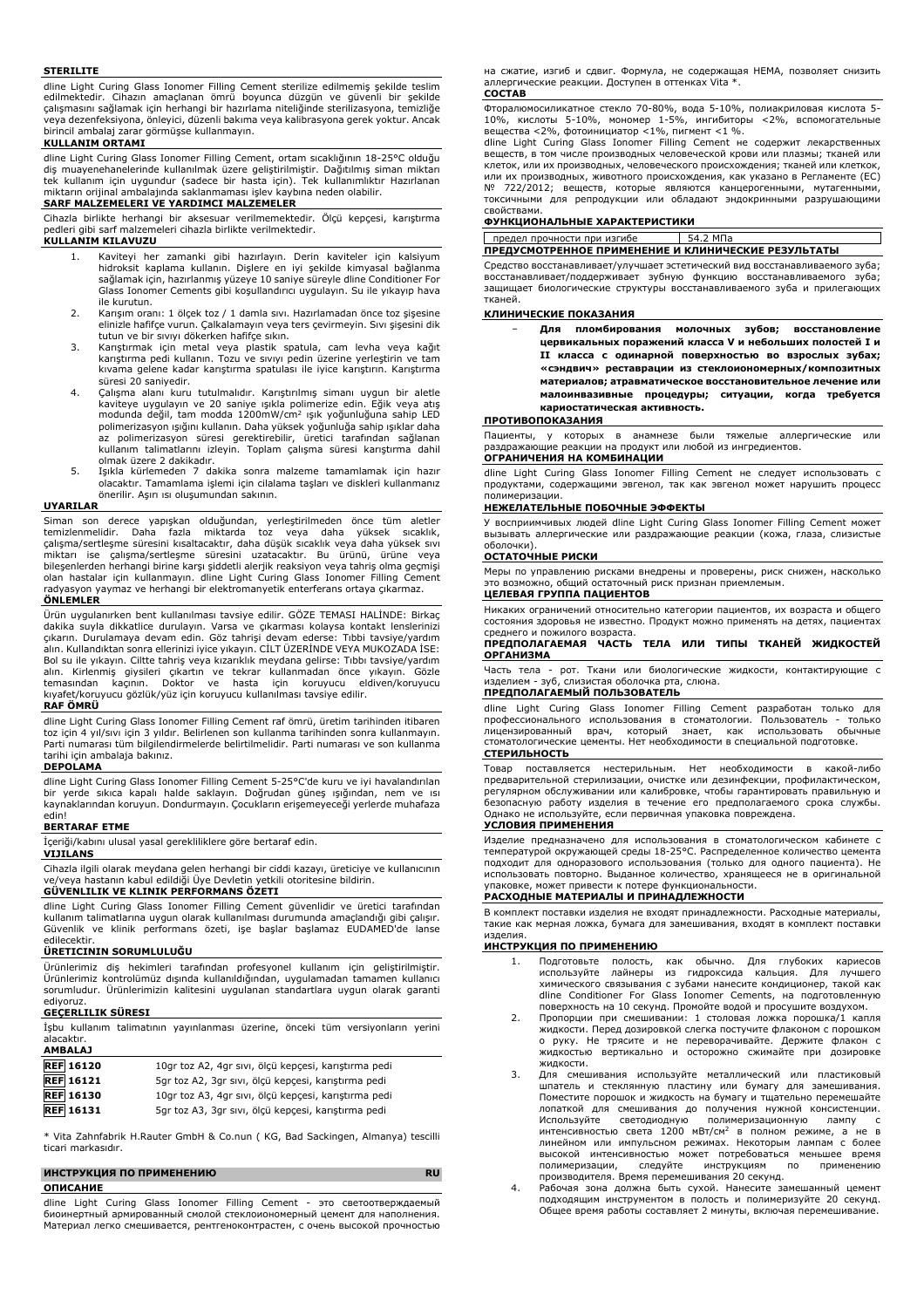5. Через 7 минут после полимеризации материал готов к полировке. Для полировки рекомендуются полировальные камни и диски. Предотвратите избыточное тепловыделение.

#### **ПРЕДУПРЕЖДЕНИЯ**

Поскольку цемент обладает высокой адгезией, очистите все инструменты перед нанесением цемента. Более высокое количество порошка или более высокая температура сокращают время обработки/схватывания, а более низкая температура или большее количество жидкости продлевают время обработки/схватывания. Не используйте продукт для пациентов, у которых в анамнезе есть серьезные аллергические или раздражающие реакции на продукт или любой из ингредиентов. Изделие не генерирует излучение и не вызывает электромагнитные помехи.

#### **МЕРЫ ПРЕДОСТОРОЖНОСТИ**

При применении продукта рекомендуется использовать коффердам. ПРИ ПОПАДАНИИ В ГЛАЗА: осторожно промыть глаза водой в течение нескольких<br>минут. Снимите контактные линзы, если они есть, и это легко сделать.<br>Продолжайте полоскание. Если раздражение глаз не проходит: обратиться к<br>врачу. ПРИ большим количеством воды. В случае раздражения кожи/слизистой оболочки или сыпи: обратиться к врачу. Снимите загрязненную одежду и постирайте перед повторным использованием. После работы тщательно вымойте руки. Избегайте попадания в глаза. Врачу и пациенту рекомендуется носить защитные перчатки/защитную одежду/средства защиты глаз/лица.

#### **СРОК ГОДНОСТИ**

Срок годности продукта - 4 года для порошка /3 лет для жидкости со дня изготовления. Не использовать по истечении срока годности. Номер партии должен быт указан во всей корреспонденции. См. упаковку для получения информации о партии и сроке годности.

#### **ХРАНЕНИЕ**

Хранить продукт плотно закрытым в сухом, хорошо проветриваемом месте при температуре 5-25°C. Беречь от прямых солнечных лучей и источников тепла. Не замораживать. Хранить в недоступном для детей месте!

#### **УТИЛИЗАЦИЯ**

Утилизируйте содержимое/контейнер в соответствии с национальными нормативными требованиями.

#### **АКТИВНЫЙ МОНИТОРИНГ**

Если в отношении изделия произошел какой-либо серьезный инцидент, сообщите производителю и компетентному органу государства-члена, в котором зарегистрирован пользователь и/или пациент.

# **РЕЗЮМЕ БЕЗОПАСНОСТИ И КЛИНИЧЕСКОЙ ЭФФЕКТИВНОСТИ**

dline Light Curing Glass Ionomer Filling Cement безопасен и работает по назначению, если он используется в соответствии с инструкцией по применению производителя. Сводная информация о безопасности и клинической эффективности будет представлена в Европейской базе данных по медицинским изделиям, как только она начнет работать.

#### **ОТВЕТСТВЕННОСТЬ ПРОИЗВОДИТЕЛЯ**

Наши продукты разработаны для профессионального использования стоматологии. Поскольку применение наших продуктов находится вне нашего контроля, пользователь несет полную ответственность за применение. Разумеется, мы гарантируем качество нашей продукции в соответствии с применяемыми стандартами. **СРОК ДЕЙСТВИЯ**

| После публикации данной инструкции по применению все предыдущие версии |  |  |  |  |
|------------------------------------------------------------------------|--|--|--|--|
| отменяются.                                                            |  |  |  |  |
| <b>УПАКОВКА</b>                                                        |  |  |  |  |

| JIIANUDNA        |                                                       |
|------------------|-------------------------------------------------------|
| <b>REF 16120</b> | 10г порошка А2, 4г жидкости, мерная ложка, бумага для |
|                  | замешивания                                           |
| <b>REF</b> 16121 | 5г порошка А2, 3г жидкости, мерная ложка, бумага для  |
|                  | замешивания                                           |
| <b>REF</b> 16130 | 10г порошка АЗ, 4г жидкости, мерная ложка, бумага для |
|                  | замешивания                                           |
| <b>REF</b> 16131 | 5г порошка АЗ, 3г жидкости, мерная ложка, бумага для  |
|                  | замешивания                                           |

\* Зарегистрированный товарный знак компании "Вита Цанфабрик Х.Раутер ГмбХ унд Ко. КГ" (Vita Zahnfabrik H.Rauter GmbH & Co. KG), Бад-Зекинген, Германия.

#### **ІНСТРУКЦІЯ ІЗ ЗАСТОСУВАННЯ UA**

**ОПИС**

dline Light Curing Glass Ionomer Filling Cement – це біоінертний склоіономерний наповнювальний цемент, посилений смолою, світлового затвердіння. Матеріал легко змішується, рентгеноконтрастний, з дуже високою міцністю на стиск, згин і зсув. Формула без HEMA дозволяє зменшити алергічні реакції. Доступний у відтінках Vita\*.

#### **СКЛАД**

Фторалюмосилікатне скло 70-80%, вода 5-10%, поліакрилова кислота 5-10%, кислоти 5-10%, мономер 1-5%, інгібітори <2%, допоміжні речовини <2%, фотоініціатор <1%, пігмент < 1%.

dline Light Curing Glass Ionomer Filling Cement не містить лікарських речовин, зокрема похідних людської крові або плазми; тканин або клітин, або їх похідних,<br>людського походження; тканин або клітин, або їх похідних, тваринного<br>походження, як зазначено в Регламенті (ЄС) канцерогенними, мутагенними, токсичними для репродукції або мають ендокринні руйнівні властивості.

# **ФУНКЦІОНАЛЬНІ ХАРАКТЕРИСТИКИ**

#### границя міцності при вигині 54.2 МПа **ПЕРЕДБАЧУВАНЕ ПРИЗНАЧЕННЯ ТА КЛІНІЧНІ ПЕРЕВАГИ**

Засіб відновлює/покращує естетичний вигляд відновлюваного зуба; відновлює/підтримує зубну функцію відновлюваного зуба; захищає біологічні структури відновлюваного зуба та прилеглих тканин.

#### **КЛІНІЧНІ ПОКАЗАННЯ**

− **Для пломбування молочних зубів; відновлення цервікальних уражень класу V і невеликих порожнин I і II класу з одинарною поверхнею в дорослих зубах; «сендвіч» реставрації з склоіономерних/композитних матеріалів;** **атравматичне відновне лікування або малоінвазивні процедури; ситуації, коли потрібна каріостатична активність.**

#### **ПРОТИПОКАЗАННЯ**

Пацієнти, у яких в анамнезі були важкі алергічні або подразливі реакції на продукт або будь-який з інгредієнтів.

#### **ОБМЕЖЕННЯ НА КОМБІНАЦІЇ**

dline Light Curing Glass Ionomer Filling Cement не треба використовувати з продуктами, що містять евгенол, оскільки евгенол може порушити процес полімеризації.

#### **НЕБАЖАНІ ПОБІЧНІ ЕФЕКТИ**

I У сприйнятливих людей продукт може викликати алергічні або подразливі реакції (шкіра, очі, слизові оболонки).

#### **ЗАЛИШКОВІ РИЗИКИ**

Заходи з управління ризиками впроваджені та перевірені, ризик знижений, наскільки це можливо, загальний залишковий ризик визнаний прийнятним. **ЦІЛЬОВА ГРУПА ПАЦІЄНТІВ**

Ніяких обмежень щодо категорії пацієнтів, їх віку та загального стану здоров'я невідомо. Продукт можна застосовувати на дітях, пацієнтах середнього або похилого віку.

#### **ПЕРЕДБАЧУВАНА ЧАСТИНА ТІЛА АБО ТИПИ ТКАНИН РІДИН ОРГАНІЗМУ**

Частина тіла – рот. Тканини або біологічні рідини, що контактують з виробом – зуб, слизова оболонка ротової порожнини, слина.

#### **ПЕРЕДБАЧУВАНИЙ КОРИСТУВАЧ**

dline Light Curing Glass Ionomer Filling Cement розроблений тільки для професійного використання в стоматології. Користувач – тільки ліцензований лікар, який знає, як використовувати звичайні стоматологічні цементи. Немає потреби в спеціальній підготовці.

#### **СТЕРИЛЬНІСТЬ**

Товар постачається нестерильним. Немає потреби в будь-якій попередній стерилізації, очищенні або дезінфекції, профілактичному, регулярному обслуговуванні або калібруванні, щоб гарантувати правильну та безпечну роботу виробу протягом його передбачуваного терміну служби. Однак використовуйте, якщо первинна упаковка пошкоджена.

#### **УМОВИ ЗАСТОСУВАННЯ**

Виріб призначений для використання в стоматологічному кабінеті з температурою навколишнього середовища 18-25°C. Розподілену кількість цементу підходить для одноразового використання (тільки для одного пацієнта). Не застосовувати повторно. Видана кількість, що зберігається не в оригінальній упаковці, може призвести до втрати функціональності.

## **ВИТРАТНІ МАТЕРІАЛИ ТА ПРИНАЛЕЖНОСТІ**

До комплекту поставки виробу не входять приналежності. Витратні матеріали, такі як мірна ложка, папір для замішування, входять до комплекту поставки виробу.

#### **ІНСТРУКЦІЯ ІЗ ЗАСТОСУВАННЯ**

- 1. Підготуйте порожнину, як зазвичай. Для глибоких карієсів використовуйте лайнери з гідроксиду кальцію. Для кращого хімічного зв'язування із зубами нанесіть кондиціонер, такий як dline Conditioner For Glass Ionomer Cements, на підготовлену поверхню на 10 секунд. Промийте водою і просушіть повітрям.
- 2. Пропорції при змішуванні: 1 столова ложка порошку/1 крапля рідини. Перед дозуванням злегка постукайте флаконом з порошком о руку. Не трусіть і не перевертайте. Тримайте флакон з рідиною вертикально та обережно стискайте при дозуванні рідини.
- 3. Для змішування використовуйте металевий або пластиковий шпатель і скляну пластину або папір для замішування. Помістіть порошок і рідину на папір і ретельно перемішайте лопаткою для змішування до отримання потрібної консистенції. Час перемішування 20 секунд.
- 4. Робоча зона має бути сухою. Нанесіть замішаний цемент відповідним<br>1- інструментом в порожнину та полімеризуйте 20 секунд.<br>Використовуйте світлодіодну полімеризаційну лампу з інтенсивністю<br>1- світла 1200 МВт/см<sup>2</sup> в пов може знадобитися менший час полімеризації, дотримуйтесь інструкцій виробника із застосування. Загальний час роботи становить 2 хвилини, включно з перемішуванням.
- 5. Через 7 хвилин після полімеризації матеріал готовий до полірування. Для полірування рекомендуються полірувальні камені та диски. Запобігайте надмірного тепловиділення.

#### **ПОПЕРЕДЖЕННЯ**

Оскільки цемент має високу адгезію, очистіть всі інструменти перед нанесенням цементу. Більш високу кількість порошку або більш висока температура<br>скорочують час обробки/схоплювання, а більш низька температура або більша<br>кількість рідини подовжують час обробки/схоплювання. Не використовуйте dline<br>L Виріб не генерує випромінювання і не викликає електромагнітних завад. **ЗАПОБІЖНІ ЗАХОДИ**

При застосуванні продукту рекомендується використовувати кофердам. ПРИ ПОТРАПЛЯННІ В ОЧІ: обережно промити очі водою протягом декількох хвилин.<br>Зніміть контактні лінзи, якщо вони є, і це легко зробити. Продовжуйте<br>полоскання. Якщо подразнення очей не проходить: звернутися до лікаря ПОТРАПЛЯННІ на шкіру або слизові: промити великою кількістю води. У разі подразнення шкіри/слизових оболонок або висипу: звернутися до лікаря. Зніміть одяг і виперіть перед повторним використанням. Після роботи ретельно вимийте руки. Уникайте потрапляння в очі. Лікарю та пацієнту рекомендується носити захисні рукавички/захисний одяг/засоби захисту очей/обличчя. **ТЕРМІН ПРИДАТНОСТІ**

Термін придатності продукту – 4 роки для порошку/3 років для рідини з дня виготовлення. Не застосовувати після закінчення терміну придатності. Номер партії має бути зазначений у всій кореспонденції. Див. упаковку для отримання інформації про партію та термін придатності.

#### **ЗБЕРІГАННЯ**

Зберігати продукт щільно закритим у сухому, добре провітрюваному місці за температури 5-25°C. Берегти від прямих сонячних променів і джерел тепла. Не заморожувати. Зберігати в недоступному для дітей місці! **УТИЛІЗАЦІЯ**

Утилізуйте вміст/контейнер відповідно до національних нормативних вимог. **АКТИВНИЙ МОНІТОРИНГ**